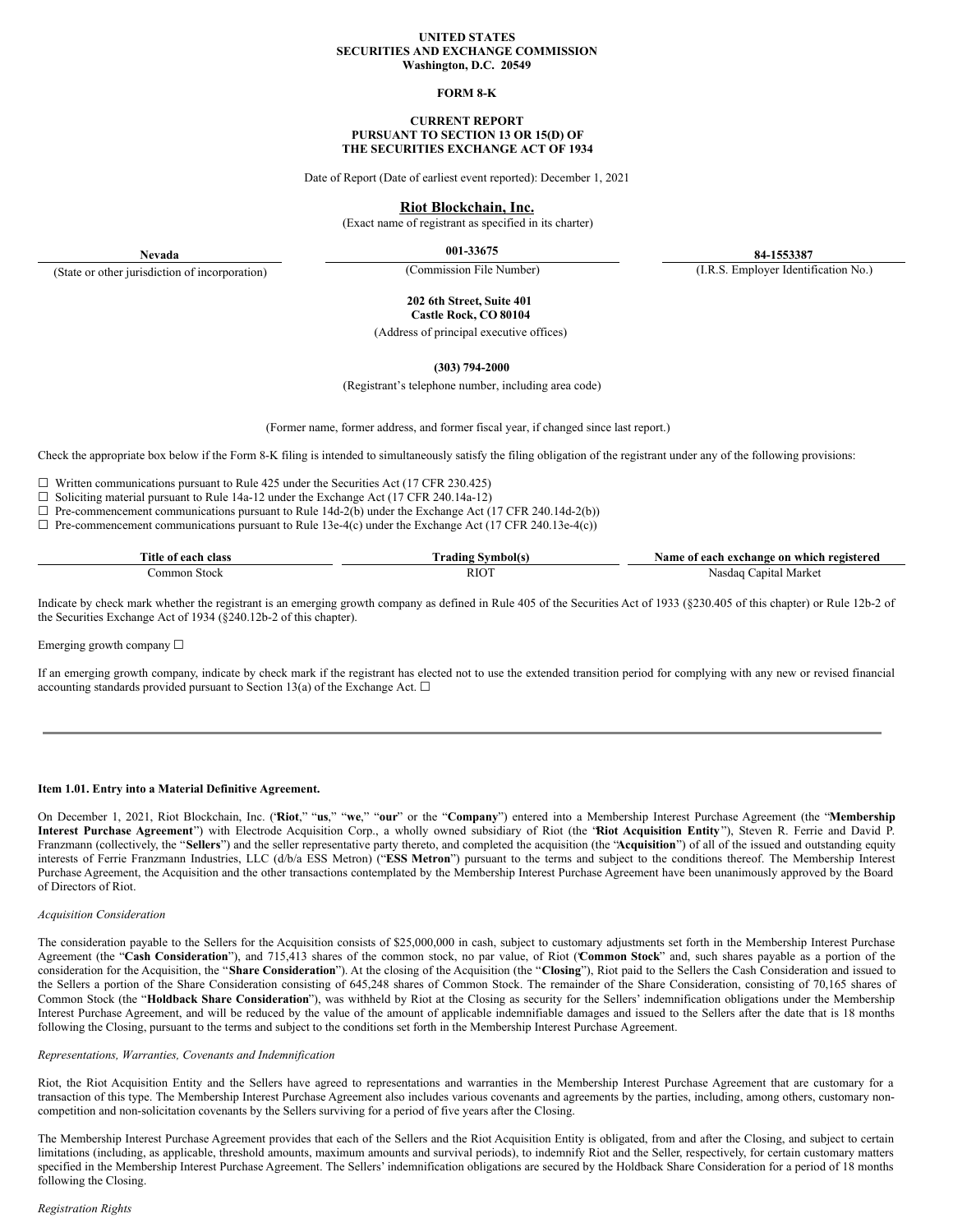The Membership Interest Purchase Agreement also provides the Sellers with certain registration rights with respect to the Share Consideration. Pursuant to the Membership Interest Purchase Agreement, on each of the date hereof and the date of issuance of the Holdback Share Consideration, Riot is obligated to file a prospectus supplement with respect to Riot's registration statement on Form S-3 previously filed with Securities and Exchange Commission (the "**SEC**") or otherwise file a registration statement to register the resale of the Share Consideration held by the Sellers under the Securities Act of 1933, as amended (the "**Securities Act**"), among other things.

The above description of the Membership Interest Purchase Agreement does not purport to be complete and is qualified in its entirety by the terms and conditions of the Membership Interest Purchase Agreement, a copy of which is attached as Exhibit 2.1 to this Current Report on Form 8-K (this "**Current Report**") and is incorporated in this Current Report by reference. The Membership Interest Purchase Agreement contains representations, warranties and covenants that the respective parties made to each other as of the date of such agreement or other specific dates. The assertions embodied in those representations, warranties and covenants were made for purposes of the contract among the respective parties and are subject to important qualifications and limitations agreed to by the parties in connection with negotiating such agreement. The Membership Interest Purchase Agreement has been attached to provide investors with information regarding its terms. It is not intended to provide any other factual information about Riot or any other party to the Membership Interest Purchase Agreement. In particular, the representations, warranties, covenants and agreements contained in the Membership Interest Purchase Agreement, which were made only for purposes of such agreement and as of specific dates, were solely for the benefit of the parties to the Membership Interest Purchase Agreement, may be subject to limitations agreed upon by the contracting parties (including being qualified by confidential disclosures made for the purposes of allocating contractual risk between the parties to the Membership Interest Purchase Agreement instead of establishing these matters as facts) and may be subject to standards of materiality applicable to the contracting parties that differ from those applicable to investors and security holders. Investors and security holders are not third-party beneficiaries under the Membership Interest Purchase Agreement and should not rely on the representations, warranties, covenants and agreements, or any descriptions thereof, as characterizations of the actual state of facts or condition of any party to the Membership Interest Purchase Agreement. Moreover, information concerning the subject matter of the representations and warranties may change after the date of the Membership Interest Purchase Agreement, which subsequent information may or may not be fully reflected in Riot's public disclosures.

#### **Item 2.01. Completion of Acquisition or Disposition of Assets.**

The information contained in Item 1.01 of this Current Report is hereby incorporated into this Item 2.02 of this Current Report. On December 1, 2021, Riot completed its acquisition of all of the issued and outstanding equity interests of ESS Metron pursuant to the terms and subject to the conditions of the Membership Interest Purchase Agreement.

#### **Item 3.02. Unregistered Sales of Equity Securities.**

The information contained in Item 1.01 of this Current Report is hereby incorporated into this Item 3.02 of this Current Report. In accordance with the Membership Interest Purchase Agreement, a portion of the consideration for the Acquisition consists of shares of Common Stock. On December 1, 2021, Riot issued to the Sellers 645,248 shares of Common Stock as a portion of the Share Consideration pursuant to the terms and subject to the conditions of the Membership Interest Purchase Agreement. Those shares of Common Stock were issued pursuant to an exemption from registration provided by Section 4(a)(2) of the Securities Act. After the date that is 18 months following the Closing, Riot will issue to the Sellers the remaining 70,165 shares of Common Stock of the Share Consideration, reduced by the value of the amount of applicable indemnifiable damages, pursuant to the terms and subject to the conditions of the Membership Interest Purchase Agreement. It is expected that these shares of Common Stock will be issued pursuant to an exemption from registration provided by Section 4(a)(2) of the Securities Act.

#### **Item 7.01. Regulation FD Disclosure.**

On December 1, 2021, Riot issued a press release (the "**Press Release**") announcing that it had completed the Acquisition. A copy of the Press Release is furnished as Exhibit 99.1 to this Current Report.

The information furnished herewith pursuant to this Item 7.01 of this Current Report, including Exhibit 99.1, shall not be deemed to be "filed" for the purposes of Section 18 of the Securities Exchange Act of 1934, as amended (the "**Exchange Act**"), or otherwise subject to the liabilities of that section. The information in this Item 7.01 of this Current Report shall not be incorporated by reference into any filing under the Securities Act or the Exchange Act, except as expressly set forth by specific reference in such a filing.

#### **Item 8.01. Other Events.**

ESS Metron, all of the issued and outstanding equity interests of which were acquired by Riot on December 1, 2021 pursuant to the terms and subject to the conditions set forth in the Membership Interest Purchase Agreement, is engaged in the design and production of highly-engineered electrical equipment solutions, including electrical components, switchgear and power distribution equipment, and the provision of related electrical engineering services. ESS Metron is an important supplier for Riot's wholly owned subsidiary, Whinstone US, Inc. ("**Whinstone**"), which operates a Bitcoin mining commercial data center facility in Rockdale, Texas that is focused on providing colocation services in the cryptocurrency space and is undergoing an electrical power capacity expansion. The ability to reliably distribute and control electricity throughout Whinstone's facility is critical to its operations and expansion, and ESS Metron designs and manufactures electrical equipment solutions that Whinstone uses to deliver power to the miners operating at Whinstone's facility. Additionally, the Acquisition is expected to integrate the significant experience and technical expertise of ESS Metron's employees with Riot and Whinstone, which we believe will lead to synergies and efficiencies in our design, manufacture and build processes with respect to the distribution of electrical power throughout Whinstone's facility.

The following table summarizes certain of ESS Metron's unaudited financial data for the fiscal year ended December 31, 2020 and the nine months ended September 30, 2020. These condensed financial highlights of ESS Metron are included to facilitate an understanding of ESS Metron's financial position and results of operations and have been derived from the historical unaudited financial statements of ESS Metron.

#### **Unaudited Balance Sheets (In thousands of dollars)**

|                                                    | September 30,<br>December 31,<br>2020<br>2021<br>(Unaudited)<br>(Unaudited) |  |       |
|----------------------------------------------------|-----------------------------------------------------------------------------|--|-------|
| ASSETS                                             |                                                                             |  |       |
| Current assets                                     |                                                                             |  |       |
| Cash and cash equivalents                          | 3,342                                                                       |  | 4,758 |
| Trade receivables, net                             | 9,952                                                                       |  | 6,494 |
| Inventories and work in process                    | 1,245                                                                       |  | 722   |
| Costs and estimated earnings in excess of billings | 10,948                                                                      |  | 4,777 |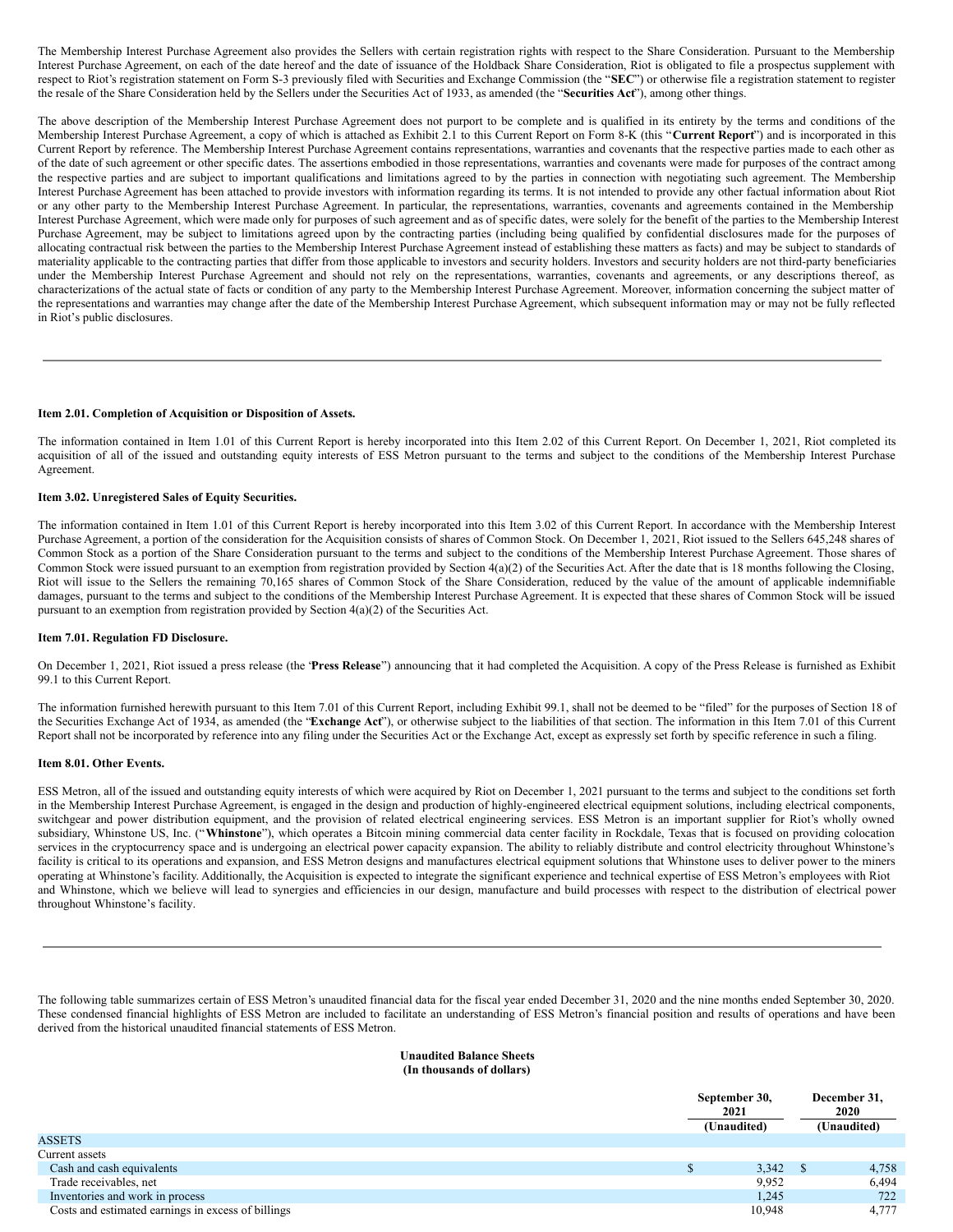| Prepaid expenses and other current assets          |    | 245    |    | 256    |
|----------------------------------------------------|----|--------|----|--------|
| Total current assets                               |    | 25,732 |    | 17,007 |
| Property and equipment, net                        |    | 3,478  |    | 3,809  |
| Deposits                                           |    | 13     |    |        |
| Intangibles, net                                   |    |        |    |        |
| Affiliate receivable                               |    |        |    |        |
| <b>Total assets</b>                                |    | 29,223 |    | 20,816 |
| <b>LIABILITIES AND MEMBERS' EQUITY</b>             |    |        |    |        |
| <b>Current liabilities</b>                         |    |        |    |        |
| Accounts payable and accrued expenses              | \$ | 8,855  | S  | 6,725  |
| Billings in excess of costs and estimated earnings |    | 8,998  |    | 1,963  |
| Other current liabilities                          |    |        |    |        |
| Long-term debt, current portion                    |    | 215    |    | 206    |
| Total current liabilities                          |    | 18,068 |    | 8,894  |
| Long-term debt, less current portion               |    | 5,401  |    | 6,564  |
| Warranty liability                                 |    | 109    |    | 17     |
| Affiliate payable                                  |    | 1,250  |    | 930    |
| <b>Total liabilities</b>                           |    | 24,828 |    | 16,405 |
| <b>Members'</b> equity                             |    |        |    |        |
| Total, net                                         |    | 4,395  |    | 4,411  |
| Total members' equity                              |    | 4,395  |    | 4,411  |
| <b>Total liabilities and equity</b>                | S  | 29,223 | \$ | 20,816 |

#### **Unaudited Statements of Operations (In thousands of dollars)**

|                               | 2021 | <b>Nine Months</b><br>Ended<br><b>Year Ended</b><br>September 30,<br>December 31,<br>2020<br>(Unaudited)<br>(Unaudited) |    |        |
|-------------------------------|------|-------------------------------------------------------------------------------------------------------------------------|----|--------|
| Total revenues                |      | 44,439                                                                                                                  | S. | 50,228 |
| Operating costs and expenses: |      |                                                                                                                         |    |        |
| Cost of sales                 |      | 36,207                                                                                                                  |    | 41,273 |
| Operating expenses            |      | 5,961                                                                                                                   |    | 8,333  |
|                               |      |                                                                                                                         |    |        |
| Total costs and expenses      |      | 42,168                                                                                                                  |    | 49,606 |
| Operating income              |      | 2,271                                                                                                                   |    | 622    |

This financial data of ESS Metron is unaudited, has been derived from financial statements prepared in accordance with the American Institute of Certified Public Accountants' accounting principles generally accepted in the United States ("**GAAP**") and reflects normal recurring adjustments. Such condensed financial highlights do not contain full financial statement disclosures, including information and footnotes which are required under GAAP. The results contained in the condensed interim period financial highlights are not necessarily indicative of results to be expected for the fiscal year ending December 31, 2021 or for any future interim period.

We caution you not to place undue reliance on these unaudited financial highlights, because they include a number of estimates and do not include all information and disclosures required by GAAP.

The Acquisition is expected to be accounted for by Riot using the acquisition method of accounting in accordance with ASC 805, which requires recognition of assets acquired and liabilities assumed at their respective fair values on the date of acquisition. Riot has not completed a preliminary allocation of the purchase consideration in the Acquisition. Therefore, the allocation of the purchase consideration to the assets acquired and liabilities assumed may require, following the Closing, revisions to ESS Metron's financial position and results of operations and such revisions could be material.

#### **Cautionary Note Regarding Forward-Looking Statements**

Statements in this Current Report, including those made in the documents incorporated by reference herein, that are not statements of historical fact may be forward-looking statements that reflect management's current expectations, assumptions and estimates of future performance and economic conditions. Such statements are made in reliance on the safe harbor provisions of Section 27A of the Securities Act and Section 21E of the Exchange Act. Because such statements are subject to risks and uncertainties, actual results may differ materially from those expressed or implied by such forward-looking statements. Words such as "anticipates," "believes," "plans," "expects," "intends," "will," "potential," "hope" and similar expressions are intended to identify forward-looking statements. The assumptions and expectations expressed in these forward-looking statements may never materialize or may prove to be incorrect. Actual results and the timing of events could differ materially from those anticipated in such forward-looking statements as a result of various risks and uncertainties. These forward-looking statements may include, but are not limited to, statements about the benefits of acquisitions, including financial and operating results of both companies following the acquisitions, and the Company's plans, objectives, expectations and intentions for the future. Among the risks and uncertainties that could cause actual results to differ from those expressed in forward-looking statements, include, but are not limited to: unaudited estimates of Bitcoin production; our future hash rate growth (expressed in terms of exahashes per second (EH/s)); our anticipated benefits of immersion-cooling, our expected schedule of new miner deliveries; our ability to successfully deploy new miners; MW capacity under development; the integration of the acquired businesses may not be successful, or such integration may take longer or be more difficult, time-consuming or costly to accomplish than anticipated; failure to otherwise realize anticipated efficiencies and strategic and financial benefits from acquisitions; and the impact of COVID-19 on us, our customers, or on our suppliers in connection with our estimated timelines. Detailed information regarding other factors that may cause actual results to differ materially from those expressed or implied by statements in this press release may be found in the Company's filings with the SEC, including in the sections entitled "Risk Factors" and "Cautionary Note Regarding Forward-Looking Statements" of the Company's Annual Report on Form 10-K for the fiscal year ended December 31, 2020, and our other filings with the SEC, including, but not limited to the additional risk factors set forth in the Company's Current Report on Form 8-K filed with the SEC on May 26, 2021, copies of which may be obtained from the SEC's website, www.sec.gov. All forward-looking statements included in this Current Report, including those made in the documents incorporated by reference herein, are made only as of the date of this Current Report and, as applicable, the date of the documents incorporated by reference herein. The Company disclaims any intention or obligation to update or revise any forward-looking statements to reflect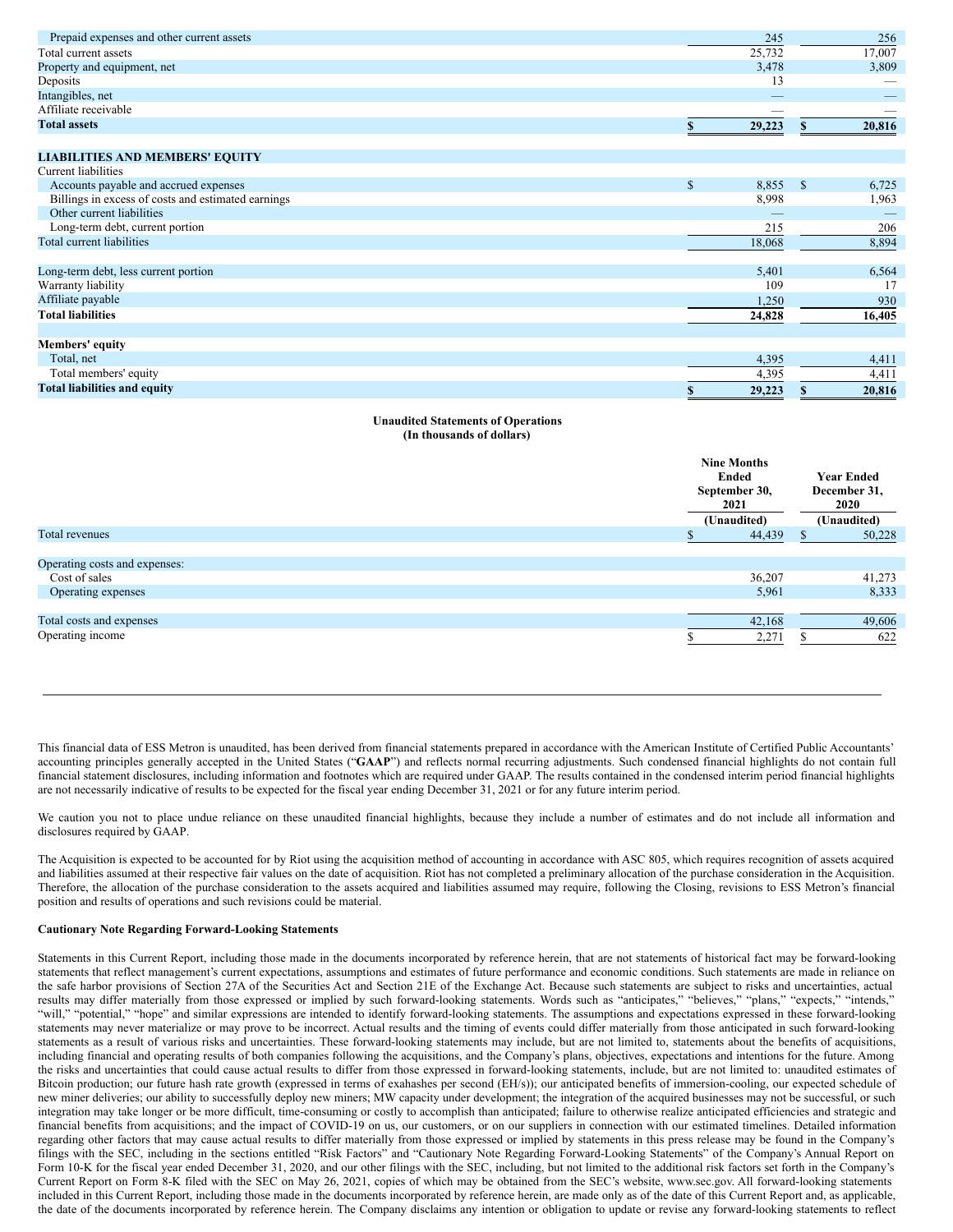events or circumstances that subsequently occur, or of which the Company hereafter becomes aware, except as required by law. Persons reading this Current Report and the documents incorporated by reference herein are cautioned not to place undue reliance on such forward-looking statements.

# **Item 9.01. Financial Statements and Exhibits.**

(a) Financial Statements of Business Acquired.

The financial statements required by Item 9.01(a) of Form 8-K will be filed by amendment to this Current Report not later than 71 calendar days after the date this Current Report is required to be filed.

(b) Pro Forma Financial Information.

The pro forma financial information required by Item 9.01(b) of Form 8-K will be filed by amendment to this Current Report not later than 71 calendar days after the date this Current Report is required to be filed.

(d) Exhibits.

| <b>Exhibit Number</b> | <b>Description</b>                                                                                                                                                                                                                                                       |
|-----------------------|--------------------------------------------------------------------------------------------------------------------------------------------------------------------------------------------------------------------------------------------------------------------------|
| $2.1*$                | Membership Interest Purchase Agreement, dated as of December 1, 2021, by and among Riot Blockchain, Inc. (solely for purposes of Article<br>VII thereof), Electrode Acquisition Corp., Steven R. Ferrie, David P. Franzmann and the Seller Representative party thereto. |
| 99.1                  | Press Release, issued by Riot Blockchain, Inc. on December 1, 2021.                                                                                                                                                                                                      |
| 104                   | Cover Page Interactive Data File (embedded within the Inline XBRL document).                                                                                                                                                                                             |

\* Certain exhibits and schedules in this Exhibit have been omitted pursuant to Item 601(a)(5) of Regulation S-K. The registrant agrees to furnish supplementally a copy of any such omitted exhibit or schedule to the Securities and Exchange Commission upon its request.

#### **S I G N A T U R E**

Pursuant to the requirements of the Securities Exchange Act of 1934, as amended, the registrant has duly caused this report to be signed on its behalf by the undersigned hereunto duly authorized.

RIOT BLOCKCHAIN, INC.

By: */s/ Jef rey McGonegal* Jeffrey McGonegal Chief Financial Officer

Date: December 1, 2021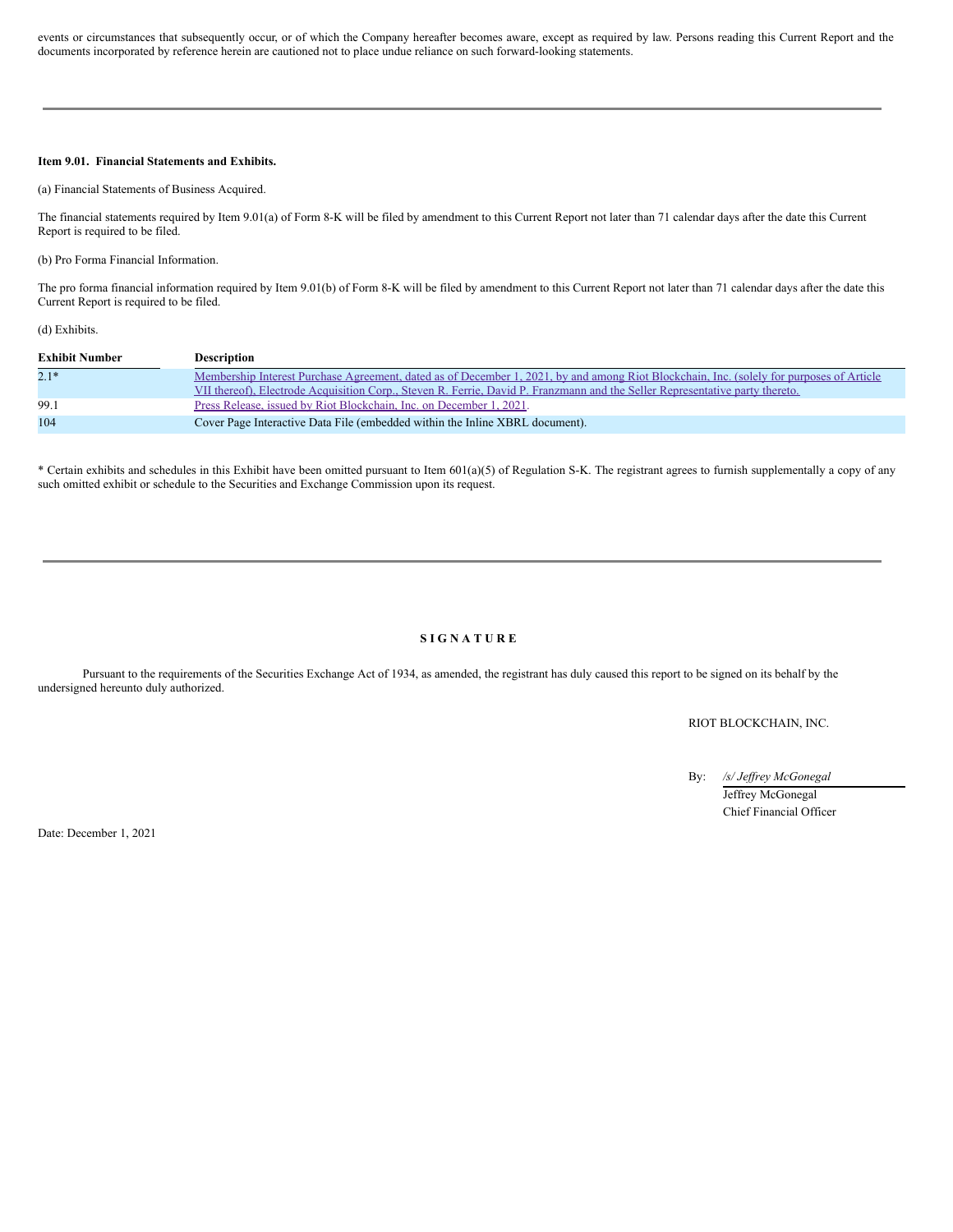# **MEMBERSHIP INTEREST PURCHASE AGREEMENT**

**by and among**

# **ELECTRODE ACQUISITION CORP.,**

# **RIOT BLOCKCHAIN, INC. (solely for purposes of Article VII),**

# **STEVEN R. FERRIE,**

# **DAVID P. FRANZMANN**

**and**

# **THE SELLER REPRESENTATIVE NAMED HEREIN**

**DECEMBER 1, 2021**

# **TABLE OF CONTENTS**

|                    |                                                                                        | Page |
|--------------------|----------------------------------------------------------------------------------------|------|
|                    | <b>ARTICLE I</b>                                                                       |      |
| <b>DEFINITIONS</b> |                                                                                        | 1    |
| 1.01               | Definitions                                                                            | 1    |
| 1.02               | Other Definitional Provisions                                                          | 16   |
|                    | <b>ARTICLE II</b>                                                                      |      |
|                    | PURCHASE AND SALE OF INTERESTS; CLOSING                                                | 17   |
| 2.01               | Purchase and Sale of the Interests                                                     | 17   |
| 2.02               | Purchase Price                                                                         | 17   |
| 2.03               | <b>Estimated Closing Statement</b>                                                     | 17   |
| 2.04               | Determination of Cash Consideration                                                    | 17   |
| 2.05               | Payment of Cash Consideration Adjustment                                               | 19   |
| 2.06               | <b>Closing Date</b>                                                                    | 19   |
| 2.07               | <b>Closing Payments</b>                                                                | 19   |
| 2.08               | Closing Date Deliveries of Sellers and the Company                                     | 19   |
| 2.09               | <b>Stock Consideration</b>                                                             | 21   |
| 2.10               | Holdback Stock Consideration                                                           | 21   |
| 2.11               | Withholding                                                                            | 21   |
|                    | <b>ARTICLE III</b>                                                                     |      |
|                    | REPRESENTATIONS AND WARRANTIES OF SELLERS                                              | 22   |
| 3.01               | Existence and Good Standing; Books and Records                                         | 22   |
| 3.02               | Power and Authority; Enforceability                                                    | 22   |
| 3.03               | No Violations; Required Filings and Consents                                           | 23   |
| 3.04               | Capitalization; Subsidiaries                                                           | 23   |
| 3.05               | Financial Statements and Other Financial Matters; No Undisclosed Liabilities; Controls | 24   |
| 3.06               | Absence of Certain Changes                                                             | 26   |
| 3.07               | Real Property                                                                          | 28   |
| 3.08               | <b>Tax Matters</b>                                                                     | 29   |
| 3.09               | Contracts                                                                              | 30   |
| 3.10               | <b>Intellectual Property</b>                                                           | 32   |
| 3.11               | <b>Legal Proceedings</b>                                                               | 34   |
| 3.12               | Orders                                                                                 | 35   |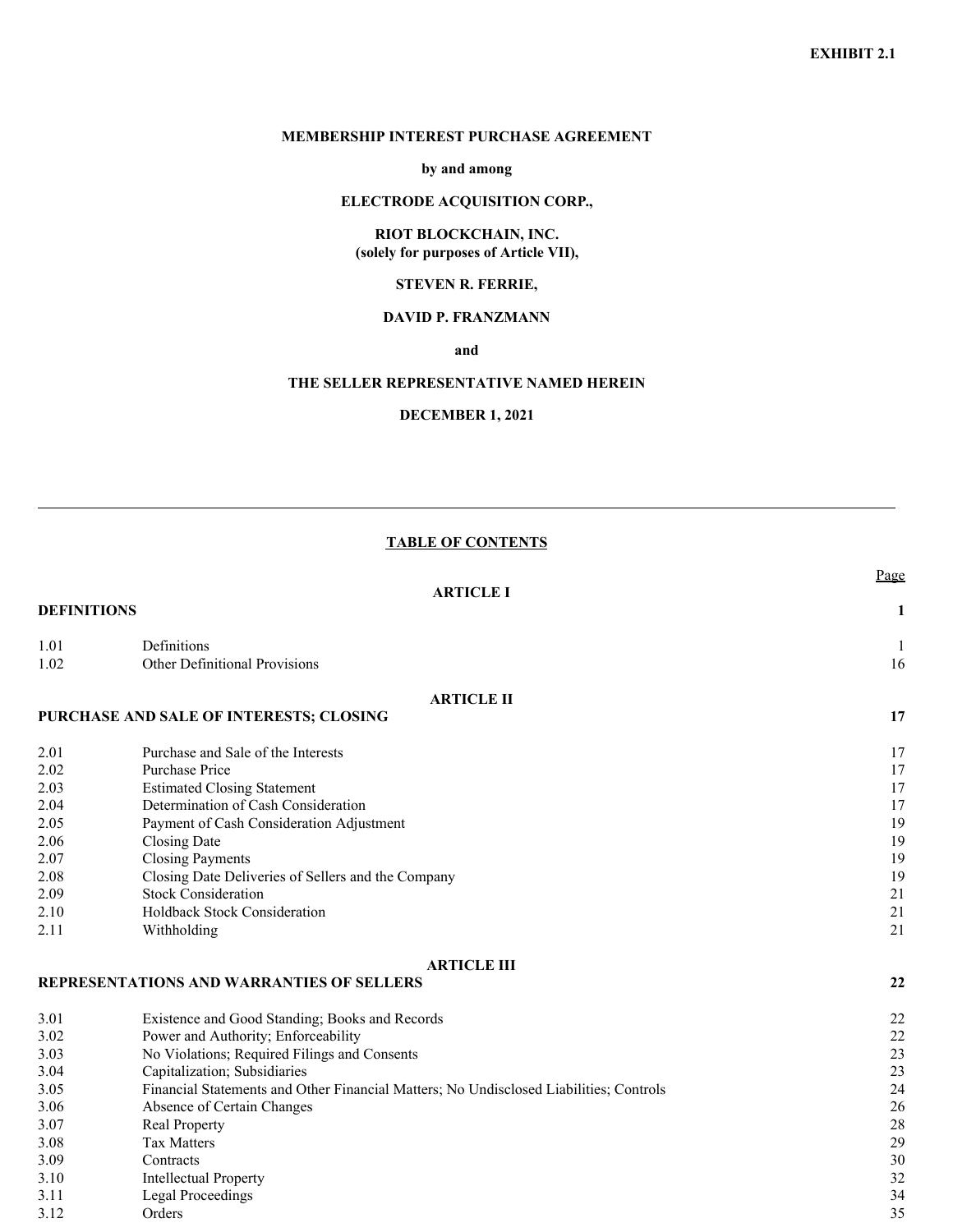| 3.13 | Employee Benefit Plans                                    | 35 |
|------|-----------------------------------------------------------|----|
| 3.14 | Insurance                                                 | 37 |
| 3.15 | Compliance with Laws; Permits                             | 38 |
| 3.16 | <b>Environmental Matters</b>                              | 38 |
| 3.17 | Relationships with Related Persons                        | 39 |
| 3.18 | Employees; Employment Matters and Independent Contractors | 39 |
|      |                                                           |    |

i

| 3.19 | Material Suppliers; Material Customers                                | 41 |
|------|-----------------------------------------------------------------------|----|
| 3.20 | Brokers' Fees                                                         | 42 |
| 3.21 | Compliance with Anti-Corruption Laws; AML Laws and Trade Control Laws | 42 |
| 3.22 | Product Liability and Warranty                                        | 43 |
| 3.23 | Title, Condition and Sufficiency of Assets                            | 44 |
| 3.24 | Accounts Receivable; Accounts Payable                                 | 44 |
| 3.25 | Data Protection and Privacy                                           | 45 |
| 3.26 | <b>Investment Representations</b>                                     | 46 |
| 3.27 | No Other Representations or Warranties                                | 46 |
|      |                                                                       |    |

| <b>ARTICLE IV</b> |
|-------------------|
|-------------------|

# **REPRESENTATIONS AND WARRANTIES OF BUYER 46**

4.01 Existence and Good Standing 4.02 Authority; Enforceability 47 4.02 Authority; Enforceability<br>4.03 No Violations; Consents No Violations; Consents 47<br>
Capitalization 48 4.04 Capitalization 48 4.05 Subsidiaries 49 4.06 Legal Proceedings 49 4.07 SEC Filings and Financial Statements 50<br>4.08 Compliance with Laws 50 4.09 Compliance with Laws 50<br>Securities Act 50 4.09 Securities Act 50 4.10 Brokers' Fees 50 4.11 Solvency 51 4.12 No Other Representations or Warranties 51

# **ADDITIONAL COVENANTS 51**

| 5.01 | <b>Tax Matters</b>                         | 51 |
|------|--------------------------------------------|----|
| 5.02 | Confidentiality                            | 56 |
| 5.03 | Agreement Not To Compete or Solicit        | 56 |
| 5.04 | Release                                    | 57 |
| 5.05 | Indemnification; Tail Policy               | 58 |
| 5.06 | <b>Employees and Employee Benefits</b>     | 58 |
| 5.07 | Regulation S-X                             | 59 |
| 5.08 | <b>Registration of Stock Consideration</b> | 59 |
| 5.09 | <b>Rule 144</b>                            | 63 |

# **ARTICLE VI**

| <b>INDEMNIFICATION</b> |                          | 63 |
|------------------------|--------------------------|----|
| 6.01                   | Survival                 | 63 |
| 6.02                   | Indemnification          | 64 |
| 6.03                   | Limitations              | 66 |
| 6.04                   | Determination of Damages | 66 |
| 6.05                   | Claim Procedures         | 67 |
|                        |                          |    |

| 6.06<br>6.07 | Recourse from Holdback Stock Consideration<br>Issuance of Holdback Stock Consideration | 69 |
|--------------|----------------------------------------------------------------------------------------|----|
|              |                                                                                        | 70 |
| 6.08         | Tax Treatment of Indemnification Claims                                                | 70 |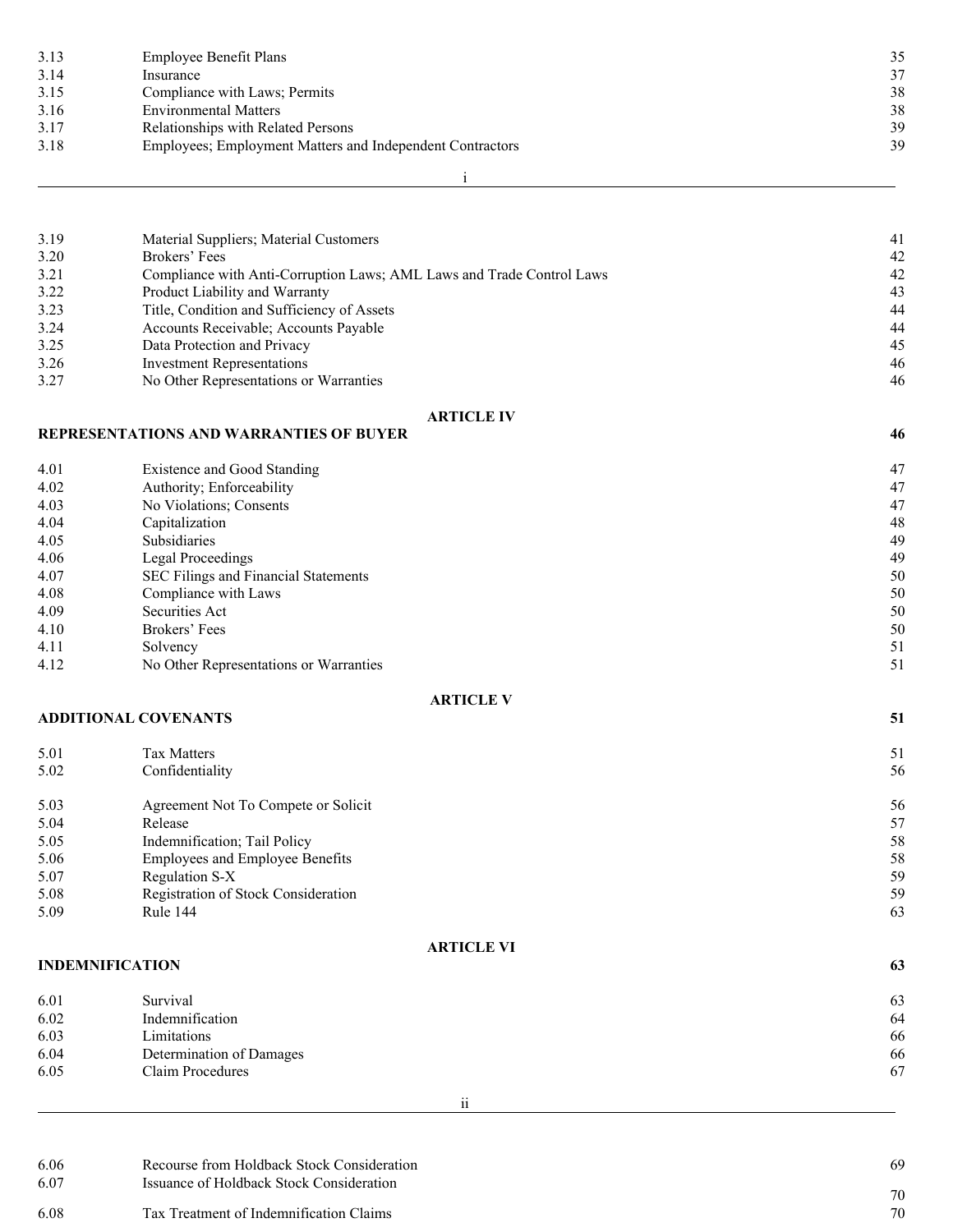# **ARTICLE VII**

# **MISCELLANEOUS 71**

| 7.01 | Press Releases and Public Announcements | 71 |
|------|-----------------------------------------|----|
| 7.02 | <b>Transfer Taxes</b>                   | 71 |
| 7.03 | Seller Representative.                  | 71 |
| 7.04 | <b>Notices</b>                          | 72 |
| 7.05 | Succession and Assignment               | 72 |
| 7.06 | Severability                            | 72 |
| 7.07 | References                              | 73 |
| 7.08 | Construction                            | 73 |
| 7.09 | Amendment and Waiver                    | 73 |
| 7.10 | Entire Agreement                        | 74 |
| 7.11 | Parties in Interest                     | 74 |
| 7.12 | WAIVER OF TRIAL BY JURY                 | 74 |
| 7.13 | Delivery by Facsimile or Email          | 74 |
| 7.14 | Counterparts                            | 74 |
| 7.15 | Governing Law                           | 75 |
| 7.16 | Jurisdiction                            | 75 |
| 7.17 | Remedies Cumulative                     | 75 |
| 7.18 | Specific Performance                    | 75 |
| 7.19 | <b>Further Assurances</b>               | 76 |
| 7.20 | Disclosure Schedules                    | 76 |
| 7.21 | Costs and Expenses                      | 76 |
| 7.22 | Privilege                               | 76 |
| 7.23 | Parent Guaranty.                        | 77 |

iii

# **INDEX OF EXHIBITS AND SCHEDULES**

| Exhibit A:           | Illustrative Closing Date Working Capital Statement |
|----------------------|-----------------------------------------------------|
| Exhibit B:           | Sellers' Interests and Pro Rata Percentages         |
| Schedule $1.01(a)$ : | Knowledge of Buyer                                  |
| Schedule $1.01(b)$ : | Knowledge of the Company                            |
| Schedule $1.01(c)$ : | <b>Bonuses</b>                                      |
| Schedule $2.07(c)$ : | Payoff Indebtedness                                 |
| Schedule $2.08(f)$ : | <b>Employment Agreements</b>                        |
| Schedule $2.08(g)$ : | <b>Consulting Agreements</b>                        |
| Schedule $5.01(f)$ : | <b>Purchase Price Allocation</b>                    |
| Schedule 7.04:       | <b>Notices</b>                                      |
|                      |                                                     |

iv

# **MEMBERSHIP INTEREST PURCHASE AGREEMENT**

THIS MEMBERSHIP INTEREST PURCHASE AGREEMENT (this "Agreement"), dated as of December 1, 2021, is made by and among Electrode Acquisition Corp., a Delaware corporation ("Buyer"), solely for purposes of Article VII, Riot Blockchain, Inc., a Nevada corporation ("Parent"), Steven R. Ferrie, an individual resident of Colorado ("Ferrie"), and David P. Franzmann, an individual resident of Colorado ("Franzmann" and, together with Ferrie, "Sellers"), and the Seller Representative set forth herein. Buyer, Parent, Sellers and the Seller Representative will each be referred to herein from time to time as a "Party" and, collectively, as the "Parties."

WHEREAS, Sellers own all of the issued and outstanding Units (as defined in the Existing Operating Agreement) and Economic Interests (as defined in the Existing Operating Agreement) (such Units and Economic Interests, collectively, the " Interests") of Ferrie Franzmann Industries, LLC (d/b/a ESS Metron), a Colorado limited liability company (the "Company"); and

WHEREAS, subject to the terms and conditions of this Agreement, Buyer desires to purchase from Sellers, and Sellers desire sell to Buyer, all of the Interests.

NOW, THEREFORE, in consideration of the mutual covenants contained herein and other good and valuable consideration, the receipt and sufficiency of which are hereby acknowledged, the Parties hereby agree as follows: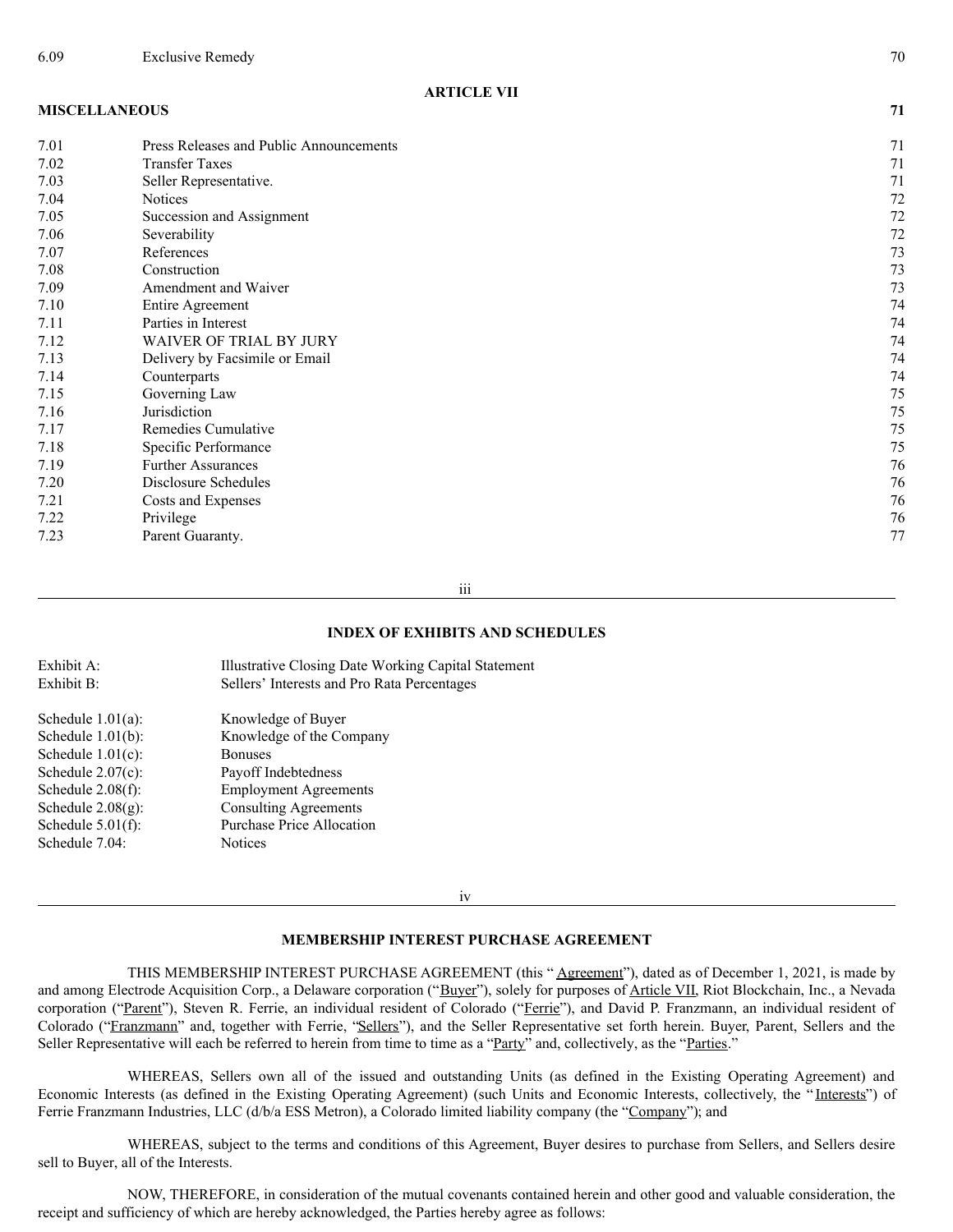# **ARTICLE I DEFINITIONS**

1.01 Definitions. For purposes hereof, the following terms when used herein will have the respective meanings set forth below:

"2021 Registration Statement" has the meaning specified in Section 5.08(a).

"Accounting Firm" has the meaning specified in Section 2.04(d).

"Acquisition" has the meaning specified in Section 2.01.

"Affiliate" of any particular Person means any other Person controlling, controlled by or under common control with such particular Person, where "control" means the possession, directly or indirectly, of the power to direct the management and policies of a Person whether through the ownership of voting securities, contract or otherwise. For purposes of this Agreement, Tecknit Shielding Systems shall be deemed to be an Affiliate of each Seller.

"Agreed Adjustments" has the meaning specified in Section 2.04(c).

"Agreed Tax Treatment" has the meaning specified in Section 5.01(e).

"Allocation Principles" has the meaning specified in Section 5.01(f)(i).

"Base Cash Consideration" means Twenty-Five Million Dollars (\$25,000,000).

"Basket Amount" has the meaning specified in Section 6.03(a).

"Business Day" means a day that is neither a Saturday or a Sunday nor any other day on which banking institutions in New York, New York or Denver, Colorado are authorized or obligated by Law to close.

"Buyer" has the meaning specified in the first paragraph of this Agreement.

"Buyer Indemnitees" means the following Persons: (a) Buyer; (b) Parent; (c) Buyer's Affiliates (including following the Closing, the Company); (d) the respective Representatives of the Persons referred to in clauses "(a)," "(b)" and "(c)" above; and (e) the respective successors and permitted assigns of the Persons referred to in clauses "(a)," "(b)," "(c)" and "(d)" above; provided*,* however, that Sellers shall not be deemed to be "Buyer Indemnitees."

"Buyer Material Adverse Effect" means any event, change, occurrence, circumstance, fact, development or effect that, individually or in the aggregate, has had or would have a material adverse effect on the ability of Buyer to consummate the Transactions.

"Buyer Specified Party" has the meaning specified in Section 5.08(f).

"CARES Act" means the Coronavirus Aid, Relief, and Economic Security Act.

"Cash and Cash Equivalents" means, as of any time of determination, without duplication, the aggregate amount of the Company's cash and cash equivalents (not including any restricted cash that is restricted from being distributed or not available for general corporate purposes for at least ninety (90) days and ignoring the impact of any held checks written, including those against the Company's UMB Bank (United Bank of Missouri) purchasing card (treating such checks as if they had not been written)) on hand or in bank accounts, as determined in accordance with GAAP as consistently applied by the Company.

"Cash Consideration" shall mean an amount equal to: (a) the Base Cash Consideration, (b) plus the Closing Date Working Capital Adjustment Amount, (c) minus the Closing Date Debt, (d) minus the Closing Date Transaction Expenses, and (e) plus the Closing Date Cash.

"Closing" has the meaning specified in Section 2.06.

"Closing Date" has the meaning specified in Section 2.06.

"Closing Date Cash" shall mean an amount equal to the Cash and Cash Equivalents as of 12:01 a.m. (New York time) on the Closing Date.

"Closing Date Debt" shall mean an amount equal to the Indebtedness as of the Closing.

 $\mathfrak{D}$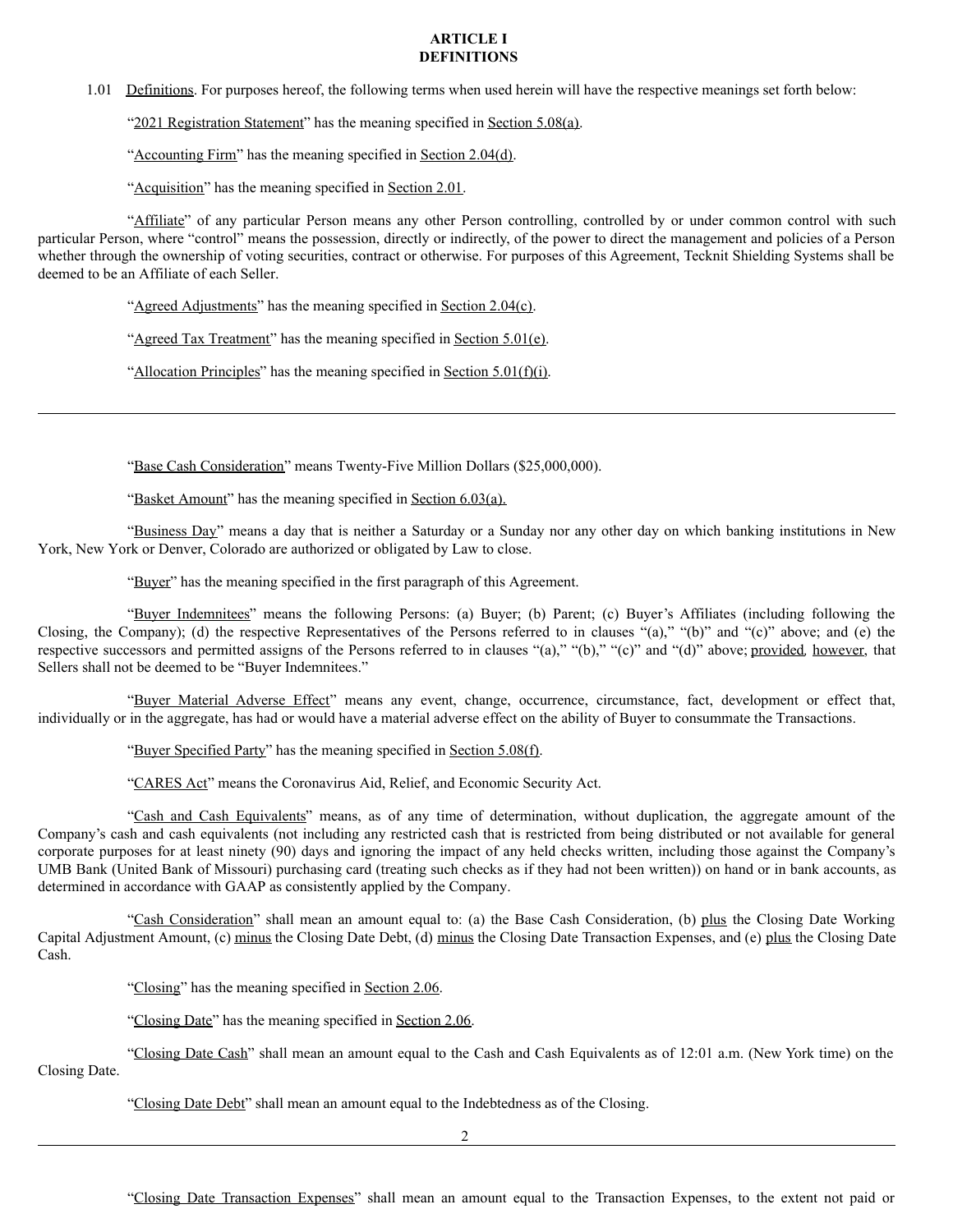# reimbursed prior to the Closing.

"Closing Date Working Capital" means (a) the current assets of the Company (excluding Cash and Cash Equivalents, any restricted cash that is restricted from being distributed or not available for general corporate purposes for at least ninety (90) days, the amounts of any held checks written, including those against the Company's UMB Bank (United Bank of Missouri) purchasing card, intercompany and Related Person receivables, non-trading balances, amounts related to fixed assets or construction in process and deferred tax assets), minus (b) the current liabilities of the Company (including the amounts of any held checks written, including those against the Company's UMB Bank (United Bank of Missouri) purchasing card, accruals for current year bonuses and warranty obligations (including short-term and long-term warranty obligations), but excluding Indebtedness, Transaction Expenses and deferred tax liabilities), each as determined as of 12:01 a.m. (New York time) on the Closing Date in accordance with GAAP as consistently applied by the Company and in a manner in accordance and consistent with the Illustrative Closing Date Working Capital Statement.

"Closing Date Working Capital Adjustment Amount" means (i) if Closing Date Working Capital is greater than the Working Capital Upper Target, the positive amount equal to Closing Date Working Capital minus the Working Capital Upper Target, (ii) if Closing Date Working Capital is less than the Working Capital Lower Target, the negative amount equal to Closing Date Working Capital minus the Working Capital Lower Target, or (iii) otherwise, \$0.

"Closing Statement" has the meaning specified in Section 2.04(a)(ii).

"Closing Stock Consideration" means the Stock Consideration, minus the Holdback Stock Consideration.

"Code" means the Internal Revenue Code of 1986, as amended.

"Company" has the meaning specified in the recitals of this Agreement.

"Company Data" means all confidential data, information, and data compilations contained in the Information Technology Systems or any databases of the Company, including Personal Data, that are used by, or necessary to the business of, the Company.

"Company Employee Benefit Plan" means each "employee benefit plan" (within the meaning of Section 3(3) of ERISA), and each retirement, welfare, equity and equity-based, severance, retention, employment, independent contractor, individual consulting, change-ofcontrol, bonus, commission, incentive, deferred compensation, pension, employee loan, fringe benefit, and other benefit or compensation plan, agreement, program, practice, arrangement, or policy, whether written or unwritten, sponsored, maintained, contributed to, or required to be contributed to by the Company for the benefit of any current or former officer, employee, director, independent contractor or other service provider, or beneficiary or dependent thereof, of the Company, to which the Company is a party, or for which the Company has or could reasonably be expected to have any liability (contingent or otherwise, whether or not incurred).

"Company Financial Statements" has the meaning specified in Section 3.05(a).

"Company Intellectual Property" means any Intellectual Property owned or purported to be owned by the Company.

3

"Company Patent Rights" means the Patents owned or purported to be owned by the Company.

"Company Privacy Policy" means any (a) internal or external past or present data protection, data usage, employee information, privacy and security policies of the Company, (b) public statements, representations, obligations, promises, commitments relating to privacy, security, employee information, or the Processing of Personal Data, and (c) policies and obligations applicable to the Company as a result of any certification relating to privacy, security, or the Processing of Personal Data.

"Company Source Code" has the meaning specified in Section 3.10(l).

"Competing Business" means (i) the business presently conducted by the Company and (ii) the business of designing, engineering, manufacturing, marketing and selling electrical switchgears and components.

"Confidentiality Agreement" means that certain Reciprocal Non-Disclosure Agreement, dated as of June 3, 2021, between Buyer and the Company.

"Continuing Claim" has the meaning specified in Section 6.07.

"Continuing Employee" has the meaning specified in Section 5.06(a).

"Contract" means any written or oral agreement, contract, arrangement, lease, loan agreement, security agreement, license, indenture, invoice, purchase order or other similar instrument or obligation to which the Person in question is a party.

"Controlling Person" has the meaning specified in Section 5.08(f).

"Covered Party" has the meaning specified in Section 5.05(a).

"COVID-19" means SARS-CoV-2 or COVID-19, and any evolutions or mutations thereof or related or associated epidemics,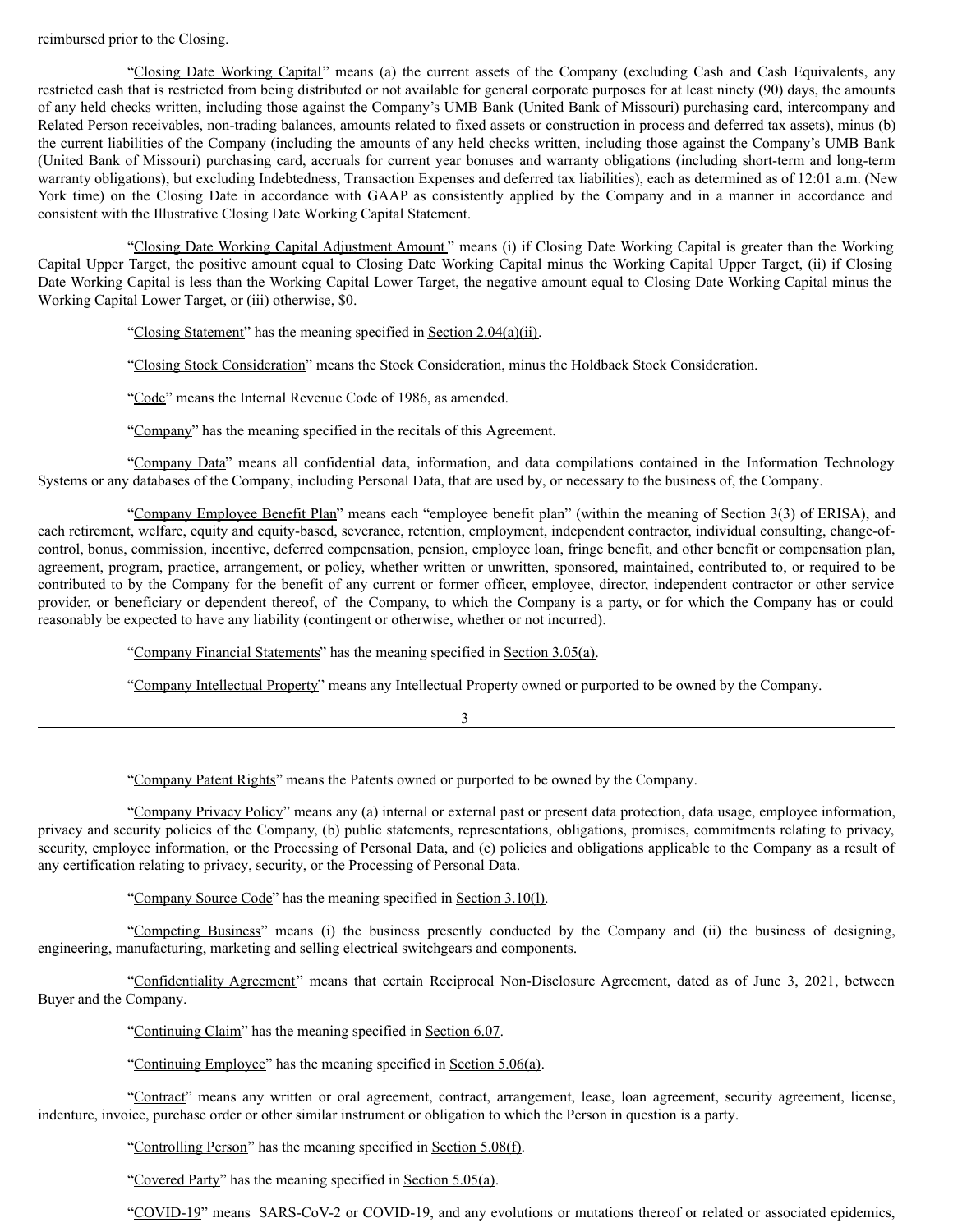pandemics or disease outbreaks.

"COVID-19 Relief Law" means any Law released, issued or promulgated by a Governmental Entity that grants to any Person the ability to (a) defer, reduce or eliminate any Taxes, (b) borrow or otherwise secure financing (including any covered loan under Paragraph (36) of Section 7(a) of the Small Business Act, as added by Section 1102 of the CARES Act, or any loan that is an extension or expansion of, or is similar to, any such covered loan) or (c) obtain grants or other financial benefits, in each case as a result of, or in connection with, the effects of COVID-19, including the CARES Act, the Families First Act and the Consolidated Appropriations Act, 2021.

"Damages" means any loss, damage, injury, decline in value, lost opportunity, liability, claim, demand, settlement, judgment, award, fine, penalty, Tax, fee (including reasonable attorneys' fees), charge, cost (including costs of investigation) or expense of any nature, but excluding punitive or exemplary damages, except to the extent actually awarded in connection with a Third Party Claim or in the case of fraud.

4

"Data Breach" means any unauthorized Processing of Company Data or Trade Secrets, any unauthorized access to the Company's Information Technology Systems, or any other incident that may require notification to any Persons, Governmental Entities, or any entity under Data Protection Requirements.

"Data Processor" means a natural or legal Person, public authority, agency or other body that Processes Personal Data on behalf of or at the direction of the Company.

"Data Protection Requirements" means any and all Laws, industry requirements and Contracts relating to the protection or Processing of Personal Data that are applicable to the Company and, and all implementing regulations to the extent applicable to the Company including not limited to (i) the provisions of the following that set forth privacy or data security requirements that apply to Personal Data: the Federal Trade Commission Act, 15 U.S.C. § 45; the CAN-SPAM Act of 2003, 15 U.S.C. §§ 7701 et seq.; the Telephone Consumer Protection Act, 47 U.S.C. § 227; the California Consumer Privacy Act, Cal. Civ. Code § 1798.100, et seq.; the California Online Privacy Protection Act, Cal. Bus. & Prof. Code § 22575, et seq.; the Fair Credit Reporting Act, 15 U.S.C. 1681; the Gramm-Leach-Bliley Act, 15 U.S.C. § 6801, et seq.; the Electronic Communications Privacy Act, 18 U.S.C. §§ 2510-22; the Stored Communications Act, 18 U.S.C. § 2701-12; the California Consumer Privacy Act, Cal. Civ. Code § 1798.100, et seq.; the New York Department of Financial Services Cybersecurity Regulation, 23 NYCRR 500; and the South Carolina Privacy of Consumer Financial and Health Information Regulation, South Carolina Code § 69-58; Massachusetts Gen. Law Ch. 93H, 201 C.M.R. 17.00; Nev. Rev. Stat. 603A; Cal. Civ. Code § 1798.82, N.Y. Gen. Bus. Law § 899-aa, et seq.; the European Union's Directive on Privacy and Electronic Communications (2002/58/EC); Laws governing notification to consumers, employees or other individuals and regulatory authorities following Data Breaches, including without limitation Cal. Civ. Code § 1798.82, N.Y. Gen. Bus. Law § 899-aa, and Mass. Gen. Law 93H; federal, state, and local Laws governing data security, including without limitation Mass. Gen. Law Ch. 93H, 201 C.M.R. 17.00, and Nev. Rev. Stat. 603A; Cal Civ. Code § 1798.83; local, state, and federal, and privacy, data protection, information security, or related Laws relating to the Processing of Personal Data; international Laws, the EU General Data Protection Regulation 2016/679 (as implemented by countries in the European Economic Area ("EEA") ("EU GDPR"); the UK Data Protection Act 2018; the e-Privacy Directive 2002/58/EC (as implemented by countries in the EEA), the UK Privacy and Electronic Communications (EC Directive) Regulations 2003 (SI 2003/2426); the EU GDPR as it forms part of the law of England and Wales by virtue of section 3 of the European Union (Withdrawal) Act 2018, and all implementing regulations and requirements, and other similar Laws; (ii) all other Laws and binding regulations relating to data protection, information security, cybercrime, Security Incident notification, social security number protection, outbound communications and/or electronic marketing, use of electronic data and privacy matters (including online privacy) in any applicable jurisdictions; (iii) each Contract relating to the Processing of Personal Data applicable to the Company; and (iv) each applicable rule, codes of conduct, or other requirement of self-regulatory bodies and applicable industry standards, including, to the extent applicable, the Payment Card Industry Data Security Standard.

"Disclosure Schedules" has the meaning specified in Section 7.20.

5

"Encumbrance" means any lease, sublease, pledge, variance, option, warrant, charge, easement, deed of trust, voting trust, servitude, right of way, encroachment, conditional sale or other title retention agreement, right of first refusal, hypothecation, security interest, mortgage, lien (statutory or otherwise), adverse claim, encumbrance, covenant, condition, reservation, equitable interest, restriction of record, title defect, charge or restriction of any kind (except for restrictions on transfer under the Securities Act and applicable state securities Laws), including any restriction on the use, voting, transfer, receipt of income or other exercise of any attributes of ownership, whether voluntarily incurred or arising by operation of Law, and includes any agreement to give any of the foregoing in the future.

"Environmental Laws" means any and all Laws (including the common law) relating to pollution or the protection of the environment, natural resources or health and safety or relating to the use, generation, management, manufacture, processing, treatment, storage, transportation, remediation, cleanup, handling, disposal or Release of, or exposure to, Hazardous Materials.

"Environmental Permits" means all Permits required under or issued, granted, given, authorized by or made pursuant to any Environmental Law.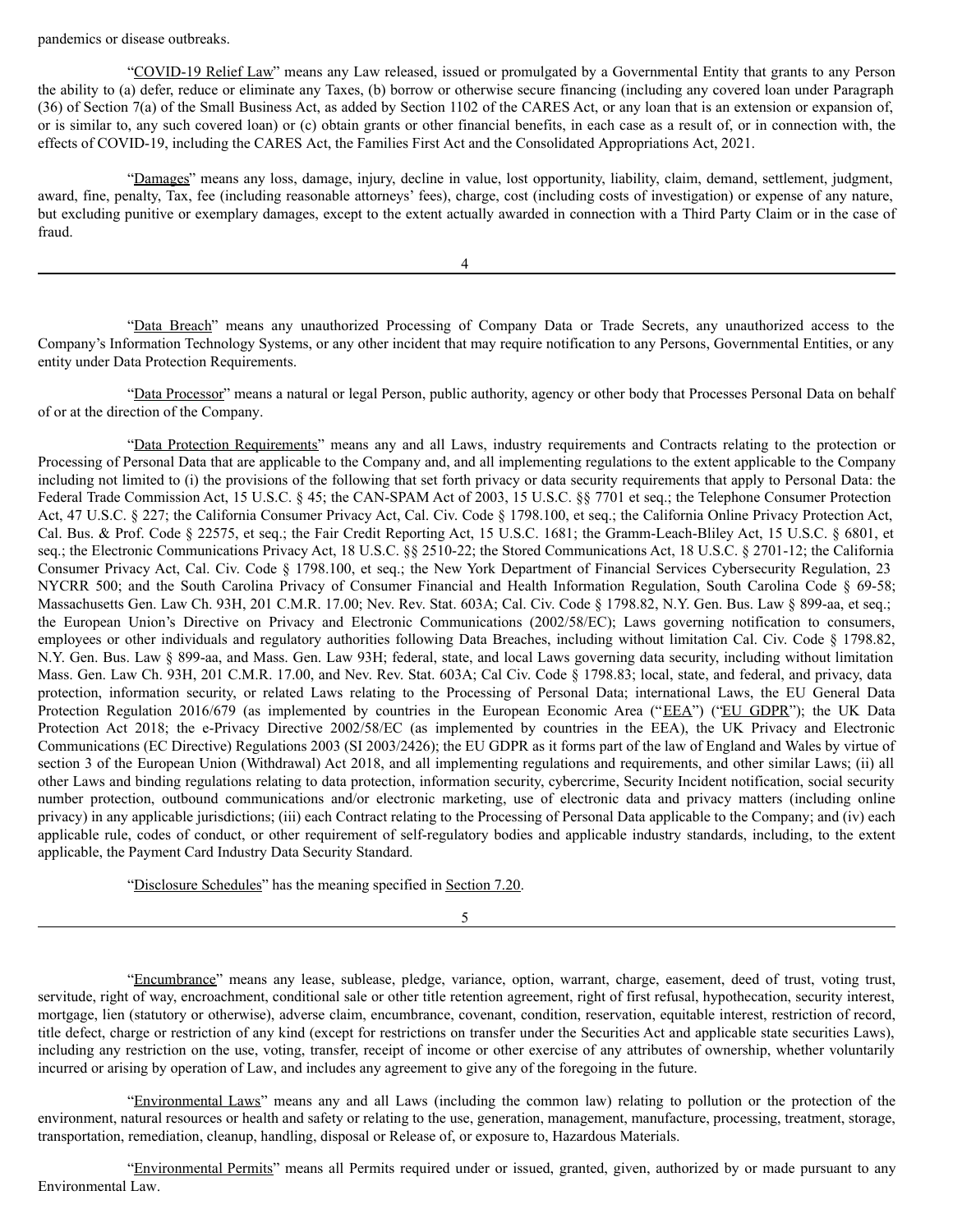"ERISA" means the Employee Retirement Income Security Act of 1974, as amended.

"ERISA Affiliate" means any entity, trade or business that is a member of a group described in Section 414(b), (c), (m) or (o) of the Code or Section 4001(b)(l) of ERISA that includes the Company.

"Estimated Cash Consideration" has the meaning specified in Section 2.03.

"Estimated Closing Statement" has the meaning specified in Section 2.03.

"Exchange Act" means the Securities Exchange Act of 1934, as amended, and the rules and regulations promulgated thereunder.

"Existing Operating Agreement" means that certain Second Amended and Restated Limited Liability Company Operating Agreement of the Company, dated as of January 31, 2013, by and among Ferrie, Franzmann and the other parties thereto.

"Expiration Time" has the meaning specified in Section 6.01.

"FCPA" has the meaning specified in Section 3.21(a).

"Flow-Through Tax Returns" has the meaning specified in Section 5.01(b)(i).

"GAAP" means United States generally accepted accounting principles.

6

"Governing Documents" means the legal document(s) by which any Person (other than an individual) establishes its legal existence or which govern its internal affairs. For example, the "Governing Documents" of a corporation are its certificate of incorporation and bylaws, the "Governing Documents" of a limited partnership are its certificate of limited partnership and limited partnership agreement and the "Governing Documents" of a limited liability company are its certificate of formation and operating agreement (or their equivalents based on jurisdiction in each case), together with all other documents setting forth the designation, amount and/or relative rights, limitations and preferences of any equity interests of such Person or otherwise establishing the governance of such Person.

"Governmental Entity" means any international, national, federal, state, provincial, local or municipal government or any political subdivision thereof (wherever located and whether foreign or domestic), any governmental, regulatory, taxing or administrative authority, agency, body, branch, instrumentality or commission, any self-regulated organization or other non-governmental regulatory authority or quasi-governmental authority (to the extent that the rules, regulations or orders of such organization or authority have the force of Law), or any arbitrator, court, tribunal or other judicial or arbitral body of competent jurisdiction.

"Hazardous Materials" means (i) any chemical, constituent, material, pollutant, contaminant, substance or waste that is hazardous, acutely hazardous, toxic, or words of similar import or regulatory effect under Environmental Laws; (ii) petroleum or petroleum products; and (iii) radioactive materials, explosives, asbestos or asbestos containing materials, per- and polyfluoroalkyl substances, polychlorinated biphenyls, radon, and infectious or medical wastes.

"Holdback Stock Consideration" means 70,165 Parent Common Shares.

"Holdback Stock Consideration Issuance Date" has the meaning specified in Section 6.07.

" Illustrative Closing Date Working Capital Statement" means the example calculation of Closing Date Working Capital as of December 31, 2020 set forth in Exhibit A, the dollar amounts contained in which are solely for illustrative purposes.

"Indebtedness" means, as of any time of determination, without duplication, the aggregate indebtedness of the Company, including (i) any obligations under any indebtedness for borrowed money, (ii) any obligations evidenced by any note, bond, debenture or other debt security, (iii) any payment obligations in respect of banker's acceptances or letters of credit or any other commitment by which a Person assures a financial institution against loss, (iv) any off-balance sheet financing, (v) any obligations with respect to interest rate swaps, collars, caps and similar hedging obligations (including any applicable breakage costs), (vi) in respect of "earn-out" obligations and all other obligations for the deferred and unpaid purchase price of property or services, (vii) any obligation to return or repay (whether before, at or after Closing) loans, subsidies, grants, incentives or other similar payments received by the Company prior to Closing, (viii) any obligations with respect to unfunded pension or deferred compensation (except as otherwise included in the calculation of Transaction Expenses), (ix) any obligations owed to Sellers, Related Persons or Tecknit Shielding Systems (except pursuant to the lease arrangement

between the Company and Tecknit Shielding Systems with respect to the real property located at 1505 West Third Avenue, Denver, Colorado 80223), (x) any obligations referred to in the foregoing clauses (i) through (ix) of any Person which are either guaranteed or secured by any Encumbrance upon the Company or any of its assets or properties and (xi) accrued and unpaid or declared and unpaid interest of any such foregoing obligation and all premiums, penalties, charges, fees, expenses and other amounts that are or would be due (including with respect to change of control, prepayment or early termination) in connection with the payment and satisfaction in full of such obligations. For the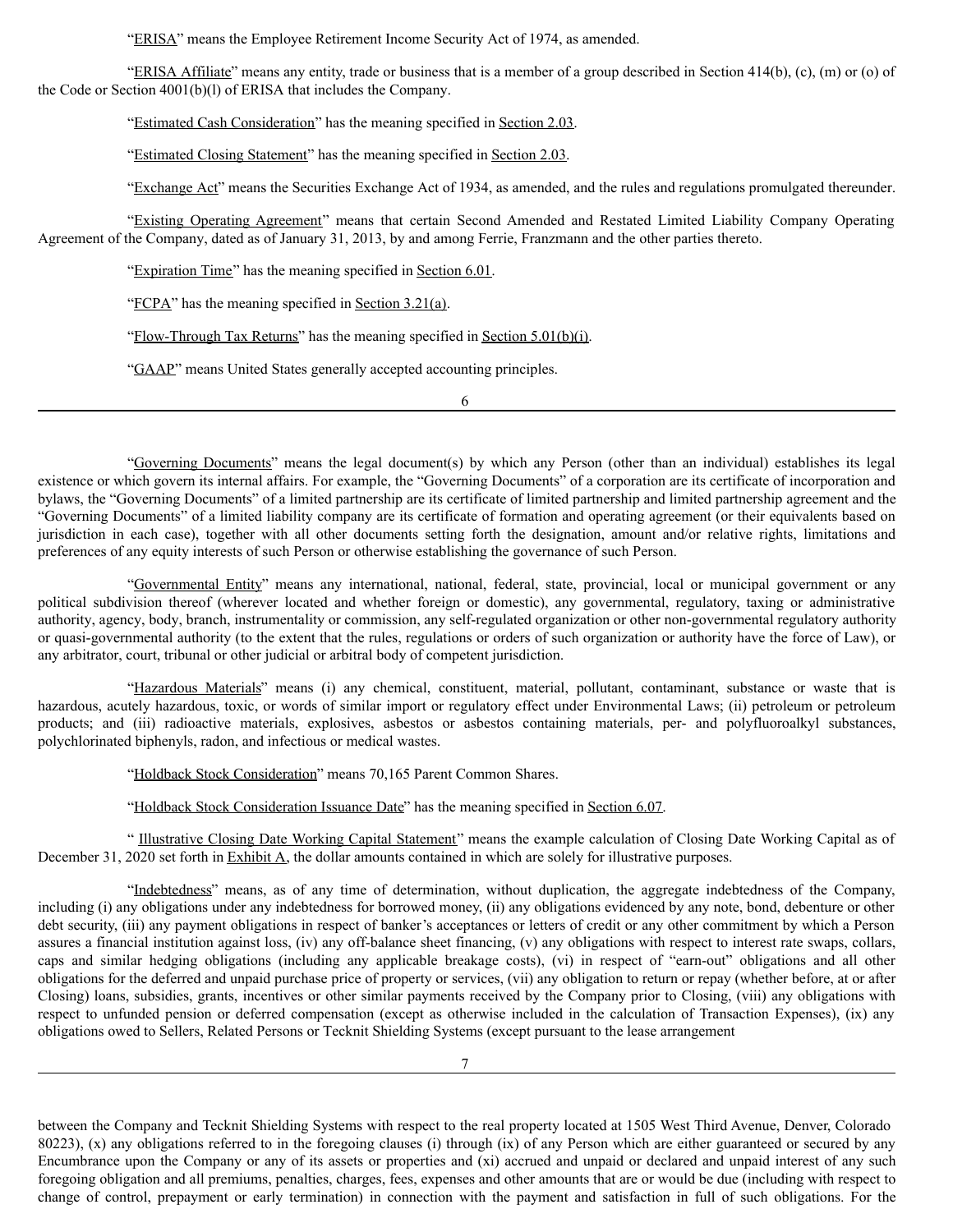avoidance of doubt, Indebtedness shall not include (A) the amounts of any held checks written, including those against the Company's UMB Bank (United Bank of Missouri) purchasing card, and (B) long-term warranty obligations.

"Indemnified Party" has the meaning specified in Section 6.05(a).

"Indemnifying Party" has the meaning specified in Section 6.05(a).

"Information Security Program" means a written information security program that complies with Data Protection Requirements, that is reasonable for the size and type of the Company's operations and that includes: (i) policies and procedures regarding Personal Data, and the Processing thereof; (ii) administrative, technical and physical safeguards that are consistent with industry best practices and designed to protect the security, confidentiality, availability, and integrity of any Personal Data owned, controlled, maintained, held, or Processed by the Company or any third party operating on behalf of or at the direction of the Company; (iii) disaster recovery, business continuity, incident response, data retention and deletion, and security plans, procedures and facilities and (iv) protections against Data Breaches, Malicious Code, and against loss, misuse or unauthorized access to, and disruption of, the Processing of Company Data, the Information Technology Systems and the systems of any third party service providers that Process Company Data or access the Information Technology Systems.

"Information Technology Systems" means all hardware, equipment, electronics, platforms, servers, workstations, interfaces, software, firmware, middleware, data, databases, data communication lines, network and telecommunications equipment, websites and information technology infrastructure, wide area network and other telecommunications or information technology equipment, that are owned, leased by, or licensed to the Company or third party acting on its behalf, or used to Process Company Data in the conduct of the business of the Company.

"Intellectual Property" means any and all intellectual property, industrial or proprietary rights (by whatever name or term known or designated) arising under law or equity, whether or not filed, perfected, registered or recorded and whether now or later existing, filed, issued or acquired, as they exist throughout the world and under any international treaties or conventions, including, without limitation: (i) patents and patent applications (including any and all divisions, continuations, continuations-in-part, reissues, reexaminations and extensions thereof) (collectively, "Patents"), (ii) inventions (whether patentable or not) and discoveries, including articles of manufacture, business methods, compositions of matter, improvements, machines, methods, and processes and new uses for any of the preceding items; (iii) published and unpublished works of authorship, moral rights, copyrights, expressions, designs, and other copyrightable subject matter, including audiovisual works, collective works, computer programs,

```
8
```
compilations, databases, derivative works, literary works, mask works, and sound recordings, and all registrations, applications for registration and renewals and extensions of such copyrights; (iv) trademarks, service marks, trade names, brand names, trade dress, logos, product designs, and product features, including words, names, symbols, devices, designs, and other designations, and combinations of the preceding items, used to identify or distinguish a business, good, group, product, or service or to indicate a form of certification, together with the goodwill connected with the use of and symbolized by, and all registrations, applications and renewals for, any of the foregoing (collectively, "Trademarks"); (v) internet domain names, whether or not Trademarks, registered in any top-level domain by any authorized private register or Governmental Entity ("Domain Names") and social media accounts; (vi) rights in utility models and industrial designs, and all applications, registrations and renewals thereof; (vii) proprietary Software; (viii) confidential and proprietary information, trade secrets, and know-how, including confidential processes, schematics, databases, formulae, drawings, prototypes, models, designs, know-how, concepts, methods, devices, technology, research and development results and records, inventions, compositions, reports, data, mailing lists, business plans, customer lists, other proprietary information which derives independent economic value from not being generally known to the public (collectively, "Trade Secrets"); (ix) any and all tangible and/or intangible embodiments of any of the foregoing, in any form and in any media; and (x) all causes of action and rights to sue or seek other remedies arising from or relating to any of the foregoing, including for any past or ongoing infringement, misuse or misappropriation.

"Interim Company Financial Statements" has the meaning specified in Section 3.05(a)(i).

"IRS" means the Internal Revenue Service.

"Knowledge of Buyer" or any similar phrase with respect to Buyer means the knowledge, after reasonable and due inquiry, of the individuals set forth on Schedule 1.01(a).

"Knowledge of the Company" or any similar phrase with respect to the Company means the knowledge, after reasonable and due inquiry, of the individuals set forth on Schedule 1.01(b).

"Latest Balance Sheet" has the meaning specified in Section 3.05(a)(i).

"Latest Balance Sheet Date" has the meaning specified in Section 3.05(a)(i).

"Law" means any transnational, supranational, foreign, federal, state or local statute, law, ordinance, regulation, rule, code, agency guidance, Permit, directive, injunction, bylaw, variance, condition, judgment, decree or order enacted, adopted, issued, promulgated or enforced by any Governmental Entity.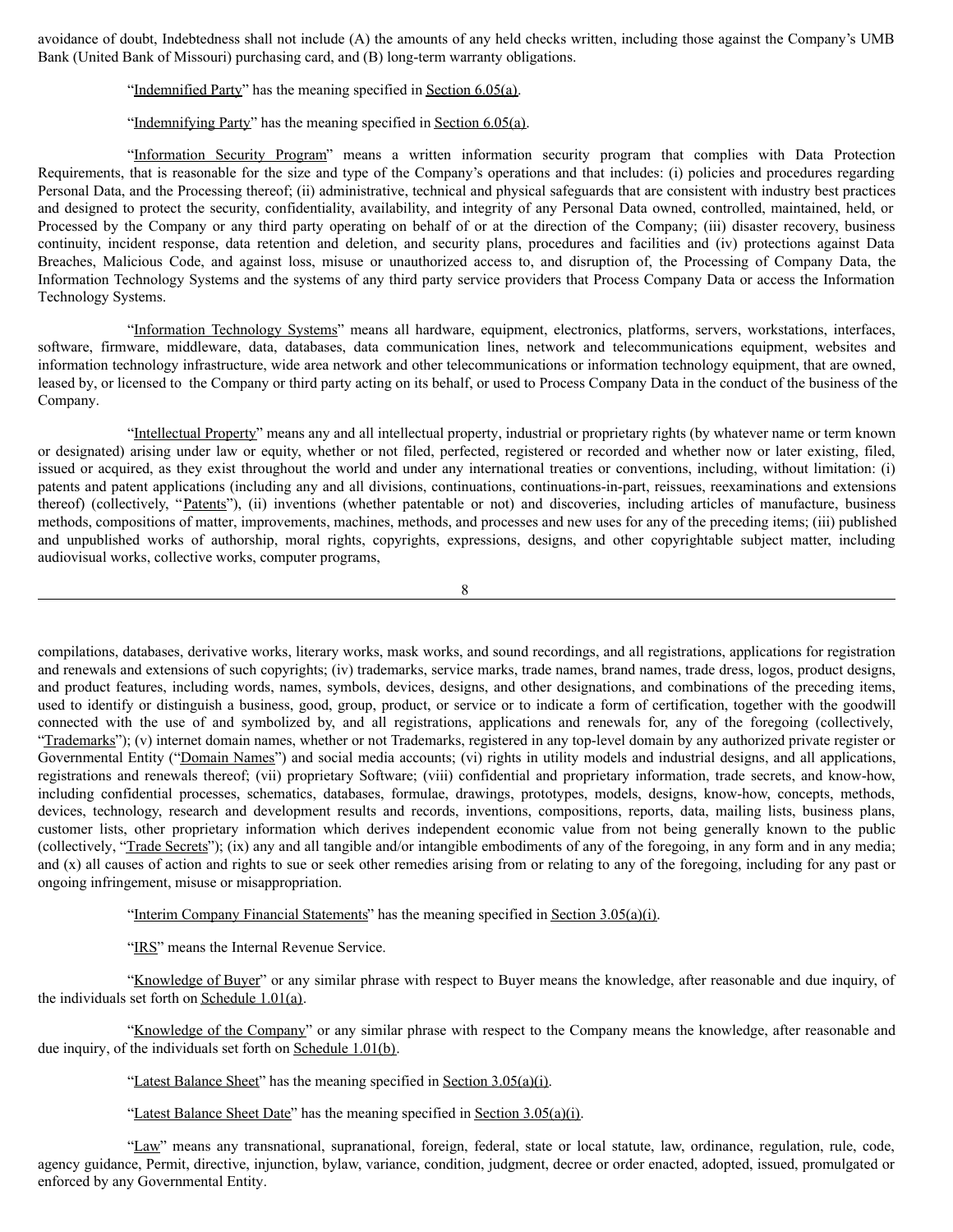"Lease Agreement" has the meaning specified in Section 2.08(i).

"Leased Real Property" has the meaning specified in Section 4.07(b).

"Legal Proceeding" means any claim, action, cause of action, demand, audit, hearing, investigation, inquiry, audit, litigation, suit, citation, summons, subpoena, citation, summons, arbitration or proceeding (whether civil, criminal, administrative, judicial or investigative, whether formal or informal, whether public or private) commenced, brought, conducted or heard by or before, or otherwise involving, any Governmental Entity or arbitrator.

9

"Malicious Code" means any "back door," "drop dead device," "time bomb," "Trojan horse," "virus," "ransomware," or "worm" (as such terms are commonly understood in the software industry) or any other code designed or intended to have, or capable of performing, any of the following functions: (i) disrupting, disabling, harming, interfering with or otherwise impeding in any manner the operation of, or providing unauthorized access to, a computer system or network or other device on which such code is stored or installed; or (ii) damaging or destroying any data or file without the user's consent.

"Material Adverse Effect" means any event, change, occurrence, circumstance, fact, development or effect that, individually or in the aggregate: (a) has had or would reasonably be expected to have a material adverse effect on the business, assets, condition (financial or otherwise) or results of operations of the Company, other than any event, change, occurrence, circumstance, fact, development or effect to the extent resulting from (i) general business or economic changes or developments in any of the industries in which the Company operates, (ii) changes in regional, national or international political conditions (including any outbreak or escalation of hostilities, any acts of war or terrorism or any other national or international calamity, crisis or emergency) or in general economic, business, regulatory, political or market conditions or in national or international financial markets, (iii) pandemics or governmental orders in response to pandemics, natural disasters or calamities or (iv) changes in any applicable accounting regulations or principles; provided, that in the case of each of the clauses (i) through (iv) set forth above, only to the extent that any such event, change, occurrence, circumstance, fact, development or effect has not had, and would not reasonably be expected to have, individually or in the aggregate, a disproportionate effect on the Company relative to other companies in the Company's industry; or (b) has had or would reasonably be expected to have a material adverse effect on the ability of Sellers and their Affiliates to consummate the Transactions

"Material Contract" has the meaning specified in Section 3.09(a).

"Material Customer" has the meaning specified in Section 3.19(b).

"Material Permit" has the meaning specified in Section 3.15(b).

"Material Supplier" has the meaning specified in Section 3.19(a).

"Nasdaq" means The Nasdaq Global Market.

"Noncompetition Period" has the meaning specified in Section 5.03.

"Notice Period" has the meaning specified in Section 2.04(b).

"Order" means any order, injunction, judgment, decree, ruling, writ, assessment, approval, declaration, stipulation, settlement, determination, verdict or award of or entered by a Governmental Entity.

"Ordinary Course of Business" means, with respect to any Person, actions that are consistent with the past practices of such Person and taken in the ordinary course of the normal day-to-day operations of such Person.

"Parent" has the meaning specified in the first paragraph of this Agreement.

"Parent Capitalization Date" has the meaning specified in Section 4.04(a).

10

"Parent Common Shares" means the shares of common stock, no par value, of Parent.

"Parent Equity Awards" means, collectively, Parent Options, Parent Warrants and Parent RSUs.

"Parent Option" means any outstanding option to purchase Parent Common Shares granted under any applicable Parent Plan.

"Parent Plan" means any benefit or compensation plan, program, policy, practice, agreement, contract, arrangement or other obligation, whether or not in writing and whether or not funded, in each case, which is sponsored or maintained by, or required to be contributed to, or with respect to which any potential liability is borne by Buyer or any of its Affiliates for the benefit of their employees.

"Parent Preferred Shares" means the shares of preferred stock, no par value, of Parent.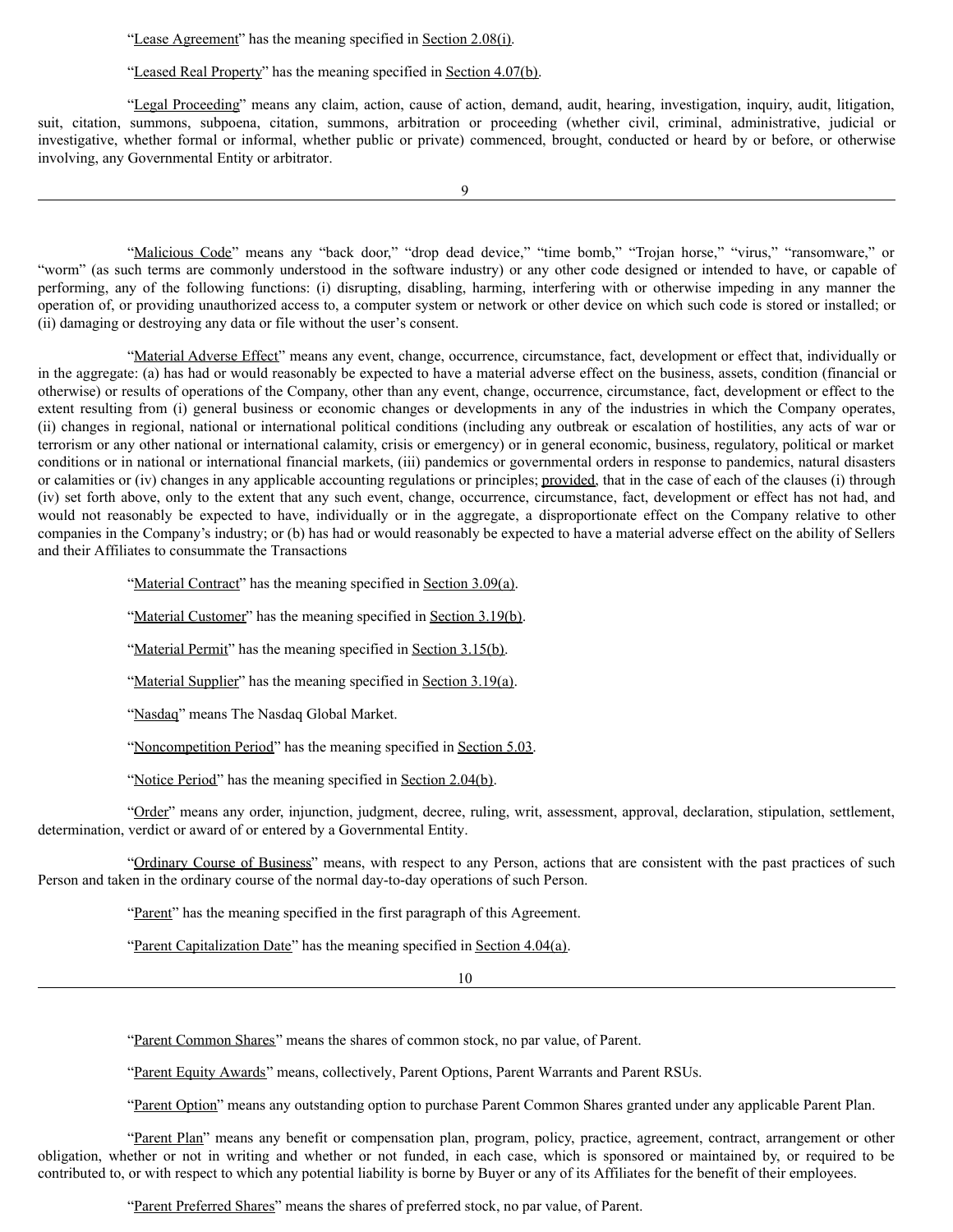"Parent RSU" means any outstanding restricted stock unit granted under any applicable Parent Plan.

"Parent SEC Reports" has the meaning specified in Section 4.07.

"Parent Warrant" means any outstanding warrant to purchase Parent Common Shares granted under any applicable Parent Plan or otherwise.

"Party" or "Parties" has the meaning specified in the first paragraph of this Agreement.

"Payoff Indebtedness" has the meaning specified in Section 2.07(c).

"Payoff Letters" has the meaning specified in Section 2.07(c).

"Permit" has the meaning specified in Section 3.15(b).

"Permitted Liens" means (a) statutory liens for current Taxes or other governmental charges not yet due and payable as of the Closing Date or the amount or validity of which is being contested in good faith by appropriate proceedings by the Company, in each case, provided appropriate reserves have been established in accordance with GAAP; (b) mechanics', carriers', workers', repairers' and similar statutory liens arising or incurred in the Ordinary Course of Business for amounts that are not delinquent, for which adequate accruals or reserves have been established; (c) zoning, entitlement, building and other land use regulations or ordinances imposed by Governmental Entities having jurisdiction over the Leased Real Property that are not violated by the use and operation as of the date hereof or the proposed use of the Leased Real Property; and (d) covenants, conditions, restrictions, easements and other similar matters of record affecting title to the Leased Real Property that do not detract from the value or materially impair the occupancy or use of the Leased Real Property for the purposes for which it is used as of the date hereof or proposed to be used in connection with the Company's business.

11

"Person" means an individual, a partnership, a corporation, a limited liability company, an association, a joint stock company, a trust, a joint venture, an unincorporated organization or a Governmental Entity or any department, agency or political subdivision thereof.

"Personal Data" means any relating to or reasonably capable of being associated with an identified or identifiable person, device or household, including (i) a natural person's name, street address or specific geolocation information, date of birth, telephone number, email address, online contact information, photograph, biometric data, Social Security number, driver's license number, passport number, tax identification number, any government-issued identification number, financial account number, credit card number, any information that would permit access to a financial account, a user name and password that would permit access to an online account, any persistent identifier such as customer number held in a cookie, an Internet Protocol address, a processor or device serial number, or a unique device identifier; (ii) any information that is combined with any of the types of information listed above, or that is linked to, reasonably linkable to, or allows the identification of a natural person; (iii) any data that, if it were subject to a Data Breach, would require notification under Data Protection Requirements, or any other piece of information that allows the identification of a natural person; and (iv) "personal data," "personal information," "protected health information," "nonpublic personal information," or other similar terms as defined by Data Protection Requirements.

"Preliminary Cash Consideration" has the meaning specified in Section 2.04(a)(i).

"Privileged Communications" has the meaning specified in Section 7.22.

"Processing", "Process" or "Processed", with respect to data, means any collection, access, acquisition, storage, protection, use, re-use, recording, maintenance, operation, disposal, disclosure, re-disclosure, deletion, destruction, sale, transfer, modification, or any other processing (as defined by any applicable Privacy Rule) of such data (including any Company Data).

"Property Taxes" has the meaning specified in Section 5.01(a)(ii).

"Purchase Price" has the meaning specified in Section 2.02.

"Real Property Leases" means all leases, subleases, licenses, concessions and other Contracts applicable to the Leased Real Property, and any ancillary documents pertaining thereto, including, for example, amendments, modifications, supplements, exhibits, schedules, addenda, restatements, guarantees, estoppels and subordination, non-disturbance and attornment agreements thereto and thereof.

"Registered Intellectual Property" has the meaning specified in Section 3.10(b).

"Registration Statement" has the meaning specified in Section 5.08(c).

"Related Person" has the meaning specified in Section 3.17(a).

"Related Person Contract" has the meaning specified in Section 3.17(a).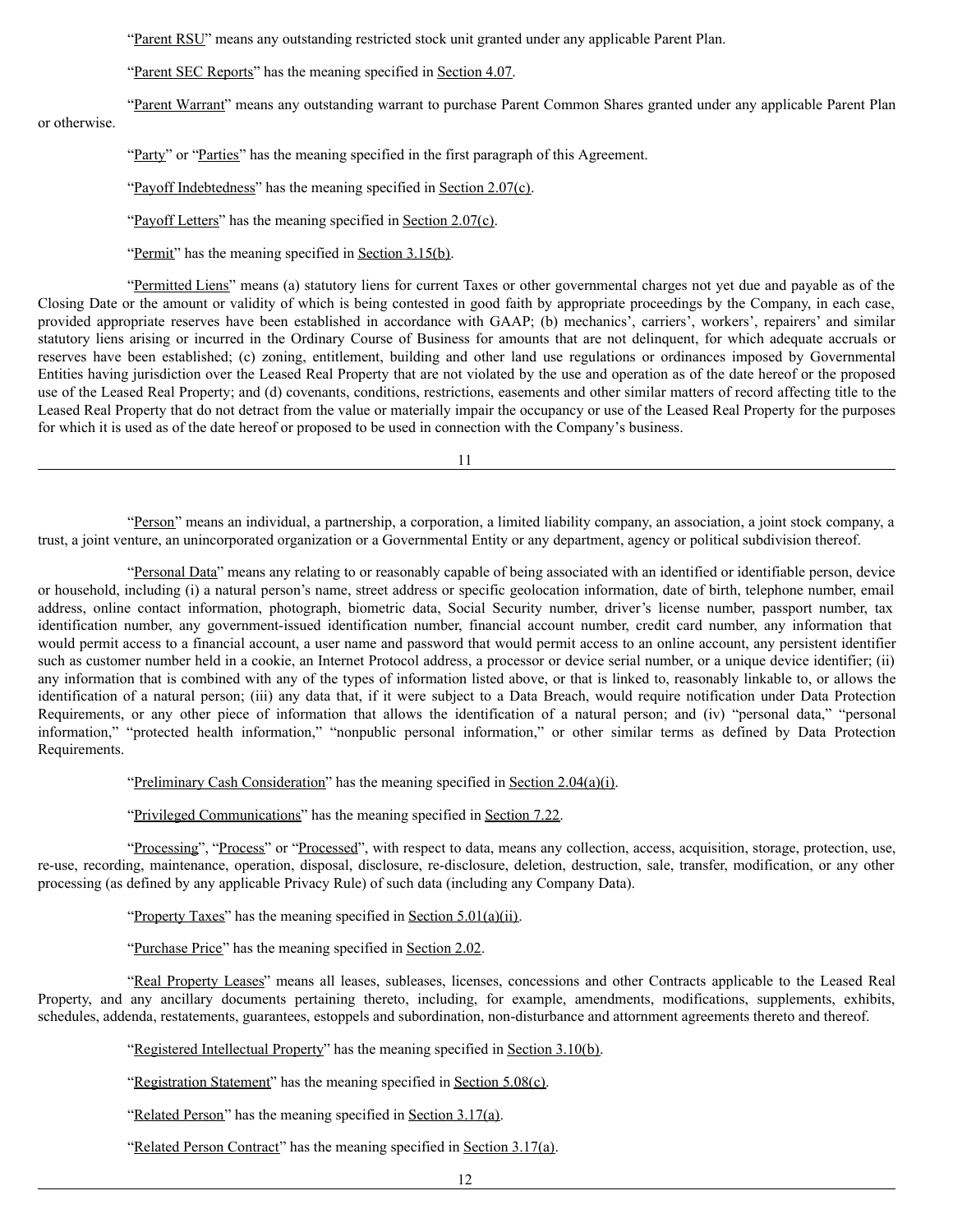"Relative" means, with respect to any Person, any relative or spouse of such Person, or any relative of such spouse, who has the same home as such Person.

"Release" means any release, spill, emission, leaking, pumping, pouring, emptying, escape, injection, deposit, disposal, discharge, dispersal, dumping, leaching or migration of Hazardous Materials into or through the indoor or outdoor environment or into or out of any property, including the movement of Hazardous Materials through or in the air, soil, surface water, or groundwater.

"Released Claims" has the meaning specified in Section 5.04.

"Releasee" has the meaning specified in Section 5.04.

"Representatives" means the officers, directors, managers, employees, attorneys, accountants, advisors, representatives, consultants and agents of a Person.

"Restricted Party" has the meaning specified in Section 3.21(e).

"Retained Amount" has the meaning specified in Section 6.07.

"Sale Engagement" has the meaning specified in Section 7.22.

"Sanctioned Countries" has the meaning specified in Section 3.21(e).

"Schedule" has the meaning specified in Section 7.20.

"SEC" means the U.S. Securities and Exchange Commission.

"Securities Act" means the Securities Act of 1933, as amended, and the rules and regulations promulgated thereunder.

"Seller Counsel" has the meaning specified in Section 7.22.

"Seller Environmental Representations" means the representations and warranties set forth in Section 3.16.

"Seller Fundamental Representations" means the representations and warranties set forth in Section 3.01, Section 3.02, Section 3.03(a)(i), Section 3.04, Section 3.20 and Section 3.26.

"Seller Indemnitees" means the following Persons: (a) Sellers; (b) Sellers' Affiliates; (c) the respective Representatives of the Persons referred to in clauses "(a)" and "(b)" above; and (d) the respective successors and permitted assigns of the Persons referred to in clauses "(a)," "(b)" and "(c)" above; provided*,* however, that the Company shall not be deemed to be a "Seller Indemnitee."

"Seller Representative" has the meaning specified in Section 7.03(a).

"Seller Specified Party" has the meaning specified in Section 5.08(f).

13

"Sellers" has the meaning specified in the first paragraph of this Agreement.

"Series A Convertible Preferred Shares" means the shares of 2% Series A Convertible Preferred Stock, no par value, of Parent.

"Series B Convertible Preferred Shares" means the shares of 0% Series B Convertible Preferred Stock, no par value, of Parent.

"Software" means computer software, computer programs, applications, utilities, development tools, diagnostics, databases or collections of data or information, and embedded systems, in any form or medium, including source code, object code, executable code, firmware, files, development tools, user interfaces, application program interfaces ( APIs), data models or structures, algorithms, system architectures, subroutines, techniques, and documentation and manuals related thereto.

"Stock Consideration" means 715,413 Parent Common Shares.

"Straddle Period" means any taxable year or period beginning on or before and ending after the Closing Date.

"Subject Materials" has the meaning specified in Section 6.05(c).

"Subsidiary" means, with respect to any Person, any corporation of which a majority of the total voting power of shares of stock entitled (without regard to the occurrence of any contingency) to vote in the election of directors, managers or trustees thereof is at the time owned or controlled, directly or indirectly, by such Person or one or more of the other Subsidiaries of such Person or a combination thereof, or any partnership, limited liability company, association or other business entity of which a majority of the partnership, limited liability company or other similar ownership interest is at the time owned or controlled, directly or indirectly, by such Person or one or more Subsidiaries of such Person or a combination thereof. For purposes of this definition, a Person is deemed to have a majority ownership interest in a partnership,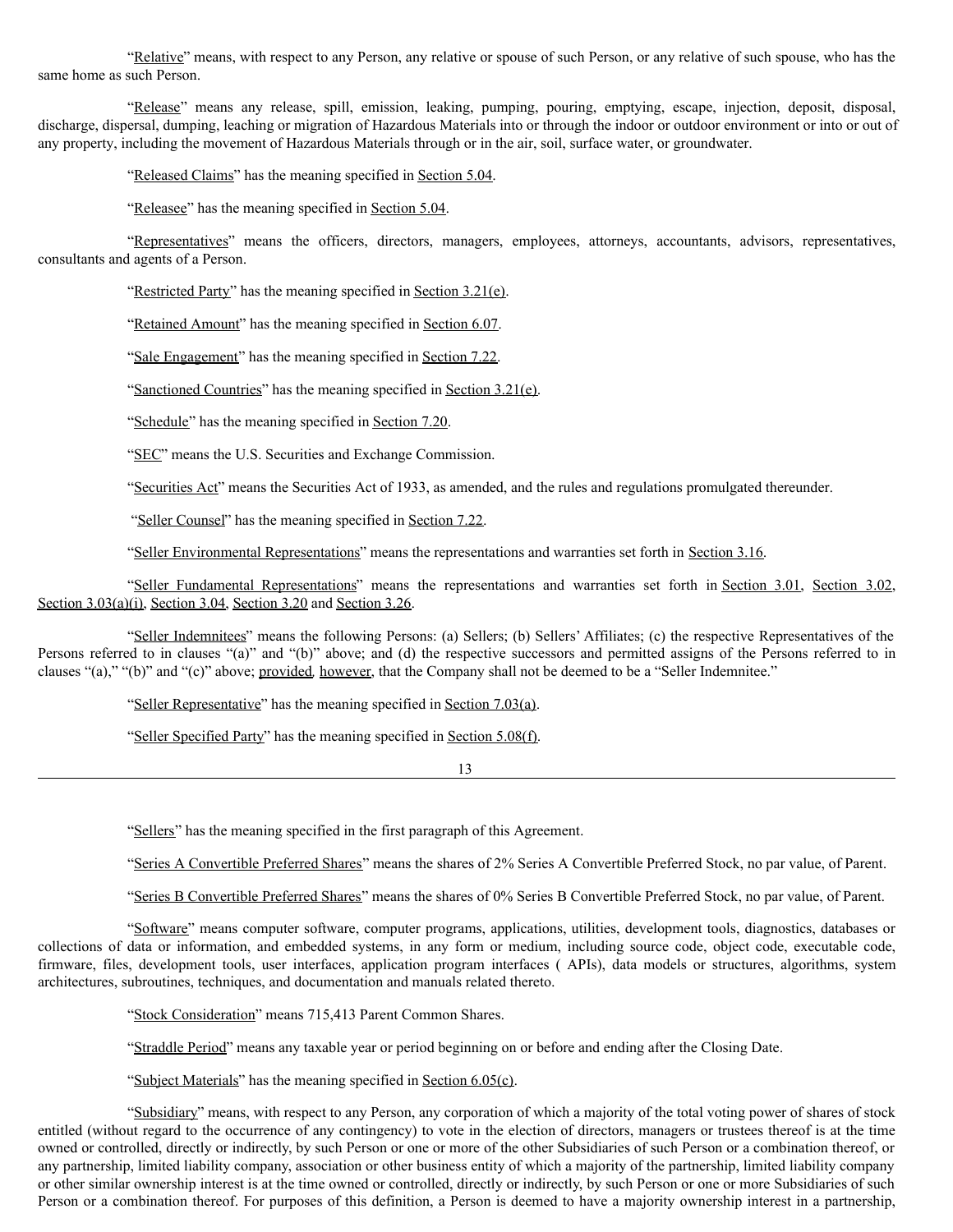limited liability company, association or other business entity if such Person is allocated a majority of the gains or losses of such partnership, limited liability company, association or other business entity or is or controls the managing member or general partner or similar position of such partnership, limited liability company, association or other business entity.

"Suspension" has the meaning specified in Section 5.08(e).

"Tail Policy" has the meaning specified in Section 2.08(e).

"Tax" or "Taxes" means: (i) any federal, state, local or foreign net income, gross income, gross receipts, windfall profit, severance, real property, personal property, production, sales, use, license, excise, franchise, estimated, capital, documentary, employment, payroll, withholding on amounts paid to or by any Person, alternative or add-on minimum, ad valorem, value-added, transfer, stamp, or environmental tax (including taxes under Code Section 59A), unclaimed property, escheat payments, imputed underpayments (as determined in accordance with Code Section 6225 and any corresponding provisions of state or local law) or any other tax, custom, duty, governmental fee or other like assessment or charge of any kind whatsoever, together

14

with any interest or penalty, addition to tax or additional amount imposed by any Governmental Entity and (ii) any liability for the payment of amounts determined by reference to amounts described in clause (i) as a result of being or having been a member of any group of corporations that files, will file, or has filed Tax Returns on a combined, consolidated, unitary or similar basis, as a result of any obligation under any agreement or arrangement, as a result of being a transferee or successor, or by contract or otherwise.

"Tax Returns" means any return, report or similar statement required to be filed with respect to any Tax (including any attached schedules), including any information return, claim for refund, amended return or declaration of estimated Tax.

"Tecknit Shielding Systems" means Tecknit Shielding Systems, Inc., a Colorado corporation.

"Third Party Claim" has the meaning specified in Section 6.05(a).

"Trade Control Law" means all export control, economic sanctions, import, customs and anti-boycott laws, regulations, and executive orders, as well as any licenses or authorizations issued thereunder, of the United States and any other government, specifically including: (a) the Export Administration Regulations administered by the U.S. Department of Commerce; (b) the International Traffic in Arms Regulations administered by the U.S. Department of State; (c) the International Emergency Economic Powers Act, the Trading with the Enemy Act, and sanctions, embargoes and restrictions administered by the U.S. Department of the Treasury's Office of Foreign Assets Control; (d) the Foreign Trade Regulations administered by the U.S. Department of Commerce's Bureau of Census, (e) the anti-boycott regulations administered by the U.S. Department of Commerce and the U.S. Department of the Treasury, and (f) the customs and import laws administered by the U.S. Department of Homeland Security's Customs and Border Protection.

"Trade Secrets" has the meaning specified in the definition of "Intellectual Property".

"Trademarks" has the meaning specified in the definition of "Intellectual Property".

"Transaction Documents" means, collectively, this Agreement, the Employment Agreements, the Consulting Agreements, the Lease Agreement and all of the other certificates, instruments and agreements required to be delivered by any of the Parties at the Closing.

"Transaction Expenses" means all of the fees, costs, expenses, payments and liabilities of the Company incident to the negotiation and preparation of this Agreement and the other Transactions Documents and the performance and compliance with all agreements, obligations and conditions contained herein to be performed or complied with, including (a) any brokerage fees, commissions, finders' fees or financial advisory fees and related costs and expenses, (b) any fees, expenses and disbursements of its counsel and accountants, due diligence expenses, advisory and consulting fees and other third party fees, (c) any severance payments, transaction bonuses, discretionary bonuses, change in control payments, retention payments and other compensatory payments and any other similar payments triggered or accelerated as a result of the entry into this Agreement and the other Transaction Documents or in connection with the

15

Transactions (whether alone or in combination with any other event or circumstance), including all amounts payable under the Ferrie Franzmann Industries, LLC Equity Appreciation Payment Plan and the Ferrie Franzmann Industries, LLC Equity Appreciation Bonus Plan (in each case, including the employer's share of any payroll Taxes related thereto), (d) the bonuses and other compensatory payments set forth in Schedule 1.01(c), (e) any premiums and other expenses with respect to the Tail Policy, (f) any fees, costs, expenses, payments and liabilities of Sellers incident to the negotiation and preparation of this Agreement and the other Transactions Documents and the performance and compliance with all agreements, obligations and conditions contained herein to be performed or complied with and (g) other costs and expenses associated with any of the foregoing.

"Transactions" has the meaning specified in Section 2.01.

"Treasury Regulations" means the regulations promulgated by the U.S. Treasury Department pursuant to the Code.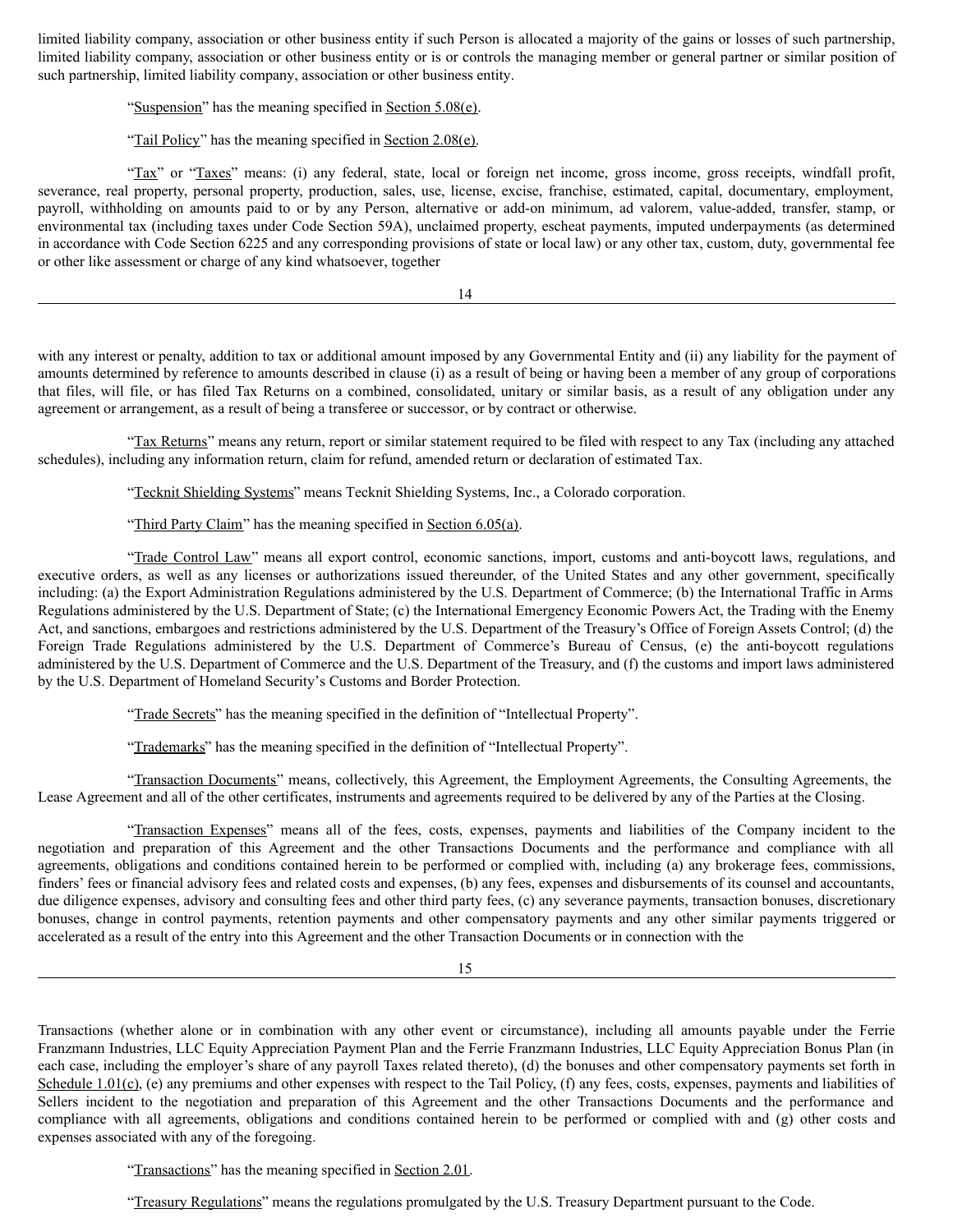"Units" has the meaning specified in the recitals of this Agreement.

"Updated Financial Statements" has the meaning specified in Section 5.07.

"WARN Act" shall mean the Worker Adjustment and Retraining Notification Act, as amended and any similar applicable

Laws.

"Working Capital Lower Target" means \$2,400,000.

"Working Capital Upper Target" means \$3,600,000.

1.02 Other Definitional Provisions.

(a) Accounting Terms. Accounting terms that are not otherwise defined in this Agreement have the meanings given to them under GAAP. To the extent that the definition of an accounting term defined in this Agreement is inconsistent with the meaning of such term under GAAP, the definition set forth in this Agreement will control.

(b) Successor Laws. Any reference to any particular Code section or Law will be interpreted to include any revision of or successor to that section regardless of how it is numbered or classified.

(c) Made Available. The words "made available to Buyer" (or any phrase of similar import) shall mean uploaded to the online data site, Project Electrode Virtual Data Room, hosted on Intralinks, and made accessible to Buyer and its representatives no later than 5:00 p.m. (New York time), two (2) days prior to the date hereof (and which electronic copies of such online data site as of the date hereof shall be provided to Buyer for its records as soon as reasonably practicable following the Closing).

16

# **ARTICLE II PURCHASE AND SALE OF INTERESTS; CLOSING**

2.01 Purchase and Sale of the Interests. Upon the terms set forth in this Agreement, at the Closing, Sellers shall sell, transfer and deliver to Buyer, free and clear of any Encumbrances, and Buyer shall purchase and receive from Sellers, the Interests. Such purchase and sale of the Interests is referred to herein as the "Acquisition". The Acquisition and the other transactions contemplated by this Agreement and the Transaction Documents are referred to herein as the "Transactions".

2.02 Purchase Price. The aggregate purchase price for the Interests (the "Purchase Price") shall be equal to the sum of (a) the Cash Consideration and (b) the Stock Consideration.

2.03 Estimated Closing Statement. At least two (2) Business Days prior to the Closing Date, the Seller Representative delivered to Buyer a written statement (the "Estimated Closing Statement") prepared in good faith in accordance GAAP, setting forth a good faith estimate of the Cash Consideration (the "Estimated Cash Consideration") based upon the most recent reasonably ascertainable financial information of the Company (which estimate shall set forth the various components of the Cash Consideration), together with wire transfer and other instructions for the payment of the Estimated Cash Consideration and the Closing Stock Consideration at Closing. The Estimated Cash Consideration was subject to approval by Buyer; provided that, for the avoidance of doubt, the approval by Buyer of the Estimated Cash Consideration shall in no way obligate Buyer to use any of the same numbers or figures in connection with the calculations and materials to be delivered pursuant to Section 2.04.

# 2.04 Determination of Cash Consideration.

(a) As promptly as reasonably practicable (but not later than ninety (90) days) following the Closing Date, Buyer shall:

(i) determine the Cash Consideration in accordance with the provisions of this Agreement (such Cash Consideration as determined by Buyer, the "Preliminary Cash Consideration"); and

(ii) deliver to the Seller Representative a statement setting forth the Preliminary Cash Consideration and each component thereof in reasonable detail (the "Closing Statement").

(b) Within thirty (30) days after the date on which the Seller Representative receives the Closing Statement (the "Notice Period"), the Seller Representative may deliver to Buyer a written certificate setting forth Sellers' objections to the Preliminary Cash Consideration, together with a summary of the reasons therefor and calculations which Sellers claim are necessary to eliminate such objections, in each case in reasonable detail. The only objections that may be set forth in such certificate pursuant to this Section 2.04(b) are (i) those that relate to any claimed inconsistencies between the principles used in the preparation of the Closing Statement, on the one hand, and the terms of this Agreement or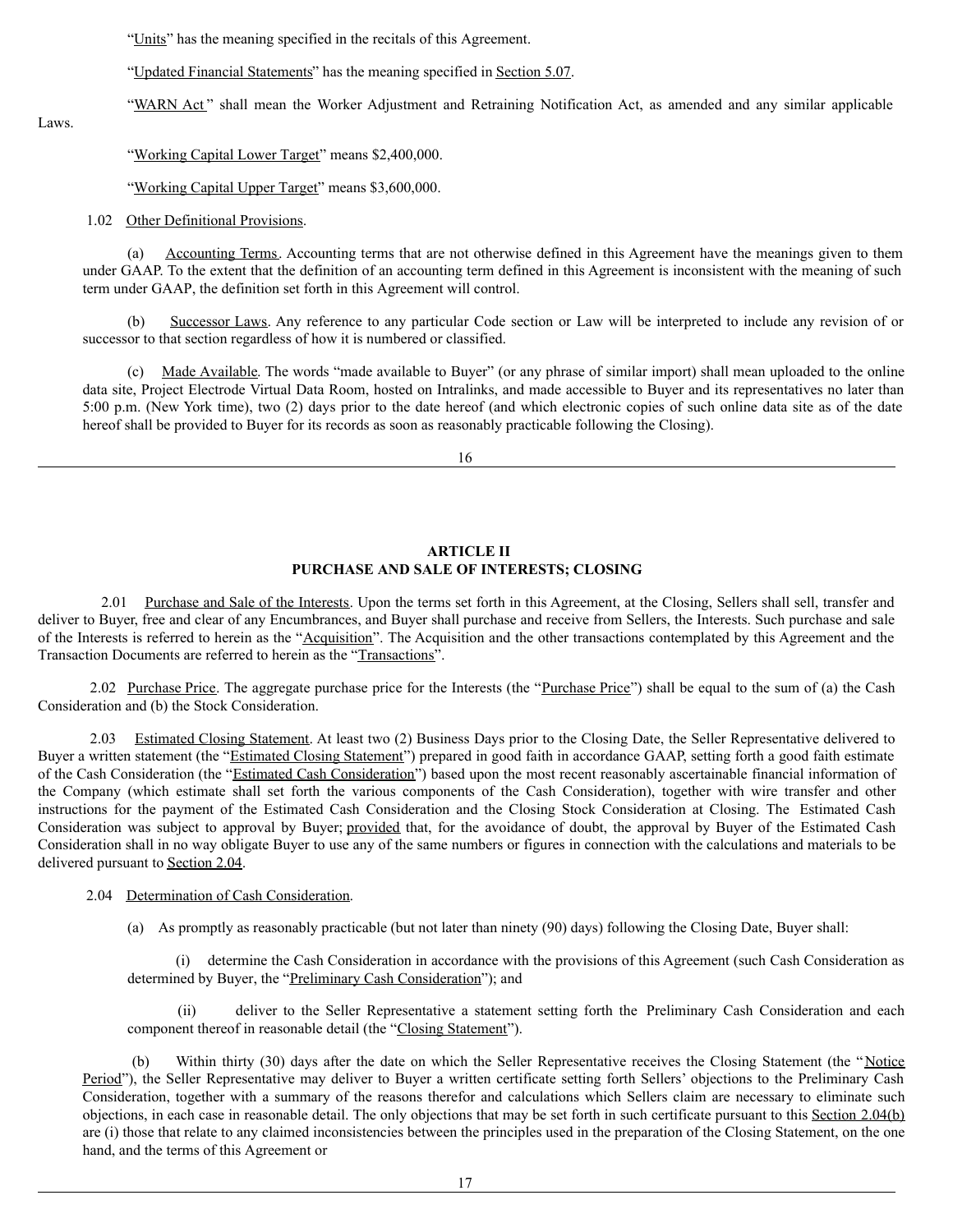GAAP, on the other hand, and (ii) claims of errors in mathematical computation. If the Seller Representative does not so object within the Notice Period, the Preliminary Cash Consideration shall be deemed final and binding as Cash Consideration for purposes of this Agreement (but shall not limit the representations, warranties, covenants and agreements of the parties hereto set forth in this Agreement).

(c) If the Seller Representative objects within the Notice Period in accordance with Section 2.04(b), Buyer and the Seller Representative shall use their reasonable best efforts in good faith to resolve by written agreement any objections properly raised by the Seller Representative pursuant to Preliminary Cash Consideration as to the Preliminary Cash Consideration (the "Agreed Adjustments") and, if the Seller Representative and Buyer so resolve any such differences, the Preliminary Cash Consideration, as adjusted by the Agreed Adjustments, shall be deemed final and binding as the Cash Consideration for purposes of this Agreement (but shall not limit the representations, warranties, covenants and agreements of the parties hereto set forth in this Agreement).

(d) If any objections raised by the Seller Representative in accordance with Section 2.04(b) are not so resolved within thirty (30) days after the date on which Buyer receives the written certificate setting forth the objections of the Seller Representative in accordance with Section 2.04(b), then Buyer and the Seller Representative shall submit such objections that are then unresolved to PricewaterhouseCoopers (or, if such accounting firm shall decline or is unable to act, to such other national accounting firm reasonably acceptable to both the Seller Representative and Buyer) (the "Accounting Firm"), which shall be directed by Buyer and the Seller Representative to resolve such unresolved objections acting as an expert and not as an arbitrator (based solely on the presentations by Buyer and by the Seller Representative as to whether any such disputed matter had been determined in a manner consistent with the terms of this Agreement and GAAP or contained errors in mathematical computation) as promptly as reasonably practicable and to deliver written notice to each of Buyer and the Seller Representative setting forth the Accounting Firm's resolution of such disputed matters. The Accounting Firm's resolution of any such disputed matter shall be an amount between or equal to Buyer's position in the Closing Statement and the Sellers' position in the objections raised in accordance with Section 2.04(b). The Preliminary Cash Consideration, after giving effect to any Agreed Adjustments and to the resolution of disputed matters by the Accounting Firm, shall be deemed final and binding as the Cash Consideration for purposes of this Agreement, absent manifest error of the Accounting Firm (but shall not limit the representations, warranties, covenants and agreements of the parties hereto set forth in this Agreement).

(e) Buyer and the Seller Representative shall make available to Buyer, the Seller Representative and the Accounting Firm, as applicable, such relevant books, records and other information (including work papers) that are reasonably related to the determination of the Preliminary Cash Consideration and any objections thereto as any of the foregoing may reasonably request to prepare or review the Preliminary Cash Consideration or any objections thereto or any matters submitted to the Accounting Firm. The fees and expenses of the Accounting Firm in connection with this Section 2.04 shall be paid by each of Buyer, on the one hand, and Sellers, on the other hand, in proportion to the aggregate dollar amount of disputed items properly submitted to the Accounting firm and unsuccessfully contested by such Party *divided by* the aggregate dollar amount of disputed items properly submitted to the Accounting Firm.

18

2.05 Payment of Cash Consideration Adjustment. Promptly (but not later than three (3) Business Days) after the final determination of the Cash Consideration pursuant to Section 2.04:

(a) if the Cash Consideration is greater than the Estimated Cash Consideration, Buyer shall pay, or cause to be paid, to Sellers an amount in cash equal to the excess of the Cash Consideration over the Estimated Cash Consideration, by wire transfer of immediately available funds pursuant to instructions furnished by the Seller Representative in writing prior thereto; or

(b) if the Estimated Cash Consideration is greater than the Cash Consideration, Sellers shall pay to Buyer an amount in cash equal to the excess of the Estimated Cash Consideration over the Cash Consideration, by wire transfer of immediately available funds pursuant to instructions furnished by Buyer in writing prior thereto.

2.06 Closing Date. The closing of the Acquisition (the "Closing") shall occur by electronic exchange of documents at 9:00 a.m. (New York time) on the date hereof or as otherwise mutually agreed to by the Parties in writing (the "Closing Date").

2.07 Closing Payments.

(a) At the Closing, (i) Buyer shall cause Parent to issue to Sellers, pro rata based on the percentages set forth in  $\frac{Exhibit B}{B}$ , the Closing Stock Consideration in non-certificated book-entry form and (ii) Buyer shall pay, or cause to be paid, to Sellers, pro rata based on the percentages set forth in Exhibit B, the Estimated Cash Consideration by wire transfer of immediately available funds, in each case in accordance with the wire transfer and other instructions delivered by the Seller Representative in accordance with Section 2.04.

(b) At the Closing, Buyer shall pay, or cause to be paid, on behalf of the Company, all Transaction Expenses by wire transfer of immediately available funds to the applicable payees. Any Taxes required to be withheld or paid by the Company in connection with the payment of any Transaction Expenses or Indebtedness at Closing (including the employer's share of any payroll taxes included in the definition of Transaction Expenses), shall be paid to the Company for timely deposit with the appropriate Governmental Entities.

(c) At the Closing, Buyer shall pay, or cause to be paid, on behalf of the Company, to the applicable payees the amounts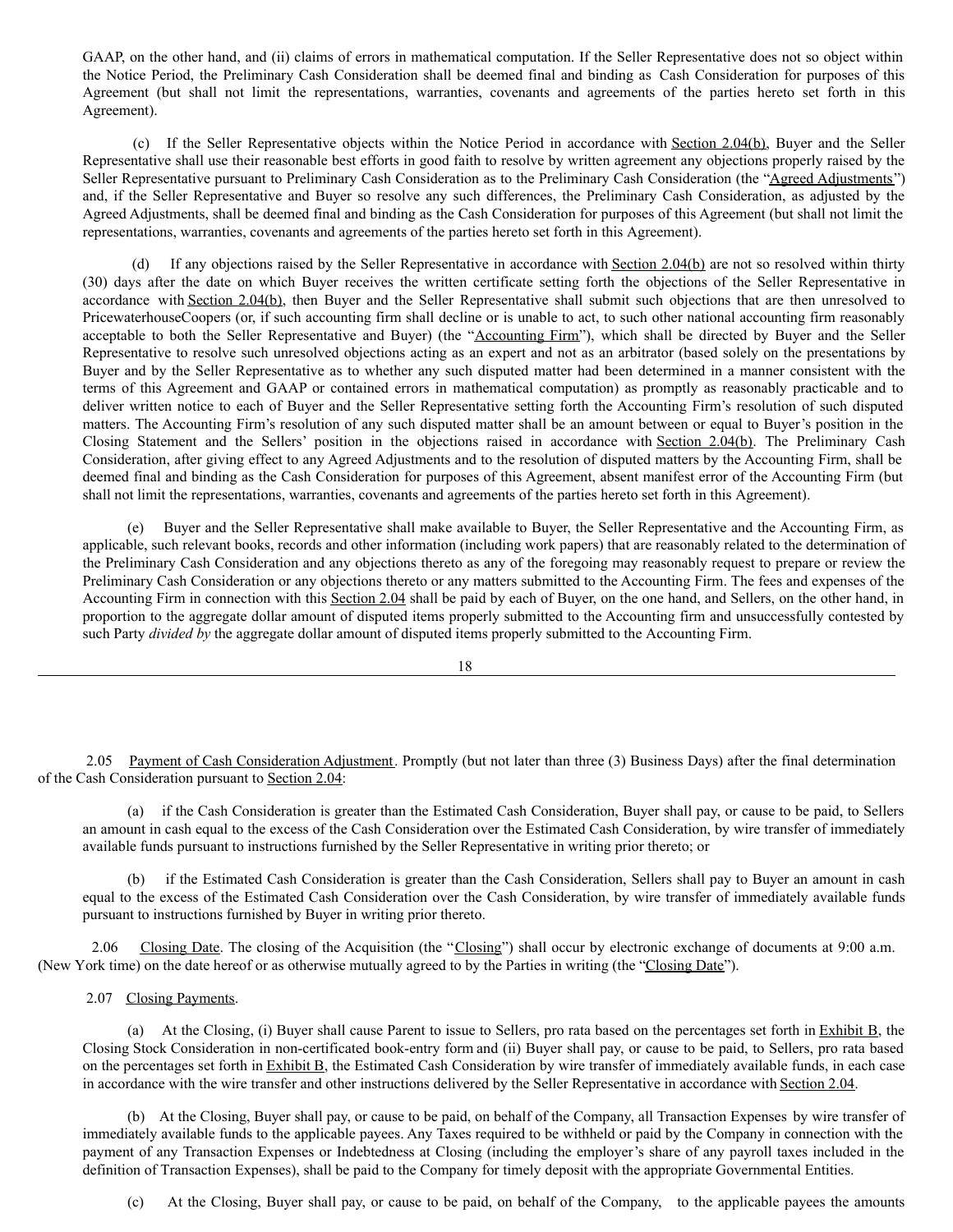required to pay off and satisfy the Indebtedness set forth in Schedule 2.07(c) in full as of the Closing and to terminate and release any and all claims on any equity interests or assets or rights of the Company, in accordance with and as evidenced by payoff letters together with any UCC Financing Statements or other applicable documents related to such release of Encumbrances, in each case in form and substance reasonably satisfactory to Buyer ("Payoff Letters"), executed by such payees and delivered to Buyer prior to the Closing.

2.08 Closing Date Deliveries of Sellers and the Company. At the Closing, Sellers shall deliver or cause to be delivered to Buyer:

(a) an instrument of transfer with respect to all of the Interests, in form and substance reasonably satisfactory to Buyer, duly executed by each Seller;

(b) a certificate of a manager of the Company, dated as of the Closing Date and in form and substance reasonably satisfactory to Buyer, certifying and attaching: (i) the Governing Documents of the Company, (ii) a "good standing" certificate with respect to the Company, certified by the Secretary of State of the State of Colorado within five (5) Business Days before the Closing Date and (iii) the resolutions adopted by the members and the managers of the Company to waive such members' and the Company's rights to purchase any of the Interests in connection with this Agreement and the Transactions;

(c) written resignations of the managers and officers and of the Company as have been requested by Buyer prior to the Closing, effective as the Closing Date, in form and substance reasonably satisfactory to Buyer (which resignations shall not constitute a termination of employment), duly executed by such managers and officers of the Company;

(d) IRS Forms W-9 duly executed by each Seller and upon which Buyer may rely to avoid any withholding of Tax from payments made hereunder under Sections 1445 and 1446(f) of the Code;

(e) evidence the Company has obtained and fully paid the premiums for a "tail" directors' and officers' liability insurance policy (the "Tail Policy"), in form, substance and amount substantially equivalent to the Company's existing directors' and officers' liability insurance, sufficient to cover the Company's obligations, during the six (6) year period following the Closing Date, for the indemnification, advancement of expenses and exculpation of current and former managers and officers for any occurrence prior to the Closing;

(f) employment agreements, dated as of the Closing Date, among the individuals set forth on Schedule 2.08(f), the Company and Parent, in form and substance reasonably satisfactory to Buyer, duly executed by the individuals set forth on Schedule 2.08(f) (collectively, the "Employment Agreements");

(g) consulting agreements, dated as of the Closing Date, between the individuals set forth on Schedule 2.08(g), the Company and Parent, in form and substance reasonably satisfactory to Buyer, duly executed by the individuals set forth on Schedule  $2.08(g)$  (the "Consulting Agreements");

(h) a lease agreement, dated as of the Closing Date, between the Company and Tecknit Shielding Systems, for the real property located at 1505 West Third Avenue, Denver, Colorado 80223, in form and substance reasonably satisfactory to Buyer, duly executed by the Company and Tecknit Shielding Systems (the "Lease Agreement");

(i) termination of all Related Person Contracts, if any, in form and substance reasonably satisfactory to Buyer, duly executed by the appropriate Persons;

(j) the Payoff Letters, duly executed by the applicable payees;

20

(k) releases of any and all liens on or in any of the equity interests and assets of the Company, if any, including Uniform Commercial Code termination statements, in form and substance reasonably satisfactory to Buyer; and

(l) such other instruments as may be reasonably required to give effect to the Transactions, in each case in form and substance reasonably satisfactory to Buyer.

2.09 Stock Consideration. By reason of a specific exemption from the registration provisions of the Securities Act that depends upon, among other things, the bona fide nature of the investment intent and the accuracy of Sellers' representations and warranties as expressed herein, Sellers understand that the Stock Consideration has not been registered under the Securities Act. Sellers understand that the Stock Consideration will consist of "restricted securities" under applicable U.S. federal and state securities Laws and that, pursuant to these Laws, Sellers must hold the Stock Consideration indefinitely unless they are registered with the SEC and qualified by state authorities, or an exemption from such registration and qualification requirements is available. Sellers further acknowledge that if an exemption from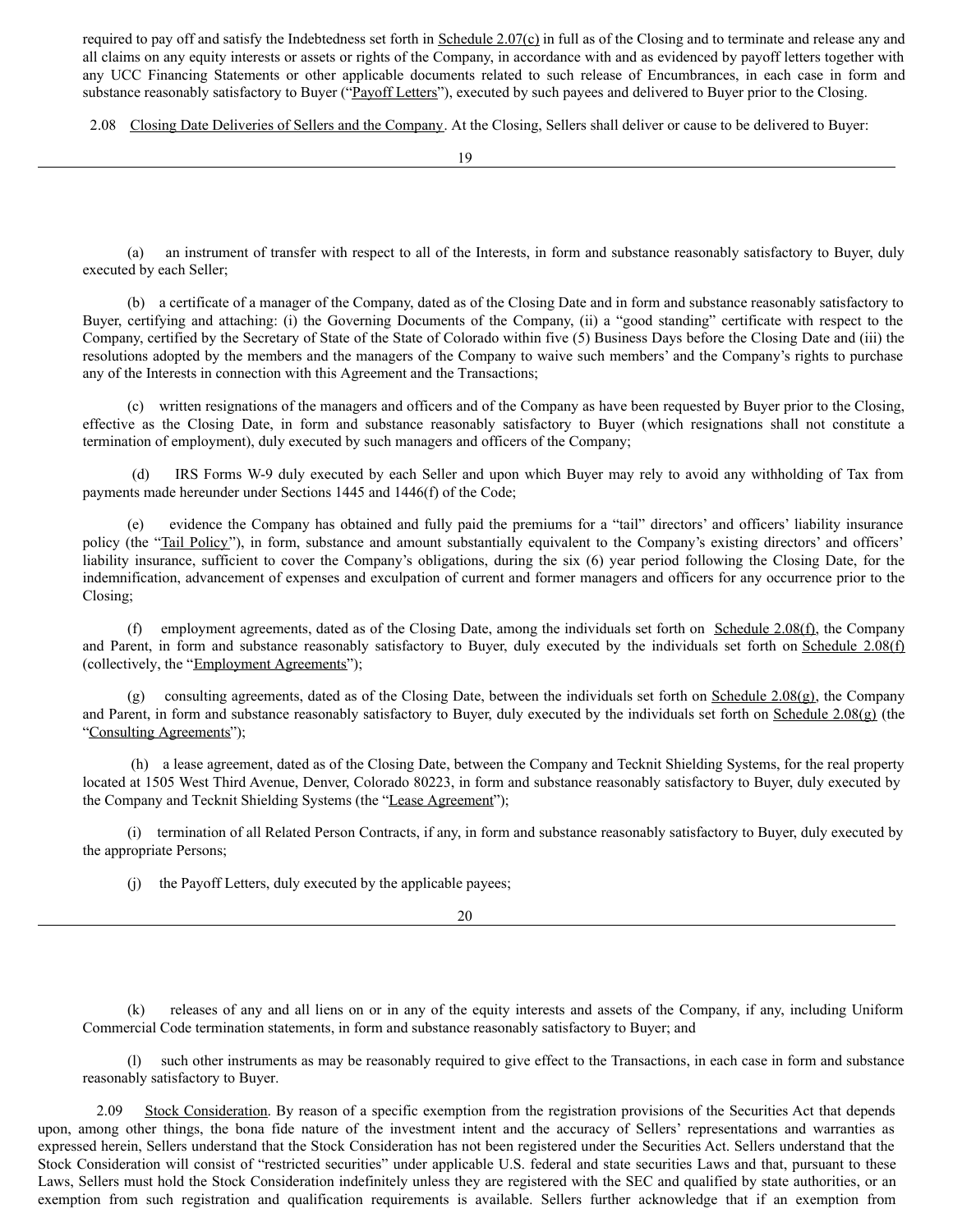registration or qualification is available, it may be conditioned on various requirements including the time and manner of sale, the holding period for the Stock Consideration and on requirements relating to Parent which are outside of Parent's control, and which, except as expressly set forth herein, Parent and Buyer under no obligation, and may not be able to, satisfy.

# 2.10 Holdback Stock Consideration.

(a) Notwithstanding anything to the contrary contained in this Agreement, at the Closing, Buyer shall withhold from the Purchase Price payable pursuant hereto and not cause to be issued by Parent the Holdback Stock Consideration, as an amount to secure Sellers' indemnification obligations pursuant to this Section 2.10, Section 5.01, Section 5.08 and Article VI of this Agreement. The Holdback Stock Consideration shall be withheld by Buyer and caused to be issued by Parent solely for the purposes and in accordance with the terms of this Agreement.

(b) In the event that Parent, at any time or from time to time between the Closing Date and the date on which any remaining Holdback Stock Consideration is issued to Sellers pursuant to Section 6.07, declares or pays any dividend on Parent Common Shares payable in Parent Common Shares or in any right to acquire Parent Common Shares, or effects a subdivision of the outstanding Parent Common Shares into a greater number of Parent Common Shares, or in the event the outstanding Parent Common Shares shall be combined or consolidated, by reclassification or otherwise, into a lesser number of Parent Common Shares, or a record date with respect to any of the foregoing shall occur during such period, then the number of Parent Common Shares constituting the Holdback Stock Consideration shall be appropriately adjusted.

2.11 Withholding. Notwithstanding any provision contained herein to the contrary, Buyer, and effective upon the Closing, the Company, and any of their respective agents, will be entitled to deduct and withhold from any amount otherwise payable pursuant to this Agreement such amounts as are required to be deducted and withheld with respect to the making of such

21

payment under any provision of Tax Law. If any amount is so withheld, such amount will be treated for all purposes of this Agreement as having been paid to the Person in respect of which such deduction and withholding was made.

# **ARTICLE III REPRESENTATIONS AND WARRANTIES OF SELLERS**

Each Seller hereby represents and warrants to Buyer, as of the Closing Date (and with respect to Section 3.26 only, each Seller also represents and warrants to Buyer as of the date any Holdback Stock Consideration is issued to such Seller), as follows:

# 3.01 Existence and Good Standing; Books and Records.

(a) The Company is duly organized, validly existing and in good standing under the Laws of the State of Colorado. The Company has all requisite limited liability company power and full authority to own, lease and operate the properties and assets it owns, leases and operates and to carry on its business as such business is conducted. The Company is qualified to do business as a foreign entity in each jurisdiction in which its ownership of property or the conduct of business as now conducted requires it to qualify, except where failure to be so duly qualified would not reasonably be expected to, individually or in the aggregate, adversely affect the Company in any material respect. Sellers have made available to Buyer an accurate and complete copy of each Governing Document of the Company, in each case, as in effect as of the date of this Agreement. Such Governing Documents are in full force and effect. The Company has not been dissolved or wound up and there are no reasons that would justify an administrative cancellation of the Company.

(b) There has been no violation of any of the provisions of any Governing Document of the Company, and the Company has not taken any action that is inconsistent in any material respect with any resolution adopted by the Company's stockholders or members, board of managers (or other similar body) or any committee of the board of managers (or other similar body). All officers, managers and directors (or equivalent thereof) of the Company have been duly elected or appointed and all former officers, managers or directors (or equivalent thereof) of the Company have been duly dismissed or removed, in each case in accordance with the Company's Governing Documents and all applicable Laws. The stock certificate and transfer books and the minute books of the Company, all of which have been made available to Buyer before the date hereof, are true and complete, and have been maintained in accordance with all applicable Laws. At the Closing, all such books will be in the possession of the Company. There are no outstanding powers of attorney executed by or on behalf of the Company.

3.02 Power and Authority; Enforceability. Each Seller is competent and has the authority to enter into and perform his obligations under this Agreement and all other Transaction Documents to which he is a party, and to consummate the Transactions. Assuming that this Agreement is a valid and binding obligation of Buyer, this Agreement and each of the other Transaction Documents to which each Seller is a party constitutes the valid and binding obligation of such Seller enforceable against such Seller in accordance with its terms, except as enforceability may be limited by bankruptcy, insolvency, reorganization, moratorium or other Laws relating to or affecting creditors' rights generally or by equitable principles (regardless of whether enforcement is sought at law or in equity).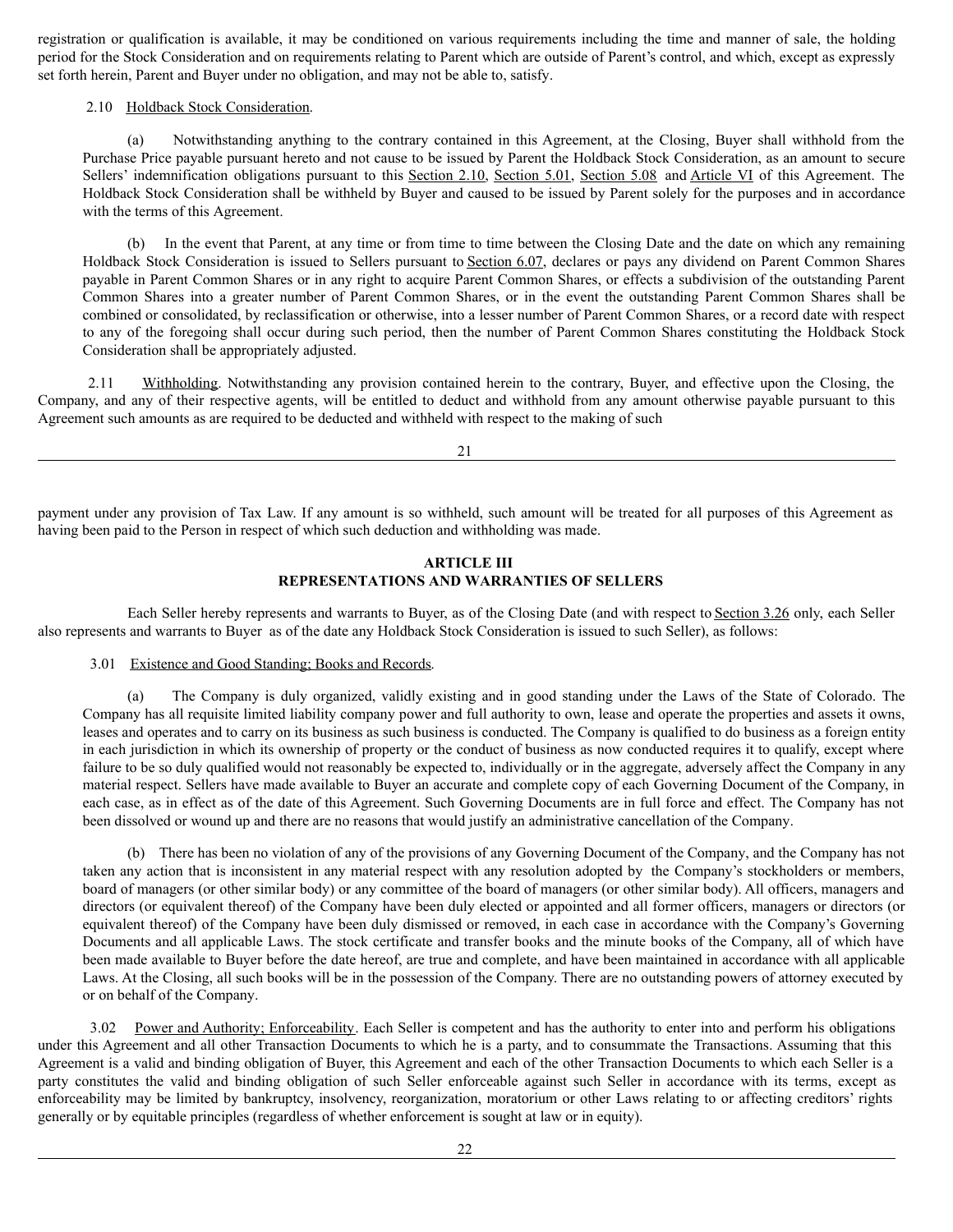# 3.03 No Violations; Required Filings and Consents.

(a) The execution and delivery of this Agreement by the Sellers and the execution and delivery of the other Transaction Documents to which a Seller or any Affiliate of Sellers is a party does not and will not, and the performance and compliance with the terms and conditions hereof and thereof by the Sellers and the consummation of the Transactions by the Sellers and their Affiliates will not (with or without notice or passage of time, or both) conflict with, result in any breach of, constitute a default under or an event creating rights of acceleration, amendment, modification, termination, cancellation or loss or diminution of rights under, give rise to a right to challenge the Transactions or to a loss of a material benefit, result in a payment of additional fees, result in a violation of, result in the creation of any Encumbrance under any assets of the Company or require any authorization, consent, approval, exemption or other action by or notice to any Governmental Entity or other third party, under:

(i) the Governing Documents of the Company;

(ii) any Law or Order applicable to the Company or by which any property or asset of the Company is bound or affected; or

(iii) any Material Contract or Material Permit.

Neither the Company nor any Seller or any Affiliate of Sellers is required to submit any notice, report or other filing with any Governmental Entity in connection with the execution, delivery or performance of this Agreement or any other Transaction Documents to which any Seller or any Affiliate of Sellers is a party or the consummation of the Transactions and no consent, approval or authorization of any Governmental Entity or any other party or Person is required to be obtained by or with respect to any Seller or any Affiliate of Sellers or the Company in connection with the execution, delivery and performance of this Agreement or any other Transaction Document to which any Seller or any Affiliate of Sellers is a party or the consummation of the Transactions or the ownership by Buyer of the Company following the Closing.

(c) Neither the consummation of the Transactions nor the negotiation, execution, delivery or performance of this Agreement or the Transaction Documents will result in Buyer or its Affiliates, or the Company, being bound by or subject to any non-compete or licensing obligation, covenant not to sue, or other restriction on or modification of the current or contemplated operation or scope of its business, which that Person was not bound by or subject to prior to Closing.

3.04 Capitalization; Subsidiaries.

(a) The authorized equity securities of the Company consist of Units. Except for the Interests, there are no membership interests or other equity securities of the Company or securities containing equity features issued, reserved for issuance or outstanding. The Interests were duly authorized and validly issued and are fully paid and

23

non-assessable. Sellers own all of the Interests, free and clear of all Encumbrances. Except for the Interests and as set forth on Schedule 3.04(a), there are no outstanding, issued or authorized obligations, options, warrants, convertible securities, equity appreciation rights, profit interests, capital stock, membership interests, rights, or other agreements, arrangements or commitments of any kind relating to, or based upon the economic value of, the equity interests of the Company or obligating the Company to issue or sell any equity interests, or any other interest in, the Company. There are no outstanding contractual or other obligations of the Company to repurchase, redeem or otherwise acquire any equity interests of the Company or to provide funds to, or make any investment in, any other Person. There are no agreements or understandings in effect with respect to the voting, issuance or transfer of any of the equity interests of the Company. No payments, refunds or distributions in breach of applicable Law have been made by the Company to any of the members of the Company.

(b) Each Seller has good and valid title to the Interests set forth next to such Seller's name on Exhibit B, free and clear of all Encumbrances. Upon the Closing, good and valid title to the Interests will pass to Buyer, free and clear of any Encumbrances (other than those arising out of acts of Buyer or its Affiliates). Other than this Agreement, such Interests are not subject to any voting trust agreement or other Contract, including any Contract restricting or otherwise relating to the voting, dividend rights or disposition of such Interests. No transfer Taxes are due as a result of the Acquisition.

(c) The Company does not have any Subsidiaries. There are no shares of capital stock, equity interests, partnership interests, joint venture interests and other equity interests in any Person owned, directly or indirectly, by the Company.

3.05 Financial Statements and Other Financial Matters; No Undisclosed Liabilities; Controls.

(a) Set forth in Schedule 3.05 are the following financial statements (collectively, the "Company Financial Statements"):

(i) the internally-prepared balance sheet of the Company on a standalone basis as of October 31, 2021 (such balance sheet, the "Latest Balance Sheet" and such date, the "Latest Balance Sheet Date"), and the related statements of income, members' equity and cash flows for the ten-month period then ended (the "Interim Company Financial Statements");

(ii) the audited combined balance sheet of the Company and Tecknit Shielding Systems as of each of December 31, 2020, and December 31, 2019, and the related statements of income, members' and stockholders' equity and cash flows for the years then ended; and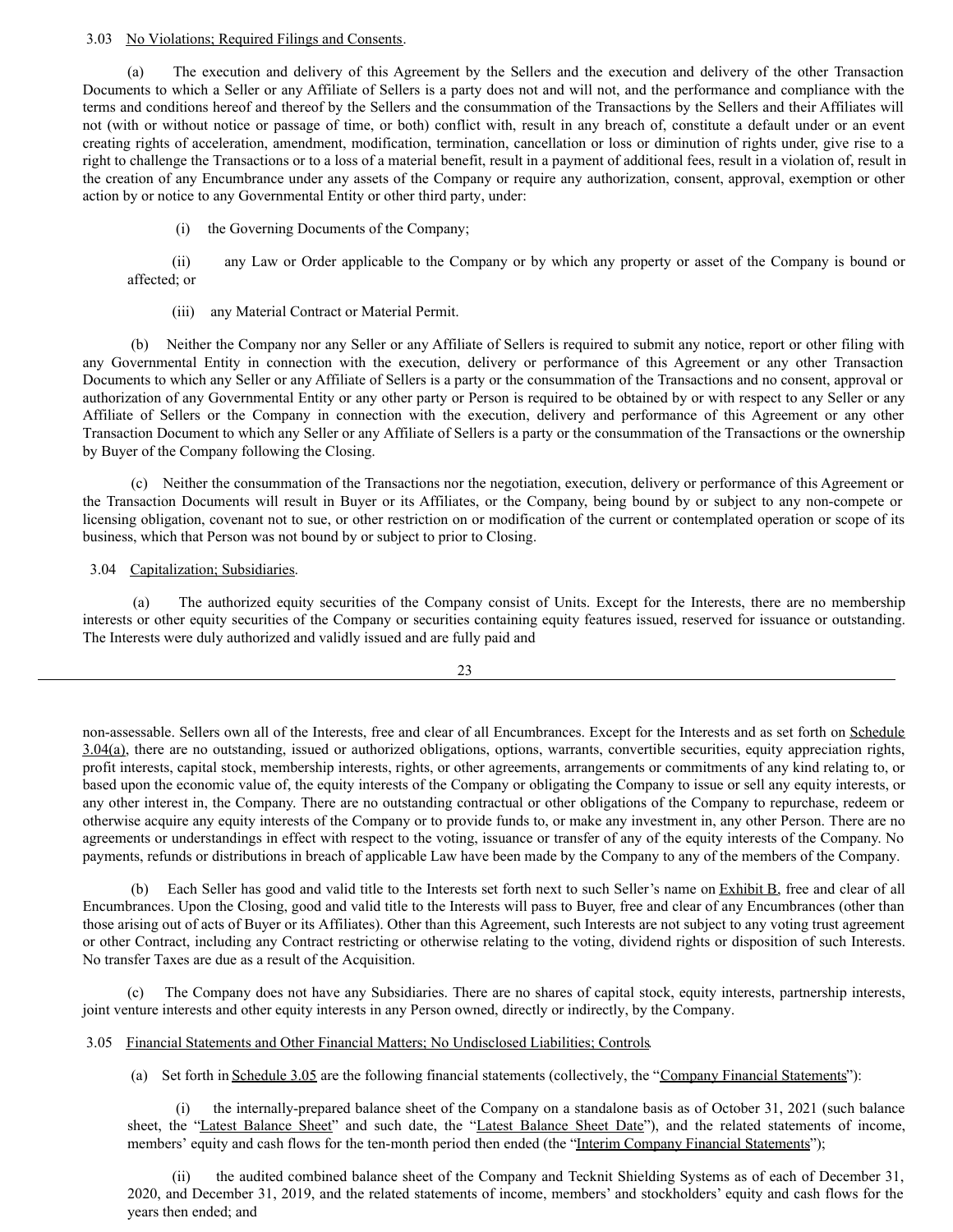(iii) the internally-prepared balance sheet of the Company on a standalone basis as of each of December 31, 2020, and December 31, 2019, and the related statements of income, members' equity and cash flows for the years then ended.

24

(b) The Company Financial Statements have been prepared on a consistent basis with the Company's past practices in accordance with GAAP applied on a consistent basis throughout the periods involved, and fairly present in all material respects the financial condition and results of operations, cash flows and changes in stockholders' equity of the Company at the respective dates and for the respective periods described above, subject to the absence of explanatory footnote disclosures and, in the case of the Interim Company Financial Statements, year-end adjustments required by GAAP, none of which are, or would be, material. Since December 31, 2019, the Company has not changed its accounting policies, principles, methods or practices in any material respect, and all of such policies, principles, methods and practices are in accordance with GAAP.

The Company has (i) maintained systems of internal accounting controls sufficient to provide reasonable assurance regarding the reliability of financial reporting and the preparation of financial statements and (ii) implemented disclosure controls and procedures designed to ensure that material information is made known to the management of the Company by others within the Company.

(d) The Company does not have any debts, obligations or liabilities (whether accrued, absolute, asserted or unasserted, known or unknown, primary or secondary, direct or indirect, contingent or otherwise), other than any such debts, obligations or liabilities (i) incurred in the Ordinary Course of Business since the Latest Balance Sheet Date (none of which results from or arises out of any material breach of or material default under any contract, material breach of warranty, tort, material infringement or material violation of law) or (ii) specifically reflected or reserved against on the Interim Company Financial Statements.

(e) The Company has no Indebtedness other than set forth on Schedule 3.05(e).

(f) Schedule 3.05(f) provides the following information with respect to each account maintained by or for the benefit of the Company at any bank or other financial institution: (i) the name of the bank or other financial institution at which such account is maintained; (ii) the account number; (iii) the type of account; and (iv) the names of all Persons who are authorized to: (A) sign checks or other documents with respect to such account; (B) access such account, view the account balance and view the transactions with respect to such account, including all Persons with online and remote access; and (C) input or release payments from such account.

Schedule  $3.05(g)$  sets forth all loans, relief or benefits made available under any COVID-19 Relief Law that the Company has applied for, claimed or obtained. All loans or payments received by the Company under the CARES Act or similar Laws have been forgiven by the United States Small Business Administration in their entirety and the Company has no remaining obligations with respect to such loans or payments.

25

3.06 Absence of Certain Changes. During the period from December 31, 2020 to the date hereof, except as set forth in Schedule 3.06, the Company has conducted its business in the Ordinary Course of Business and:

- (a) there has not been a Material Adverse Effect;
- (b) no material damage or casualty to, or destruction or loss, of any of the assets of the Company has occurred;
- (c) the Company has not:

issued, sold or delivered any equity securities or issued or sold any securities convertible into, or options or other rights with respect to, or warrants to purchase or rights to subscribe for, any of the Company's equity securities;

(ii) recapitalized, reclassified, combined, split, subdivided, repurchased or redeemed, declared, accrued, set aside, purchased or otherwise acquired or otherwise made any change in, directly or indirectly, the Company's equity interests or made any other change with respect to the Company's capital structure;

- (iii) amended its Governing Documents;
- (iv) created any Subsidiary;
- (v) incurred any Indebtedness;

(vi) (A) sold, licensed, assigned or transferred any material assets or (B) mortgaged, encumbered, pledged, or imposed any Encumbrance upon any of its assets (other than Permitted Liens);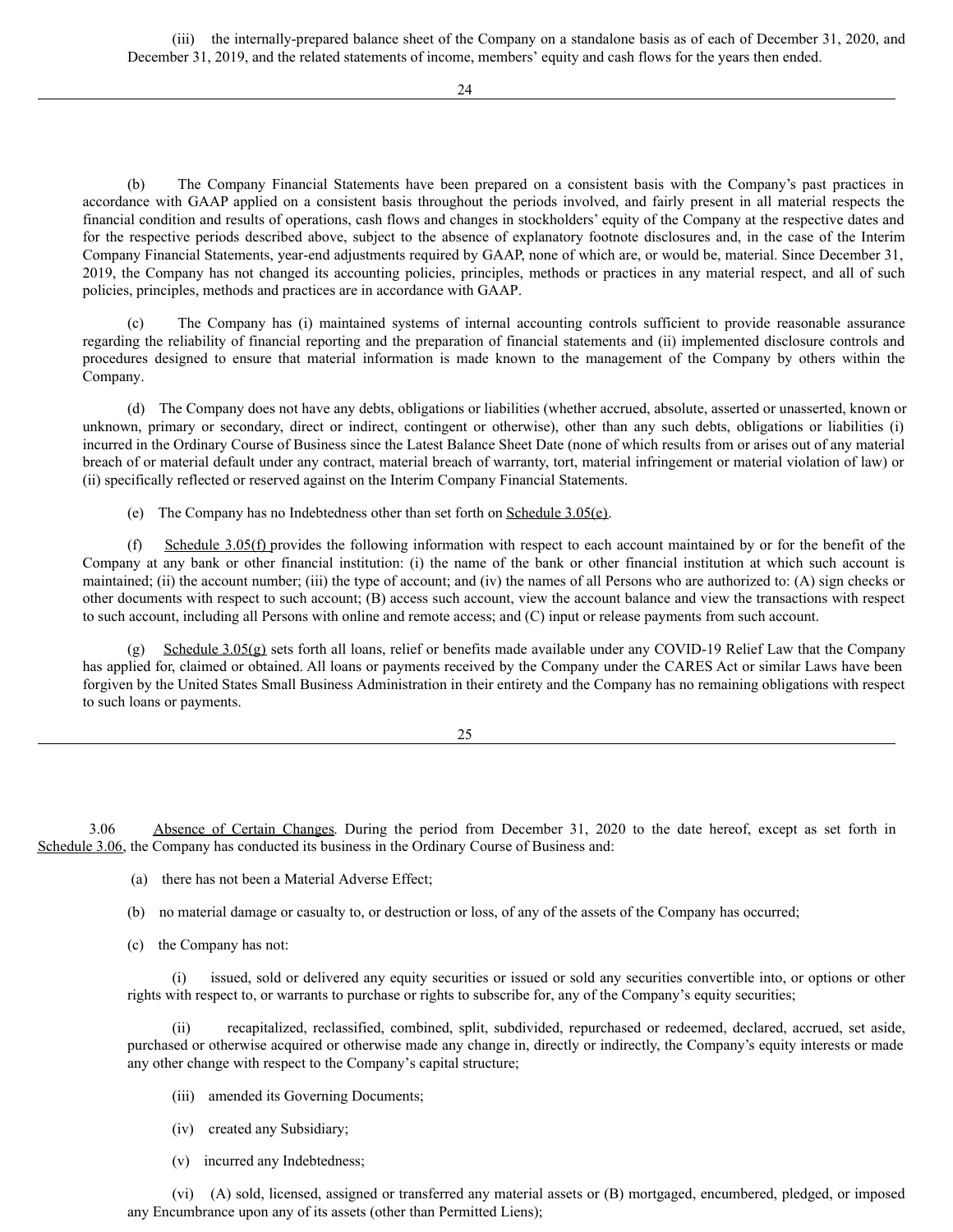(vii) adopted a plan of complete or partial liquidation, dissolution, merger or consolidation of the Company;

(viii) sold, assigned, transferred, exclusively licensed, abandoned, cancelled or permitted to lapse any material Intellectual Property, or otherwise sold, assigned or licensed any Intellectual Property outside the Ordinary Course of Business;

(ix) waived or released any material rights or claims under any Material Contract;

(x) directly or indirectly, merged with or into, consolidated with or acquired any material asset out of the ordinary course of, made any capital contributions to, or investments in, or any advance or loan to, or acquired the securities of, any other Person;

(xi) made any capital expenditures or commitments therefor in excess of \$100,000;

(xii) made any change in any method of accounting or accounting practice or policy other than as required by changes in Law or GAAP;

(xiii) entered into any transaction with any of its members, managers, officers or employees or Tecknit Shielding Systems outside the Ordinary Course of Business;

(xiv) under the terms set forth in any Company Employee Benefit Plan as of the Last Balance Sheet Date, (i) increased salaries, bonuses or other compensation or remuneration and benefits payable by the Company to any of its employees, officers, directors or other service providers, other than (A) in the Ordinary Course of Business and (B) with respect to Persons with annual compensation of less than \$75,000 either before or after such increase; (ii) increased the benefits provided to any Person under any Company Employee Benefit Plan, other than as required by Law; (iii) hired or engaged the services of any Person other than to replace a Person whose employment or engagement was terminated within a reasonable period of time prior to such replacement; or (iv) terminated or amended any Company Employee Benefit Plan or adopted any Company Employee Benefit Plan, other than as required by Law;

- (xv) settled any Legal Proceeding;
- (xvi) canceled any material third-party indebtedness owed to the Company;

(xvii) recognized any labor union or entered into, modified, or amended any collective bargaining agreement or engaged in any communications with any labor union regarding any Party's anticipated actions on or after the Closing with respect to such union;

(xviii) prepared or filed any Tax Return inconsistent with past practice or, on any such Tax Return, taken any position, made any election, or adopted any method that is inconsistent with positions taken, elections made or methods used in preparing or filing similar Tax Returns in prior periods, made any election to cause the Company to be classified as an entity other than a partnership for U.S. federal income tax purposes, filed any amended Tax Return, settled or otherwise compromised any claim relating to Taxes, entered into any closing agreement or similar agreement relating to Taxes, otherwise settled any dispute relating to Taxes, surrendered any right to claim a Tax refund, offset or other reduction in Tax liability, or requested any ruling or similar guidance with respect to Taxes; or

(xix) agreed, whether orally or in writing, to do any of the foregoing, or agreed, whether orally or in writing, to any action or omission that would result in any of the foregoing.

27

## 3.07 Real Property.

(a) The Company does not own and has never owned any real property. The Company is not obligated or bound by any options, obligations or rights of first refusal or contractual rights to sell, lease or acquire any real property.

(b) Schedule 3.07(b) is a true and complete list of all real property in which the Company owns a leasehold or subleasehold interest or holds a valid right to occupy or use any real property, including by way of oral Contracts (the "Leased Real Property") and a complete and correct list of the Real Property Leases applicable thereto . A true and complete copy of each of the Real Property Leases, has been delivered to Buyer and none of the Real Property Leases has been modified in any respect, except to the extent that such modifications are disclosed by the copies delivered to Buyer. All of the Real Property Leases have been duly executed by the Company in accordance with, and are effective under, all applicable Laws and were entered into on arm's length and market terms. There is not, and the entry into the Real Property Leases did not result in, a conflict of interest between the parties to any of the Real Property Leases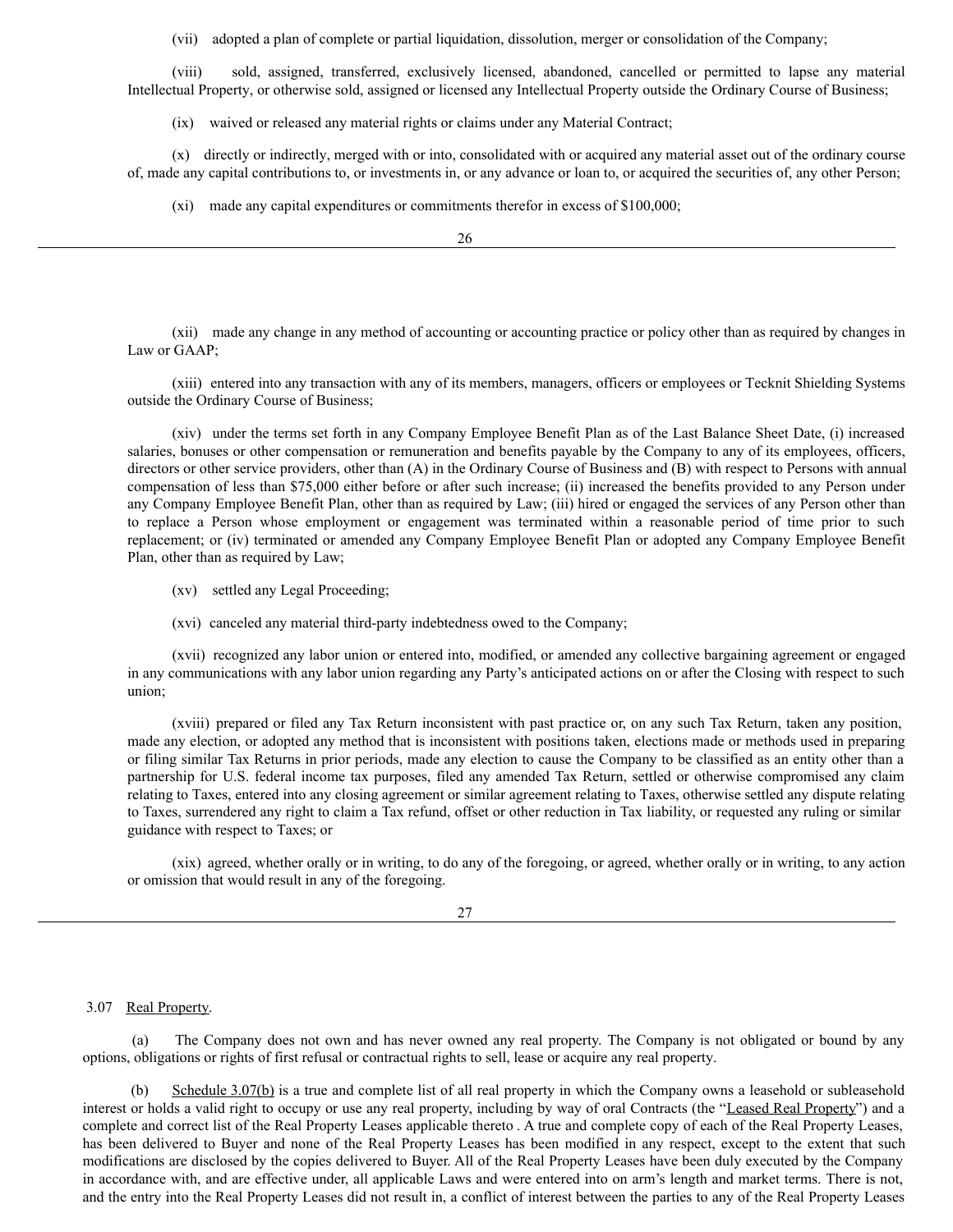under the Real Property Leases. The title in and to the leasehold or subleasehold interests in or valid rights to occupy or use the Leased Real Property of the Company is free and clear of any Encumbrances, except for Permitted Liens. Each of the Real Property Leases is in full force and effect and the Company holds valid and existing leasehold or subleasehold interests thereunder for the term thereof. The Company has not previously assigned its interest or pledged or granted any other security interest in any of the Real Property Leases. No event or circumstance has occurred or exists which, if not remedied, would, either with or without notice or the passage of time or both, reasonably be expected to constitute a material breach or default by the Company, or permit the termination, modification or acceleration of rent under, any Real Property Lease.

(c) The Leased Real Property constitutes all of the material real property used in the conduct of the business as conducted by the Company. There are no leases, subleases, leases, occupancy agreements or other agreements, (other than the Real Property Leases) granting to any Person the right of use or occupancy of any Leased Real Property. True and complete copies of the most recent title policies or commitments (and underlying documents), surveys, appraisals, zoning reports, SNDAs and estoppels with respect to the Leased Real Property in the Company's possession have been made available to Buyer.

(d) With respect to each parcel of Leased Real Property:

(i) to the Knowledge of the Company none of the buildings, structures, improvements or appurtenances thereon are located outside of the boundary lines of such land, contravenes any setback requirement, zoning ordinance or other administrative regulation (whether or not permitted because of prior non-conforming use), encroaches on any easement which may burden the land or violates any restrictive covenant or any provision of any Law;

28

(ii) there are no pending or, to the Knowledge of the Company, threatened condemnation proceedings, lawsuits or administrative actions relating thereto, or other matters materially and adversely affecting the use, occupancy, or value thereof; and

(iii) to the Knowledge of the Company such parcel has access, sufficient for the conduct of the business as conducted by the Company, to public roads and to all utilities used in the operation of the business at that location.

3.08 Tax Matters. Except as set forth in Schedule 3.08:

(a) all Taxes (whether or not shown on any Tax Return) of the Company, or for which the Company may otherwise be liable, have been timely paid;

(b) all Tax Returns required to have been filed by or with respect to the Company have been timely filed, and all such Tax Returns are complete and accurate and disclose all Taxes required to be paid by or with respect to the Company for the periods covered thereby;

(c) no extension of time within which to file any Tax Return required to have been filed by or with respect to the Company is in effect;

(d) no waiver of any statute of limitations relating to Taxes for which the Company may be liable is in effect, and no written request for such a waiver is outstanding;

(e) there is no action, suit, investigation, audit, claim or assessment pending or proposed or threatened with respect to Taxes of the Company or for which the Company may otherwise be liable;

(f) no Governmental Entity of a taxing jurisdiction (whether within or without the United States) in which the Company has not filed a particular type of Tax Return or paid a particular type of Tax has asserted in writing that the Company is required to file such Tax Return or pay such type of Tax in such taxing jurisdiction;

(g) all deficiencies asserted or assessments made as a result of any examination of the Tax Returns referred to in Section 3.08(b) have been paid in full or otherwise finally resolved;

(h) there are no Tax rulings, requests for rulings, or closing agreements relating to Taxes of the Company, or for which the Company may otherwise be liable, that could affect the Company's liability for Taxes for any taxable period ending after the Closing Date;

(i) the Company will not be required to include or accelerate the recognition of any item in income, or exclude or defer any deduction or other tax benefit, in each case in any taxable period (or portion thereof) after Closing, as a result of any change in method of accounting, closing agreement, intercompany transaction, installment sale, the receipt of any prepaid amount, in each case prior to Closing;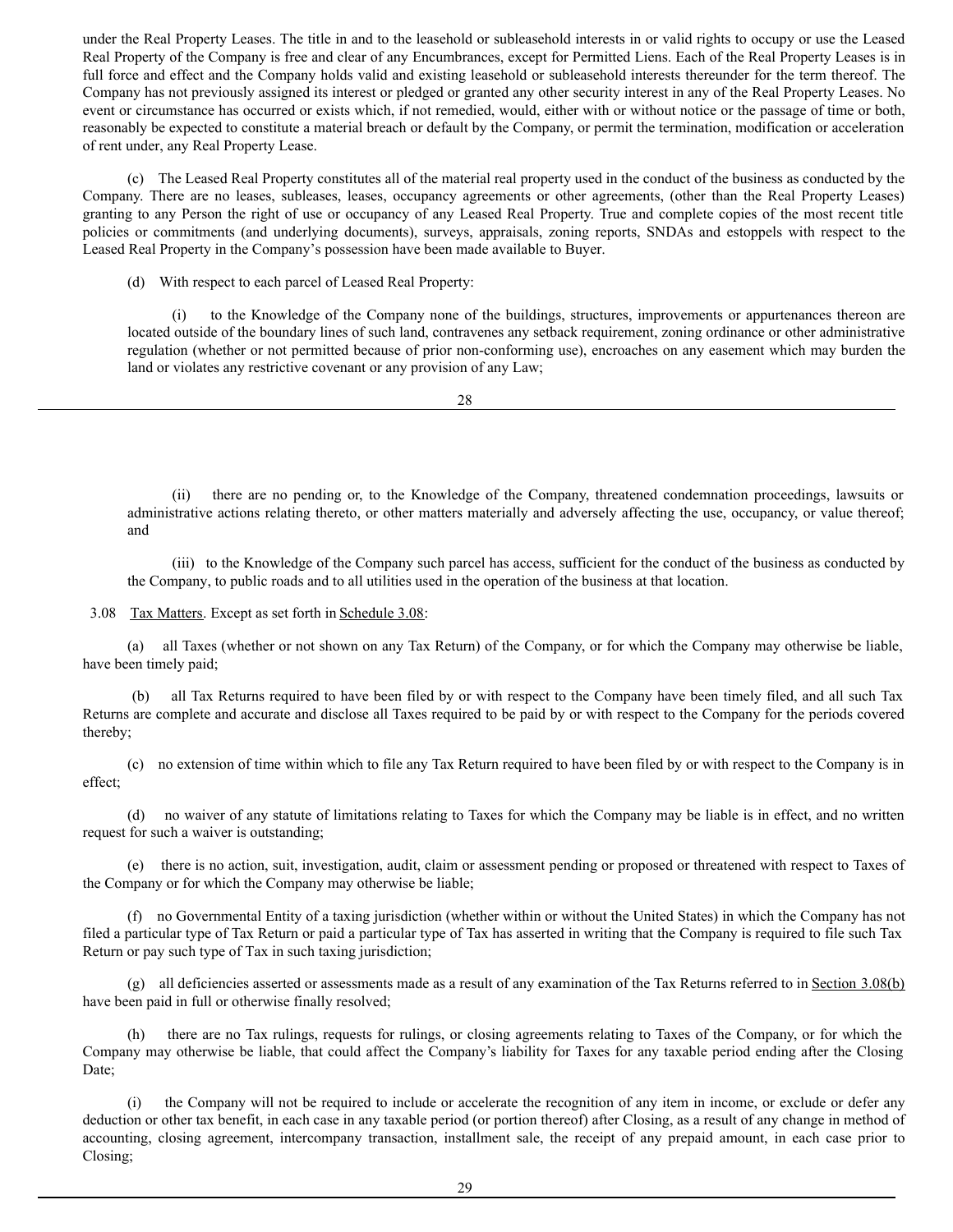(j) there are no liens for Taxes upon the assets of the Company except Permitted Liens;

(k) all Taxes which the Company is required by law to withhold or to collect for payment have been duly withheld and collected and have been paid to the appropriate Governmental Entity;

(l) the Company has never been a member of any "affiliated group" (as defined in Section 1504(a) of the Code without regard to the limitations contained in Section 1504(b) of the Code) or any other group of entities filing Tax Returns on a combined, consolidated, unitary or similar basis, and the Company presently does not have and has not had any direct or indirect ownership interest in any corporation, partnership, joint venture or other entity;

(m) the Company has no liability for Taxes of another Person under Treasury Regulation  $\S 1.1502-6$  (or any similar provision of state, local or foreign law), under any agreement or arrangement, as a transferee or successor, or by contract or otherwise;

(n) the Company has not participated in any "listed transaction" within the meaning of Treasury Regulation  $\S 1.6011-4(b)(2)$ and, with respect to each transaction in which the Company has participated that is a "reportable transaction" within the meaning of Treasury Regulation § 1.6011-4(b)(1), such participation has been properly disclosed on IRS Form 8886 (Reportable Transaction Disclosure Statement) and on any corresponding form required under state, local or other Law;

(o) At all times since the Company's date of formation, (i) the Company has been classified as a partnership or disregarded entity for U.S. federal income tax purposes and (ii) neither the Company nor any of the Sellers has made any election, filed any Tax Return, or otherwise taken any position for U.S. federal income tax purposes inconsistent with such classification; the Company has never had a permanent establishment in any country other than the United States; and

(p) there are no Tax credits, grants or similar amounts previously received by the Company (or by the Sellers on account of their ownership of the Company) that are or could be subject to clawback or recapture from the Company as a result of (1) the Transactions or (2) a failure by the Company or the Sellers to satisfy one or more requirements on which the credit, grant or similar amount is or was conditioned;

# 3.09 Contracts.

(a) Schedule 3.09(a) sets forth a correct and complete list of the following Contracts to which the Company is a party or bound as of the date hereof, other than those that have terminated or have been fully performed in accordance with their terms (each, as amended to date, which amendments are set forth on Schedule 3.09(a), and together with each Real Property Lease for the Leased Real Property and each Contract required to be set forth on Schedule 3.10(b) and Schedule 3.17(a), but excluding each Company Employee Benefit Plan required to be set forth on Schedule 3.13(a), a "Material Contract"):

30

(i) each lease or agreement under which the Company is lessee of, or holds or operates any personal property owned by any other party;

- (ii) each Contract with a Material Supplier;
- (iii) each Contract with a Material Customer;

(iv) each Contract or group of related Contracts (A) that involves future payments, performance or services or delivery of goods or materials to or by the Company of any amount or value reasonably expected to exceed \$250,000 in the 2021 fiscal year, or (B) with a term of one (1) year or more following the Closing Date that is not subject to termination, in the sole discretion of the Company, upon not more than sixty (60) days' notice with no termination fee;

(v) each Contract requiring or providing for any capital expenditure in excess of \$50,000;

(vi) each Contract that creates or relates to any joint venture, partnership, research or development, strategic alliance, licensing arrangement or any sharing of revenues, profits, losses, costs or liabilities or similar arrangement;

(vii) each Related Person Contract;

(viii) each Contract that imposes any restriction on the ability of the Company, including Contracts that restrict in any capacity the Company from competing in any line of business, in any field of use or in any geographic area or that restricts the Company's ability to solicit or hire any person as an employee or independent contractor;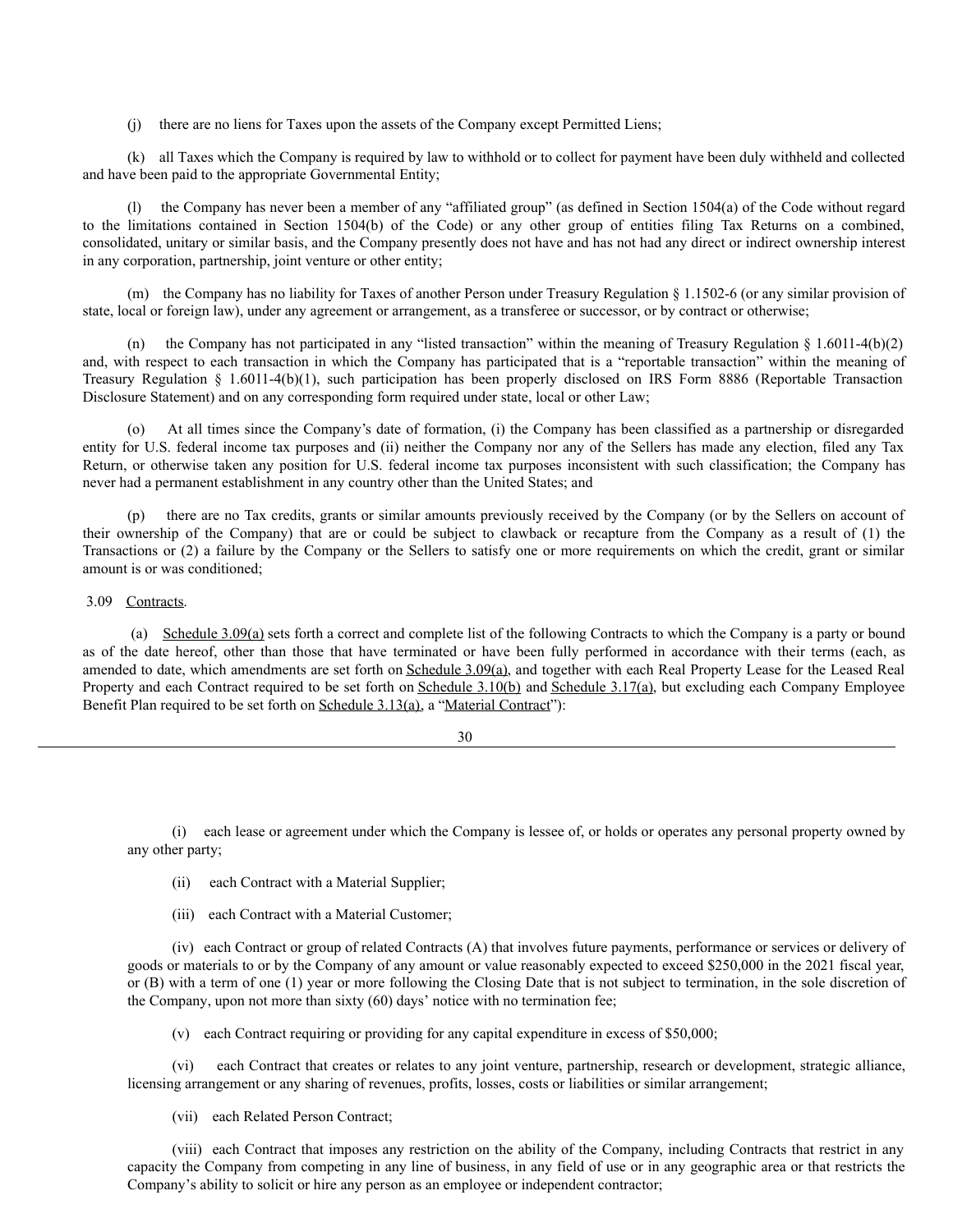(ix) each Contract under which the Company has made advances or loans to another Person, other than with respect to employee advances for business expenses in the Ordinary Course of Business;

(x) each Contract relating to the incurrence, assumption or guarantee of any Indebtedness;

(xi) each Contract relating to an acquisition, sale, merger, consolidation, reorganization, or divestiture of or by the Company (or any current or former Affiliates thereof);

(xii) each Contract pursuant to which the Company grants any license, right or interest under or with respect to any Company Intellectual Property to any Person other than its employees;

(xiii) each Contract pursuant to which the Company is or has been licensed, sold, assigned or otherwise conveyed or authorized to use any third party's Intellectual Property, other than "shrink wrap," "click through" or similar non-negotiated generally available non-exclusive end-user license agreements for the internal use of widely available computer Software that: (x) has not been modified or customized for the Company; (y) has not been incorporated into, distributed with or used to develop any product of the Company; and (z) is commercially available for an annual cost of less than, in the case of engineering, computer aided design (CAD) or job estimating software, \$10,000 in the aggregate for all users' use thereof or, in all other cases, \$50,000 in the aggregate for all users' use thereof;

(xiv) each Contract with a Governmental Entity;

(xv) each Contract with any labor union, works council or collective bargaining association representing any employee of the Company;

(xvi) each Contract for the sale of any of the material assets of the Company or for the grant to any Person of any preferential purchase rights to purchase any of its material assets; and

(xvii) any other Contract that was entered into outside of the Ordinary Course of Business of the Company or that is otherwise material to the operation of the Company.

(b) With respect to each Material Contract, and except as set forth in Schedule 3.09(b), (i) such Material Contract is the legal and valid obligation of the Company, and of each other party thereto, enforceable against the Company and each other party thereto, in accordance with its terms, except as enforceability may be limited by bankruptcy, insolvency, reorganization, moratorium or other Laws relating to or affecting creditors' rights generally or by equitable principles (regardless of whether enforcement is sought at law or in equity), (ii) such Material Contract is in full force and effect, and the Company has performed all material obligations required to have been performed by it under the Material Contracts and the Company is not in breach of, or default under, any Material Contract in any material respect and, to the Knowledge of the Company, no other party to any Material Contract is in breach or default thereunder in any material respect, and (iii) the Company has not received or given a written notice of its intent to terminate, accelerate the performance of, modify, amend or otherwise materially alter the terms and conditions of any Material Contract or has received any written claim of default under any Material Contract. The Company has furnished or made available to Buyer true and complete copies of all Material Contracts, including any amendments, waivers or other changes to such Material Contracts.

3.10 Intellectual Property.

(a) The Company (i) exclusively owns, all right, title and interest in and to the Company Intellectual Property, free and clear of all Encumbrances, other than Permitted Liens or (ii) has a license or otherwise has a right to use all other material Intellectual Property as necessary for the business of the Company as currently conducted or contemplated to be conducted, pursuant to a valid written agreement.

32

(b) Schedule 3.10(b) lists all (i) Intellectual Property that is registered, filed, issued or granted (or for which an application is pending for registration, filing or issuance) under the authority of any Governmental Entity (or, in the case of Domain Names, under the authority of any authorized private registrar) owned or purported to be owned by the Company (in each case, indicating, as applicable, the filing or registration number, title, jurisdiction, date of issuance, and names of current applicant(s) and registered owner(s) and, for Domain Names, the registrant, registrar, and expiration date) ("Registered Intellectual Property") and (ii) all material unregistered Trademarks or proprietary Software owned or purported to be owned by the Company.

(c) All Registered Intellectual Property is valid, subsisting, enforceable, has been duly maintained, is in full force and effect, and has not been cancelled, expired or abandoned. The Company has taken all actions necessary to maintain the enforceability and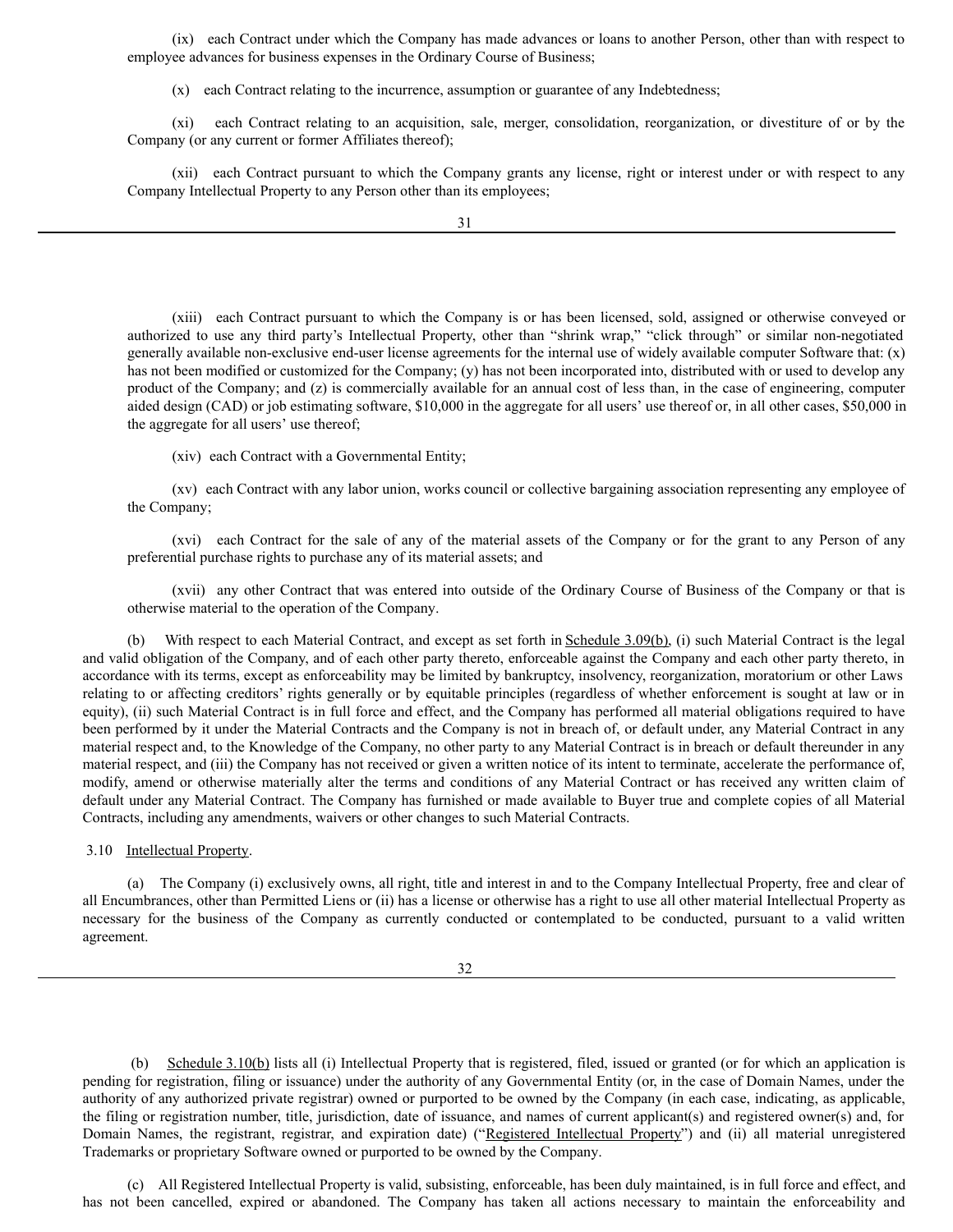registration of all Registered Intellectual Property. Except as set forth on Schedule 3.10(c), all annuities, maintenance fees or other fees necessary to maintain the pendency or right to assert the Registered Intellectual Property due on or before the date hereof have been paid according to proper entity status in the relevant jurisdiction. No interference, opposition, cancellation, reissue, reexamination or other action is or has been pending or, to the Knowledge of the Company, threatened, in which the scope, validity or enforceability of any Registered Intellectual Property is being, has been, or would reasonably be expected to be contested or challenged, and, to the Knowledge of the Company, there is no reasonable basis for a claim that any Registered Intellectual Property is invalid or unenforceable.

No funding, facilities, personnel or other resources of any Government Authority or any academic institution were used, directly or indirectly, to develop or create, in whole or in part, any Company Intellectual Property.

(e) The Company has taken all commercially reasonable measures to maintain and protect the secrecy, confidentiality and value of the Trade Secrets of the Company and all such Trade Secrets provided to the Company by any Person under a written obligation of confidentiality. To the Knowledge of the Company, (i) no unauthorized disclosure or use of any such Trade Secret of any other Person has been made by the Company, and (ii) no Person has made any unauthorized disclosure or use of any such Trade Secret of the Company. The Company has entered into written confidentiality agreements with all current and former employees and consultants, and with all third parties to whom the Company has disclosed material confidential Intellectual Property.

(f) Except as disclosed on Schedule 3.10(f), during the preceding three (3) years, (i) the Company has not infringed, misappropriated or otherwise violated the Intellectual Property of any Person and the conduct of the Company's business as currently conducted does not infringe, misappropriate or otherwise violate the Intellectual Property of any Person; (ii) to the Knowledge of the Company, no Person has infringed, misappropriated or otherwise violated or is infringing, misappropriating or otherwise violating any Company Intellectual Property; (iii) no infringement, misappropriation or similar claim or proceeding is pending, or to the Knowledge of the Company, threatened against the Company or any Person who may be entitled to be indemnified, defended, held harmless or reimbursed by the Company with respect to such claim or proceeding; and (iv) the Company has not received any written notice or other communication alleging that it has infringed, misappropriated or otherwise violated the Intellectual Property of any Person.

33

(g) Neither the consummation of the Transactions nor the negotiation, execution, delivery or performance of this Agreement or the Transaction Documents will, with or without notice or the lapse of time: (i) result in the forfeiture, cancellation, termination or other material impairment, the creation of any Encumbrance on, or breach of, or give rise to any right of any Person to cancel, terminate or otherwise impair the right of the Company or Buyer to own or use or otherwise exercise any other rights that the Company currently has with respect to any Company Intellectual Property or material Intellectual Property licensed to the Company; (ii) result in Buyer or any of its Affiliates granting or licensing to any third party any Company Intellectual Property rights; (iii) result in the grant, license, assignment, or transfer to any other Person of any license or other right or interest under, to, or in any Company Intellectual Property or material Intellectual Property licensed to the Company or (iv) result in Buyer or any of its Affiliates, or the Company, being obligated to (1) pay any royalties, honoraria, fees or other payments to any Person in excess of those payable prior to Closing, or (2) provide or offer any discounts to, or other reductions in payment obligations of, any Person in excess of those provided to that Person prior to Closing.

(h) All Persons who have contributed, developed, or conceived of any Intellectual Property for or on behalf of the Company have assigned all of their rights therein to the Company, or the Company has otherwise acquired all such rights under applicable Law. No Person (other than the Company) (i) owns any Company Intellectual Property used or held for use by the Company or (ii) has any reasonable basis for claiming any right, title or interest in and to any Company Intellectual Property.

3.11 Legal Proceedings.

(a) Except as set forth in Schedule 3.11, there are no, and during the preceding three (3) years there have not been any, Legal Proceedings pending, nor, to the Knowledge of the Company, is there any Legal Proceeding threatened against the Company or any of the Company's officers, managers, employees, or independent contractors with respect to the business of the Company, or which any of the foregoing are a plaintiff or complainant (in the case of the Company's officers, managers, employees, or independent contractors, with respect to the Company or the business of the Company).

(b) There are not any (i) Legal Proceedings pending or, to the Knowledge of the Company, threatened against or affecting any Seller or any of its Affiliates or (ii) investigations by any Governmental Entity that are pending or, to the Knowledge of the Company, threatened against or affecting any Seller or any of its Affiliates that, in any case, individually or in the aggregate, have had or would reasonably be expected to have a material adverse effect on the ability of such Seller or any of its Affiliates to consummate the Transactions and to perform its obligations under this Agreement and the Transaction Documents.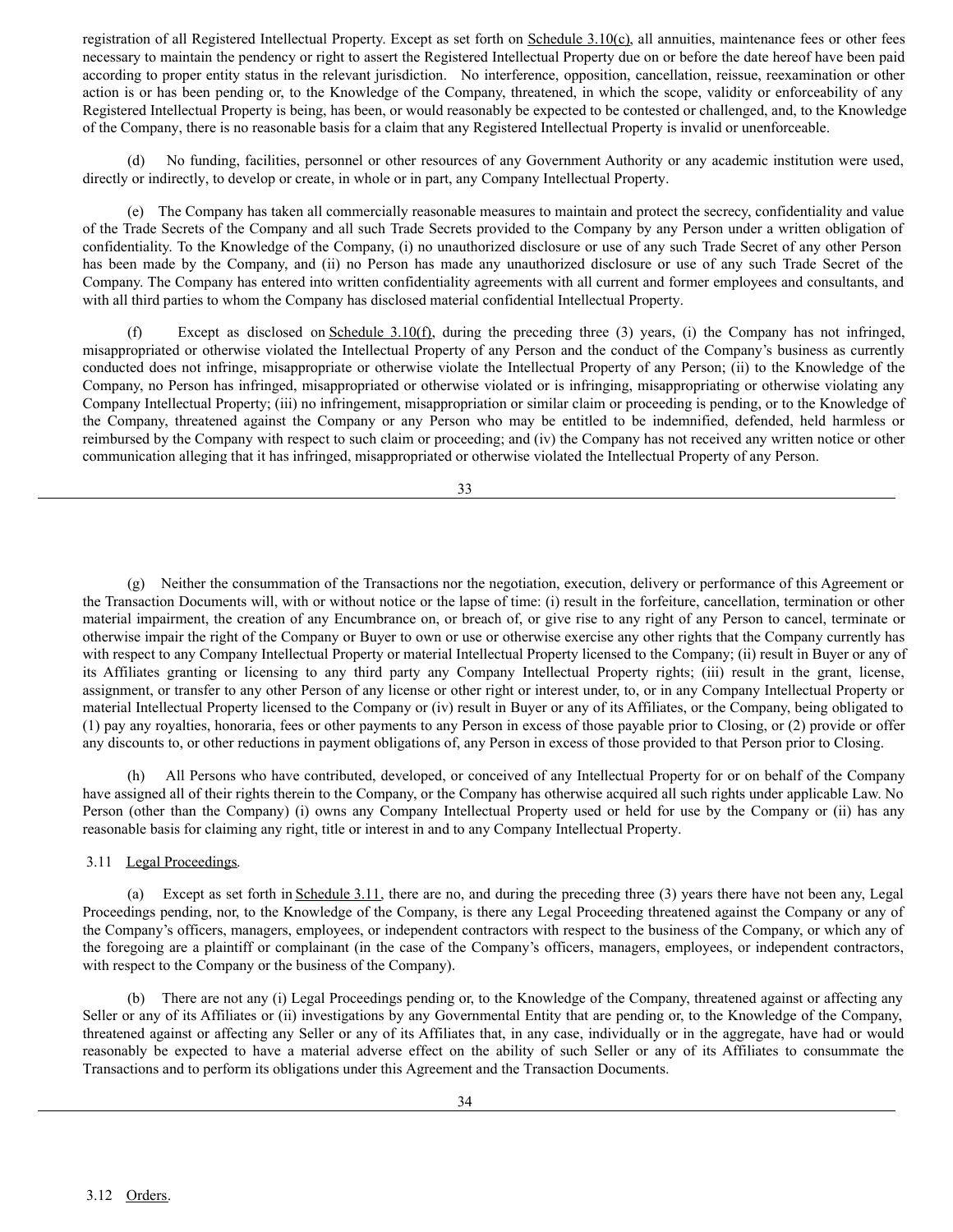(a) Except as set forth in Schedule 3.12, there is no, and during the preceding three (3) years there has not been an, Order or similar award outstanding (whether rendered by a court, administrative agency or other Governmental Entity, or by arbitration) against the Company or by which the Company is bound that involves an unsatisfied monetary obligation or otherwise materially affects the ongoing business or any material assets or properties of the Company, and the Company is not in breach of any such Order or similar award.

(b) There are not any outstanding Orders against or affecting any Seller or any of its Affiliates, that individually or in the aggregate, have had or would reasonably be expected to have a material adverse effect on the ability of such Seller or any of its Affiliates to consummate the Transactions and to perform its obligations under this Agreement and the Transaction Documents.

# 3.13 Employee Benefit Plans.

(a) Schedule 3.13(a) sets forth an accurate, current, and complete list of all material Company Employee Benefit Plans. Employment agreements, offer letters and independent contractor agreements shall only be included on Schedule 3.13(a) to the extent that either (i) they differ materially from the related forms that were provided by the Company, or (ii) the related annual compensation is expected to exceed \$100,000.

(b) The Company has made available to Buyer, with respect to each Company Employee Benefit Plan, the following (in each case, as applicable): (i) an accurate and complete copy of the current plan document (or in the case of an unwritten Company Employee Benefit Plan, a written description thereof) and related agreements (including trust agreements and insurance contracts and policies) and all amendments thereto; (ii) a copy of the two (2) most recent annual reports on Form 5500 and any accompanying actuarial reports and financial statements (including all schedules and attachments); (iii) the most recent summary plan description together with any summaries of all material modifications thereto; (iv) the most recent IRS determination, advisory or opinion letter; and (v) all non-routine correspondence to and from any Governmental Entity within the six (6) years prior to the date of this Agreement.

(c) Each Company Employee Benefit Plan has been maintained, operated and administered in all material respects in accordance with its terms and all applicable Laws. Except as may be required by applicable Law, each Company Employee Benefit Plan can be amended, terminated, or otherwise discontinued, in each case without liability to the Company, other than for benefits accrued through the date of amendment, termination or other discontinuation and reasonable administrative expenses related thereto. To the Company's Knowledge, no fiduciary has committed a breach of fiduciary duty that could reasonably be expected to subject the Company to any liability (including on account of an indemnification obligation). The Company has not incurred any excise Taxes or penalties with respect to any Company Employee Benefit Plan, and, to the Company's Knowledge, nothing has occurred with respect to any Company Employee Benefit Plan that could reasonably be expected to subject the Company to any such excise Taxes or penalties.

35

(d) Each Company Employee Benefit Plan that is intended to be qualified under Section 401(a) of the Code either (i) has been determined by the IRS to be qualified under Section 401(a) of the Code, or (ii) is the adopter of a volume submitter or master and prototype plan as to which the adopter is entitled to rely on the advisory or opinion letter issued by the IRS with respect to the qualified status of such plan under Section 401(a) of the Code, and, to the Company's Knowledge, nothing has occurred that could reasonably be expected to adversely affect the qualification or tax exemption of any such Company Employee Benefit Plan.

(e) All contributions, payments and obligations (including premiums, fees and expenses) in respect of a Company Employee Benefit Plan that are due and required under the terms of such Company Employee Benefit Plan, Contract, or applicable Laws have been fully and timely made, and all contributions and payments or other obligations that have accrued but are not yet due have either been made or have been reflected in full on the Company Financial Statements, to the extent consistent with the Company's past practices and in accordance with GAAP.

(f) Neither the Company nor any ERISA Affiliate, has, since the date six (6) years prior to the date of this Agreement, sponsored, maintained, contributed to, had an obligation to contribute to, or had any liability (contingent or current) with respect to a (i) plan subject to Section 412 of the Code or Section 302 or Title IV of ERISA; (ii) a "multiemployer plan" within the meaning of Sections  $3(37)$  or  $4001(a)(3)$  of ERISA; (iii) a "multiple employer plan" within the meaning of Section 413(c) of the Code or Section 210(a) of ERISA; or (iv) a multiple employer welfare arrangement (as defined in Section 3(40)(A) of ERISA).

(g) Except as required by Part 6 of Subtitle B of Title I of ERISA, Section 4980B of the Code and any similar state Law, no Company Employee Benefit Plan provides welfare benefits (including retiree life insurance, retiree health benefits, and other retiree employee welfare benefits) to any employee, participant or beneficiary of an employee or participant for any reason after such employee or participant terminates employment with the Company. The Company has no liability to provide, and, to the Company's Knowledge, has never represented, promised, or contracted (whether in oral or written form) to or with any employee or participant that such Person or his or her beneficiaries would be provided with, post-termination welfare benefits described in the preceding sentence. No Company Employee Benefit Plan provides, or has any obligation to provide, welfare benefits to any Person who is not a current or former employee of the Company, or a beneficiary thereof.

(h) Neither the Company nor any Affiliate has any material liability on account of a violation of the Affordable Care Act.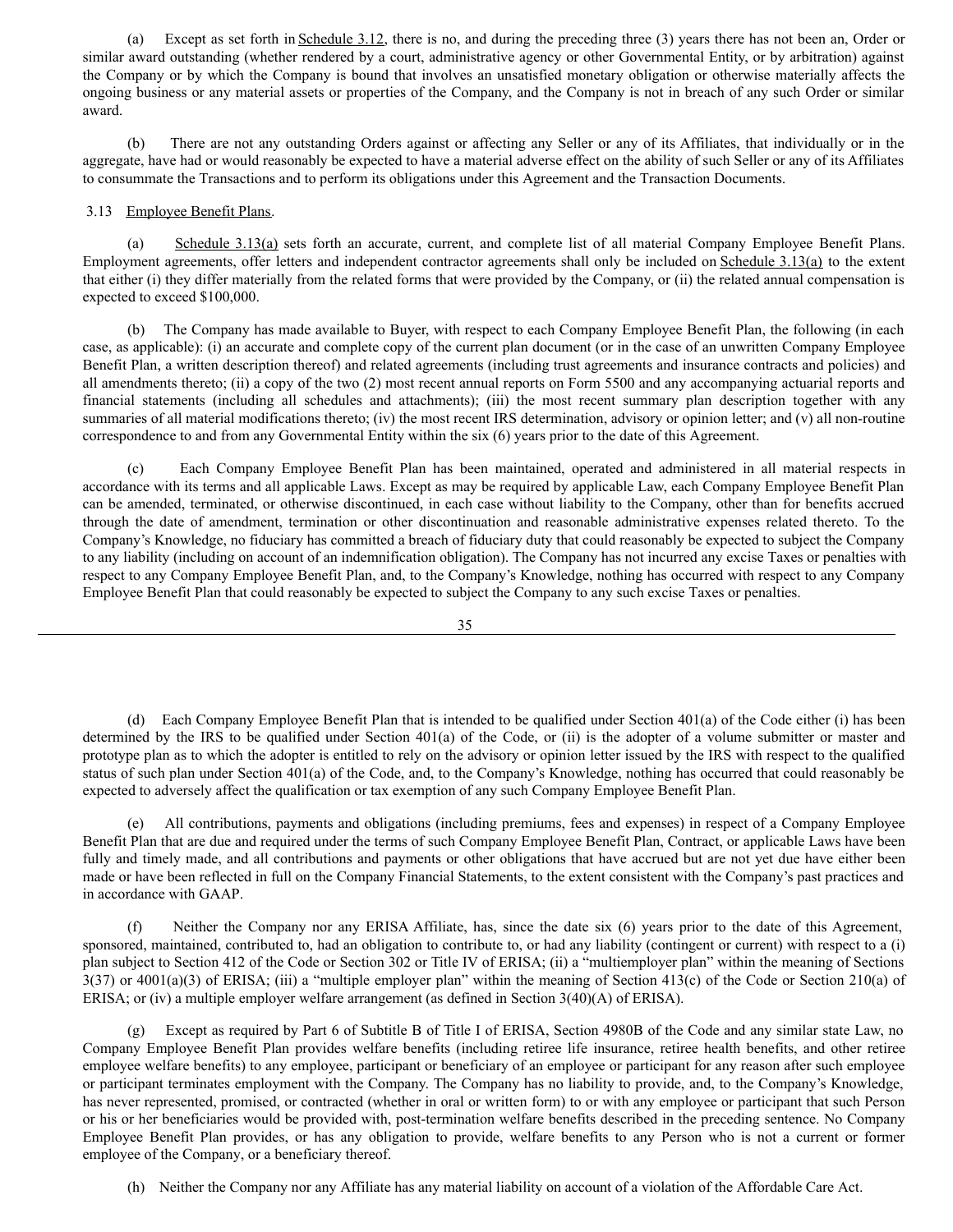<span id="page-28-0"></span>(i) There are no claims or Legal Proceedings pending (other than routine claims for benefits) or, to the Knowledge of the Company, threatened, against any of the Company Employee Benefit Plans, assets of any of the Company Employee Benefit Plans, or any administrator or fiduciary of any Company Employee Benefit Plan with respect to the operation of such Company Employee Benefit Plan, and, to the Company's Knowledge, there are no facts or circumstances that could reasonably be expected to form the basis for any such claims or Legal Proceedings.

(j) Each Company Employee Benefit Plan that is subject to Section 409A of the Code has been administered, operated and maintained in all material respects according to the requirements of Section 409A of the Code, and the Company has not been required to withhold or pay any Taxes as a result of a failure to comply with Section 409A of the Code. The Company has no obligation to make a "gross-up" or similar payment in respect of any Taxes payable under Section 409A of the Code.

(k) Except as set forth in Schedule  $3.13(k)$ , neither the execution, delivery, or performance of this Agreement or the Transaction Documents, nor the consummation of the Transactions will or can reasonably be expected to (either alone or upon the occurrence of any additional or subsequent events) (i) entitle any current or former employee, officer, director or independent contractor of the Company to any payment (including severance pay or similar compensation), cancellation of Indebtedness, or increase in compensation; (ii) result in the acceleration of the time of payment, funding, or vesting under any Company Employee Benefit Plan; or (iii) result in any increase in benefits payable under any Company Employee Benefit Plan. No amount paid or payable (whether in cash, property, or the form of benefits) in connection with any Transaction will or may (either alone or upon the occurrence of any additional or subsequent events) be an "excess parachute payment" (within the meaning of Section 280G of the Code). The Company has no obligation to make a "gross-up" or similar payment with respect to any Taxes that may become payable under Section 4999 of the Code.

(l) The Company has no liability or obligations, and, to the Knowledge of the Company, no such liability or obligations are contemplated, with respect to the matters set forth on Schedule 3.13(l).

3.14 Insurance. Schedule 3.14 sets forth a list of all policies of insurance maintained by, or for the benefit of, the Company (specifying the insurer and type of insurance) and that are not included on Schedule 3.13(a). Schedule 3.14 also lists each claim made by the Company under the insurance policies listed on Schedule 3.14 during the preceding three (3) years (including with respect to insurance obtained but not currently maintained). Except as set forth in Schedule 3.14, all insurance coverage maintained with respect to the Company is occurrence-based. With respect to each insurance policy listed in Schedule 3.14 the Company or, to the Knowledge of the Company, insurer is not in breach or default (including with respect to the payment of premiums or the giving of notices), under such policy. All such policies are in full force and effect and no notice of early cancellation or early termination has been received by the Company with respect to any such policy and all premiums with respect thereto covering all periods up to the date hereof have been paid and up to the date of the Closing will be paid. Such policies are sufficient for compliance with all Laws and of all Contracts to which the Company is a party. There are no self-insurance arrangements affecting the Company.

37

# 3.15 Compliance with Laws; Permits.

(a) The Company is, and during the preceding three (3) years has been, in compliance in all material respects with all applicable Laws. The Company is not under investigation by any Governmental Entity with respect to any alleged material violation of any applicable Laws. During the preceding three (3) years, to the Knowledge of the Company, the Company has not received any subpoena, written demand, inquiry, information request, complaint, allegation or notice of non-compliance with or violation of any Law.

(b) The Company has been granted all licenses, permits, consents, approvals, franchises and other authorizations under any Law (each a "Permit") necessary for or material to the conduct of the business as presently conducted (collectively, the "Material Permits"). All Material Permits are set forth in Schedule 3.15(b). All fees and charges with respect to the Material Permits have been paid in full. All Permits issued to the Company are set forth in Schedule 3.15(b), including the names of the Permits and their respective dates of issuance and expiration. The Material Permits are valid and in full force and effect and the Company is in material compliance with all of its Material Permits. There is no lawsuit or similar proceeding pending or, to the Knowledge of the Company, threatened, to revoke, suspend, withdraw or terminate any Material Permit. No event has occurred that, with or without notice or lapse of time or both, would reasonably be expected to result in the revocation, suspension, lapse or limitation of any Permit issued to the Company.

(c) Except as set forth in Schedule 3.15(c), the Company has not received any loans, grants, incentives or subsidies from any Governmental Entity (including under The Coronavirus Aid, Relief, and Economic Security Act or similar laws).

# 3.16 Environmental Matters.

(a) The Company is, and during the preceding five (5) years has been, in compliance in all material respects with all applicable Environmental Laws.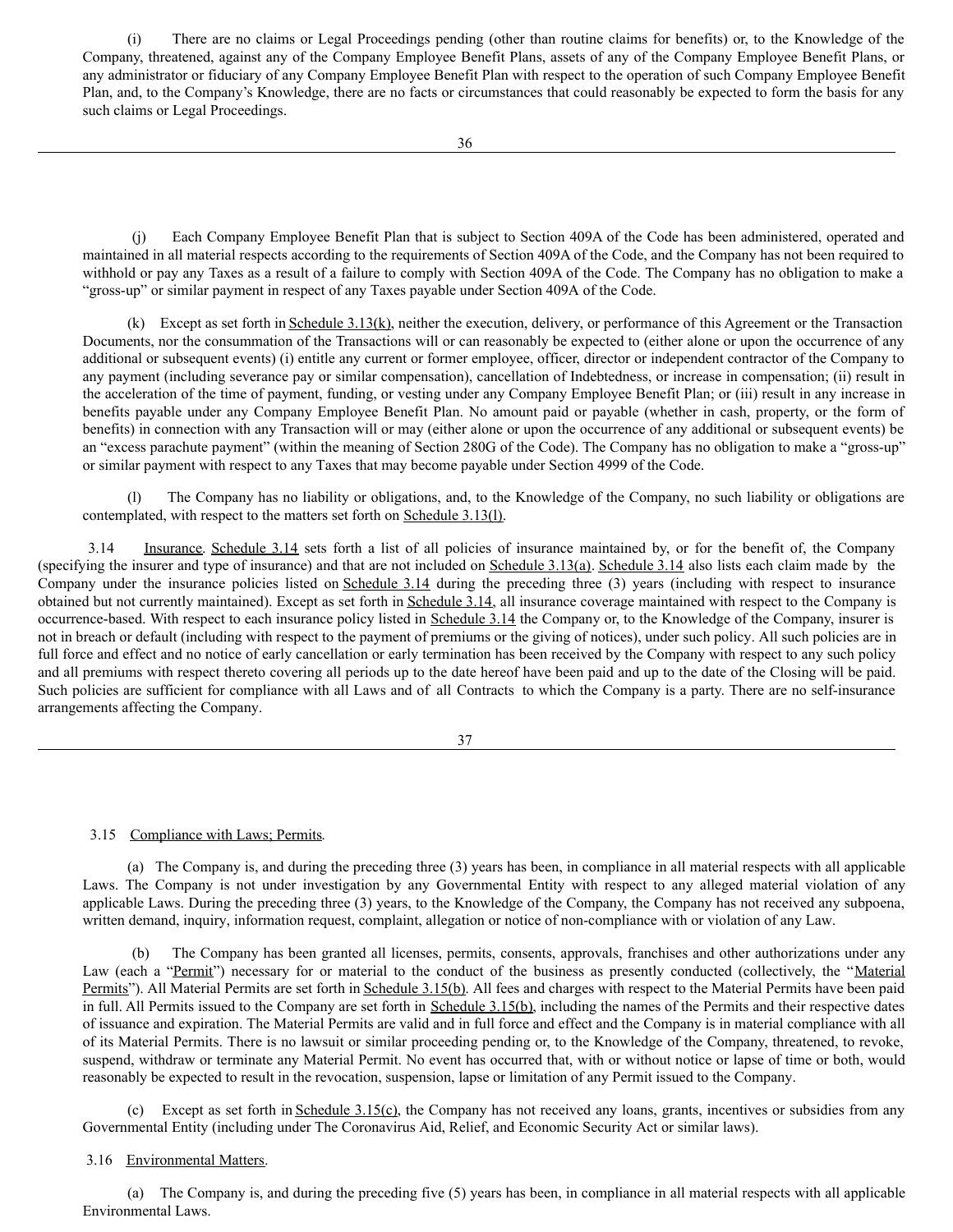(b) The Company holds all Environmental Permits that are necessary to own, lease or operate its properties and assets and to conduct its business, the Company is, and has been, in compliance in all material respects with all such Environmental Permits, all such Environmental Permits are in full force and effect, and there are no Legal Proceedings pending, or to the Knowledge of the Company, threatened that seek the revocation, cancellation, suspension or adverse modification thereof.

(c) During the preceding five (5) years, the Company has received no written notice, demand, request for information, Order or claim that alleges that the Company is not or was not in compliance with any Environmental Law or is or was subject to liability under any Environmental Law.

(d) There are no Legal Proceedings pending, or to the Knowledge of the Company, threatened against the Company relating to compliance with or any liability or obligation under any Environmental Law or to the investigation or cleanup of any Hazardous Materials.

(e) During the preceding five (5) years, there has been no Release of, or exposure to, any Hazardous Materials on, at, under or from any Leased Real Property or, to the Knowledge of the Company, at any other location, in a manner that could reasonably be expected to give rise to liability or investigative, remedial or corrective action obligation on the part of the Company pursuant to Environmental Laws.

(f) The Company has not assumed or provided indemnity against any liability of any other Person under any Environmental Laws.

(g) Sellers and the Company have made available to Buyer true, complete and accurate copies of all environmental site assessments, compliance audits, notices of violation, Orders, and other material environmental reports or correspondence in their respective possession, custody or control that relate to the conduct of the business or any Leased Real Property.

# 3.17 Relationships with Related Persons.

(a) Except for the lease arrangement between the Company and Tecknit Shielding Systems with respect to the real property located at 1505 West Third Avenue, Denver, Colorado 80223 (which is fully replaced by the Lease Agreement as of the date hereof), the Company is not a party to or bound by any Contract or arrangement with any Seller, any Affiliate or Relative of Seller, or any current or former equityholder, employee, officer or director (or Person in a comparable position) of the Company or any Affiliate of Seller (each such Person, a "Related Person"), and each such Contract, a "Related Person Contract"), other than with respect to Company Employee Benefit Plans.

(b) Except for Tecknit Shielding Systems under the Lease Agreement, no Seller, Affiliate or Relative of Seller, or any current or former equityholder, employee, officer or director (or Person in a comparable position) of the Company or any Affiliate of Seller, (i) has an interest in any tangible or intangible asset, right or interest necessary for, or used in, the operation of the business as presently conducted or contemplated to be conducted by the Company or (ii) is or has an interest in, directly or, to the Knowledge of the Company, indirectly, any Person that is a material business partner of the Company.

# 3.18 Employees; Employment Matters and Independent Contractors.

(a) The Company is not and has never been bound by or subject to any collective bargaining or similar agreement or other Contract with any labor union, organization, works council, or other representative body of employees, nor is any such Contract presently being negotiated. To the Knowledge of the Company, no labor union or works council has requested or has sought to represent any of the employees of the Company. As of the date hereof and within the three (3) years prior to the date hereof, there is not and has not been any strike, lockout, work stoppage, slowdown, picketing or other labor dispute involving the employees of the Company pending or, to the Knowledge of the Company, threatened against the Company or otherwise affecting the Company.

39

(b) The Company has made available to Buyer a true, accurate, and complete list of all Company employees that contains the following information for each such Person: name or unique identifier, hourly rate or annual salary (as applicable), classification as exempt or non-exempt under the Fair Labor Standards Act, other compensation (including, without limitation, target bonus, commission, incentive, or deferred compensation), work location (city and state), date of hire or continuous service date, as applicable, years of service credited to such employee for purposes of the Company Employee Benefit Plans, and leave status (including leave type and return to work date if known). Each employee of the Company is employed at will and, except as required by Law, may terminate his or her employment or be terminated from such employment at any time for any or no reason with or without prior notice, except as required by Law.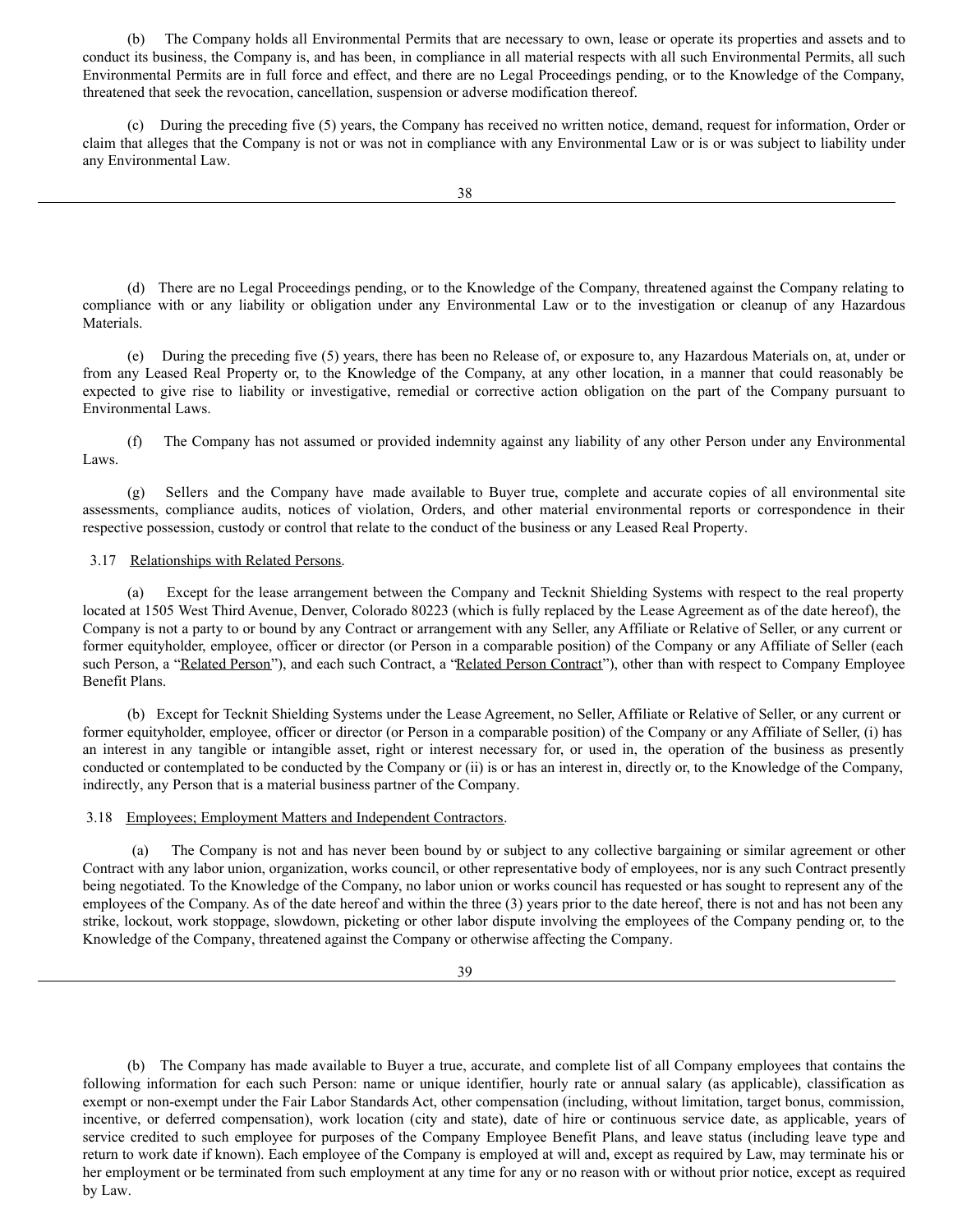(c) Schedule 3.18(c) sets forth a list of all independent contractors, consultants and temporary workers, leased employees and staffing agency employees engaged by the Company as of the date hereof, along with a description of the general nature of services provided by each such Person, date of retention, location of work and fees paid to each such person in calendar year 2020 and year to date for calendar year 2021.

(d) The Company is in material compliance with all applicable Laws respecting labor, employment, fair employment practices (including discrimination, harassment, accommodation, retaliation and equal employment opportunity laws), employee and service provider record keeping, terms and conditions of employment, classification of employees (as exempt or non-exempt for overtime purposes and as an employee or independent contractor), plant closing or employee layoff or termination acts, workers' compensation, occupational safety and health, work authorization, immigration, affirmative action, employee and data privacy, plant closings, and wages, timekeeping, wage payment, and hours worked. The Company has properly completed and retained a Form I-9 with respect to each of its current employees, and past employees to the extent required by Law. All material payments due from the Company on account of hours worked or services provided have been paid or properly accrued as a liability on the books of the Company. Except as set forth on Schedule 3.18(d), there is no pending or, to the Knowledge of the Company, threatened charge, complaint, arbitration, audit, investigation, grievance or other Legal Proceeding brought by or on behalf of, or otherwise involving, any current or former employee, any independent contractor, any Person alleged to be a current or former employee, any applicant for employment, or any class of the foregoing, or any Governmental Entity, that involves or relates to the labor or employment relations and practices of the Company.

(e) To the Knowledge of the Company, no Person has claimed during the preceding three (3) years that any Company employee or other service provider: (i) is in violation of any term of any employment Contract, non-disclosure agreement, noncompetition agreement or any other restrictive covenant with such Person or any Affiliate or successor of such Person; (ii) has disclosed or utilized any Trade Secret or proprietary information or documentation of such Person; or (iii) has interfered in the employment relationship between such Person and any of its present or former employees. To the Knowledge of the Company, no Company employee or other Person affiliated with the Company has used or proposed to use any Trade Secret, information or documentation proprietary to any former employer or violated any confidential relationship with any Person in connection with the development, manufacture or sale of any product or proposed product, or the development or sale of any service or proposed service, of the Company.

40

(f) The Company has provided Buyer with a true and complete list of each Person who has experienced an employment loss as defined under the WARN act within the one hundred eight days (180) days prior to the Closing Date and which sets forth the following information for each such individual: name or unique identifier, title or position, status as full or part-time as of immediately prior to the termination date, location where employed (including full street address), and hire date.

(g) There is no pending or, to the Knowledge of the Company, threatened claim or litigation against the Company or any of its Subsidiaries with respect to allegations of sexual harassment, sexual misconduct or hostile work environment and (i) to the Knowledge of the Company, there have been no reported internal or external complaints accusing any current or former officer, employee or other service provider of the Company or any of its Subsidiaries of sexual harassment, sexual misconduct or creating a hostile work environment in connection with such Person's affiliation with the Company and (ii) there has been no settlement by the Company of, or payment by the Company arising out of or related to, any litigation with respect to sexual harassment, sexual misconduct or hostile work environment.

# 3.19 Material Suppliers; Material Customers.

(a) Schedule  $3.19(a)$  sets forth a true and complete list of the ten  $(10)$  largest suppliers of the Company (based on dollar volume of purchases from such suppliers) (each, a "Material Supplier") for the twelve (12)-month period ended October 31, 2021. There exists no condition or event that, after notice or passage of time or both, would reasonably be expected to constitute a default by the Company under any Contract with any Material Supplier. During the preceding two (2) years, there has been no adverse modification, change or dispute in the business relationship of the Company, on the one hand, and any Material Supplier, on the other hand. To the Knowledge of the Company, there exists no event, condition or circumstance that would reasonably be expected to give rise to a dispute with any Material Supplier.

(b) Schedule 3.19(b) sets forth a true and complete list of the ten (10) largest customers of the Company (based on dollar volume of sales to such customers) (each, a "Material Customer") for the twelve (12)-month period ended October 31, 2021. There exists no condition or event that, after notice or passage of time or both, would constitute a default by the Company under any Contract with any Material Customer. During the preceding two (2) years, there has been no adverse modification, change or dispute in the business relationship of the Company, on the one hand, and any Material Customer, on the other hand. To the Knowledge of the Company, there exists no event, condition or circumstance that would reasonably be expected to give rise to a dispute with any Material Customer.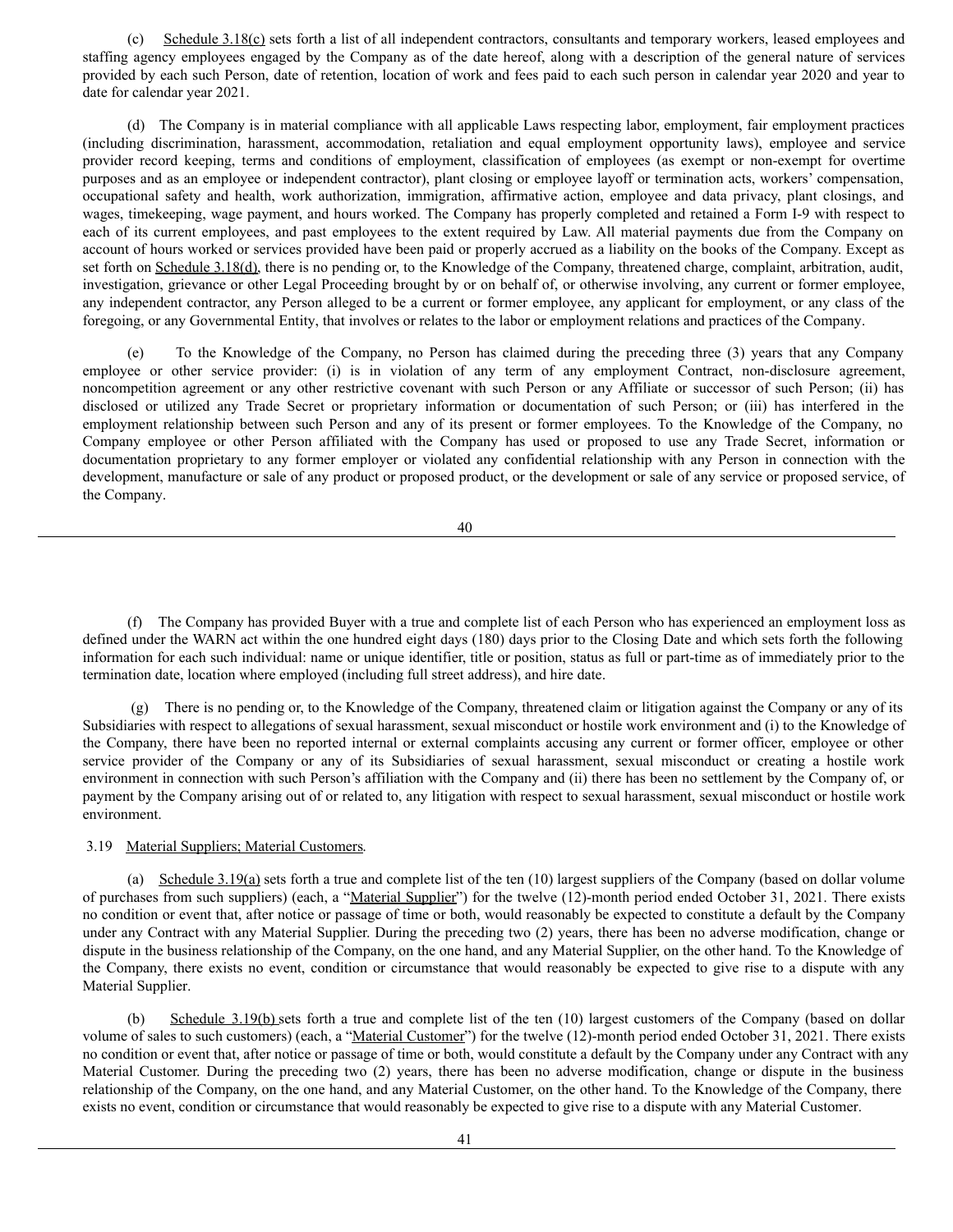3.20 Brokers' Fees. There are no brokerage fees, commissions, finders' fees or similar compensation in connection with the Transactions based on any arrangement or agreement made by or on behalf of any Seller or the Company or their respective Affiliates, or any other Person, for which Buyer or the Company would be liable following the Closing.

# 3.21 Compliance with Anti-Corruption Laws; AML Laws and Trade Control Laws.

(a) No employee, agent, or representative of the Company has at any time during the preceding five (5) years: (i) violated or engaged in any activity, practice or conduct which would violate the Foreign Corrupt Practices Act of 1977, as amended (the "FCPA") or any other applicable anti-bribery or anti-corruption Law; (ii) used corporate funds or assets for any unlawful contribution, gift, entertainment or other unlawful expense, or made any bribe, rebate, payoff, influence payment, kickback or other unlawful payment of funds or received or retained any funds in violation of applicable Law; or (iii) directly or indirectly, made, offered, promised or authorized any payment or gift of any money or anything of value to or for the benefit of any "foreign official" (as such term is defined in the FCPA), foreign political party or official thereof or candidate for foreign political office for the purpose of (A) influencing any official act or decision of such official, party or candidate, (B) inducing such official, party or candidate to use his, her or its influence to affect any act or decision of a foreign governmental authority, or (C) securing any improper advantage, in the case of (A), (B) and (C) above in order to assist the Company in obtaining or retaining business for or with, or directing business to, any Person.

(b) During the preceding five (5) years, the Company has maintained, and has caused each of its Affiliates to maintain, systems of internal controls (including accounting systems, purchasing systems and billing systems) to ensure compliance with the FCPA or any other applicable anti-bribery or anti-corruption Law.

(c) To the Knowledge of the Company, no employee, agent, or representative of the Company is the subject of any allegation, voluntary disclosure, investigation, prosecution or other enforcement action related to the FCPA or any other anti-corruption Law.

(d) The Company is, and has been during the preceding five (5) years, in compliance, in all material respects, with all applicable Trade Control Laws. During the preceding five (5) years, the Company has not been cited, cautioned, fined or otherwise made aware by written notice of any asserted past or present failure to comply with any applicable Trade Control Law and no investigation or proceeding with respect to any alleged non-compliance with any applicable Trade Control Law is pending or, to the Knowledge of the Company, threatened.

42

(e) The Company is not a Restricted Party and no agency of the U.S. government has denied, suspended, or otherwise abridged any of the Company's export or import privileges. A "Restricted Party" is any entity or individual: (i) on the Department of the Treasury's Office of Foreign Assets Control's Specially Designated Nationals and Blocked Persons List, Foreign Sanctions Evaders List, Sectoral Sanctions Identifications List, or Non-SDN Menu-Based Sanctions List; (ii) on the Denied Persons List, the Entity List, or the Unverified List maintained by the U.S. Department of Commerce's Bureau of Industry and Security; (iii) that is owned (at fifty percent (50%) or greater level, directly or indirectly) by any party in the foregoing clause (i) or (ii); (iv) that constitutes, or is owned or controlled by, any Sanctioned Country government; (v) located in, resident in, or organized under the laws of any Sanctioned Country; or (vi) appearing on any other list maintained by any governmental agency restricting the export or import of any items to or other transactions with specific individuals, companies or other entities. "Sanctioned Countries" include the Crimea region, Cuba, Iran, North Korea, Syria and Venezuela.

(f) During the preceding five (5) years, the Company has complied in all material respects with and all applicable anti-money laundering laws, including the USA PATRIOT Act and the Bank Secrecy Act, as amended by the USA PATRIOT Act, the rules and regulations thereunder, and/or other applicable global legislation. If required by applicable U.S. Laws, the Company has established and maintained an anti-money laundering and anti-terrorist financing program that complies with all applicable U.S. Laws and regulations relating to anti-money laundering including the USA PATRIOT Act and the Bank Secrecy Act, as amended, and the rules and regulations thereunder. There is no action, proceeding or investigation alleging any noncompliance or violation of any applicable antimoney laundering laws has been commenced or, to the Knowledge of the Company, is threatened against the Company or any officer, manager or member of the Company.

(g) The Company does not: (i) engage directly or indirectly in any sales, exports, reexports, transfers or provision of any services, commodities, software, or technology involving Sanctioned Countries or Restricted Parties; (ii) engage in any investments, payments or other financial or non-financial transactions involving Sanctioned Countries or Restricted Parties; (iii) operate in or have a presence in Sanctioned Countries; (iv) have any currently valid contracts or agreements involving Sanctioned Countries or Restricted Parties, including distribution agreements that include Sanctioned Countries in their authorized territories; or (v) otherwise facilitate any transactions with or involving Sanctioned Countries or Restricted Parties.

## 3.22 Product Liability and Warranty.

(a) Except as set forth on Schedule 3.22(a), during the preceding three (3) years, (i) there have not been any material claims for any product returns or based upon breach of product or service warranty, indemnity, guaranty or similar claim, strict liability in tort, negligent design of product, negligent provision of services, failure to warn or any other allegation of liability, including or arising from the materials, design, testing, manufacture, packaging, labeling (including instructions for use) or sale of any product, or from the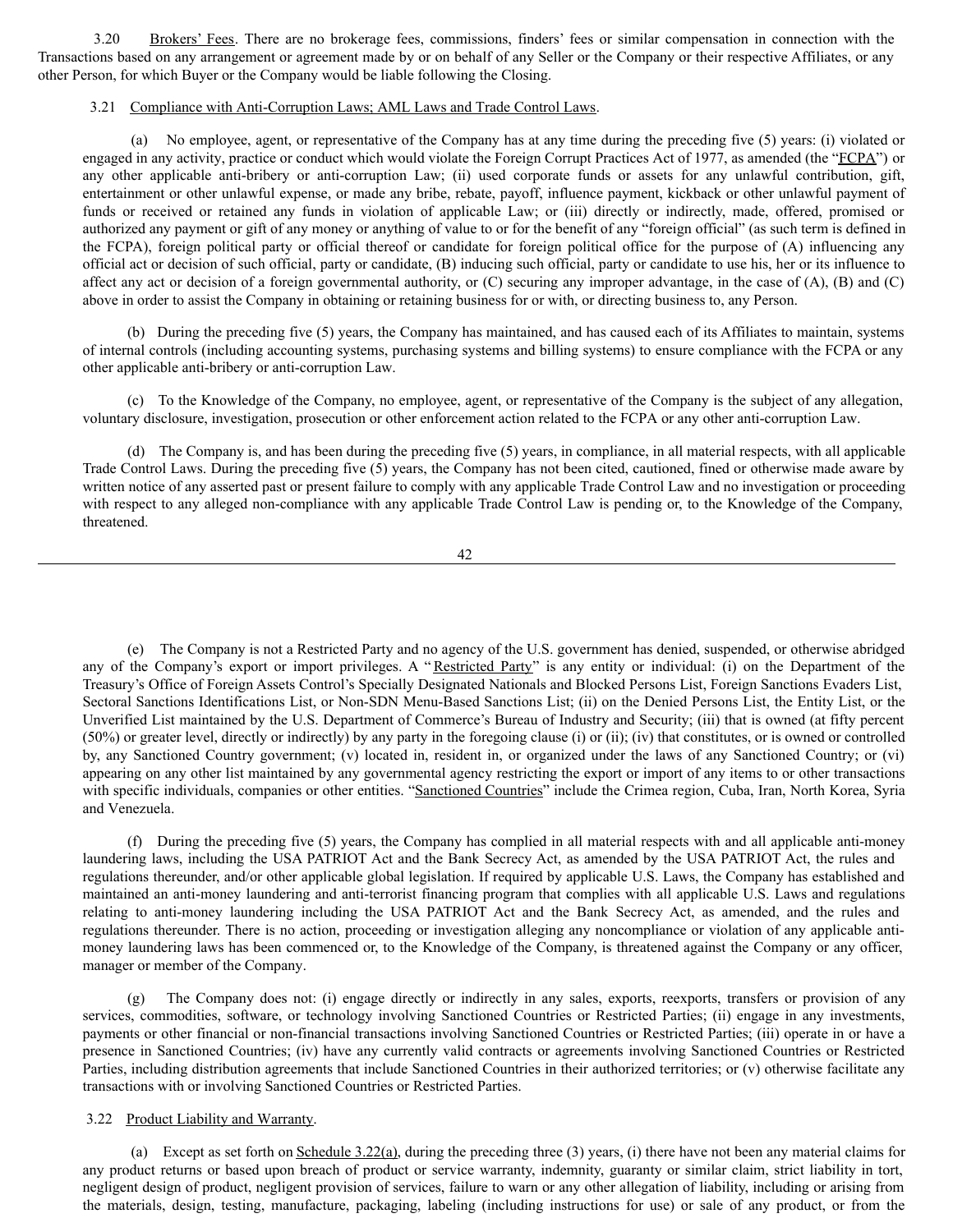provision of services of the Company, in each case, other than complaints by customers in the Ordinary Course of Business which have not resulted in any written or, to Seller's Knowledge, threatened proceedings and (ii) there are no design defects, failures to provide adequate warning or manufacturing deficiencies that would provide a reasonable basis for any product liability suit or similar claim against the Company.

(b) During the preceding three (3) years, no products of the Company have been the subject of any voluntary or involuntary recall, detention, seizures, material field notification or corrections, field alerts, corrective action, suspension, termination, market withdrawal, safety alert, post-sale warning or similar action, nor has the Company received any written or, to the Knowledge of the Company, verbal notice from a Governmental Entity requesting that it implement any of the foregoing in respect of any such product. To the Knowledge of the Company, no such actions are threatened.

# 3.23 Title, Condition and Sufficiency of Assets.

(a) Except as set forth on Schedule 3.23(a), the Company owns good title to, or holds pursuant to valid and enforceable leases, all of the items of tangible, personal property shown to be owned or leased by it on the Latest Balance Sheet, free and clear of all Encumbrances, except for Permitted Liens.

(b) The buildings, plants, structures, and equipment owned or leased by the Company are in all material respects in good operating condition and repair, and adequate for the uses to which they are being put, and, none of such buildings, plants, structures, or equipment is in need of maintenance or repairs other than ordinary, routine maintenance conducted in the Ordinary Course of Business that is not material in nature or cost, individually or in the aggregate.

(c) The inventories of the Company (including raw materials, supplies, works-in-process, finished goods and other materials) (i) are in good, merchantable and useable condition, (ii) are of a quality and quantity useable in the Ordinary Course of Business and (iii) are reflected in the Company Financial Statements in accordance with GAAP.

(d) The assets and properties of the Company constitute in all respects all of the tangible and intangible assets, rights, interests and other properties necessary and sufficient to operate the business of the Company as presently conducted.

# 3.24 Accounts Receivable; Accounts Payable.

(a) All accounts receivable of the Company (i) represent bona fide transactions of the Company that arose in the Ordinary Course of Business, (ii) are not subject to setoffs or counterclaims other than customer retentions agreed to in the Ordinary Course of Business, (iii) are, to the Knowledge of the Company, current and collectible in the Ordinary Course of Business and (iv) do not represent obligations for goods sold on consignment. No Person has any Encumbrance (other than Permitted Liens) on any account receivable of the Company and, except in the Ordinary Course of Business, no request or agreement for deduction or discount has been made with respect to any account receivable of the Company. The Company has not received notice from any customer that such customer does not intend to pay any account receivable.

(b) All accounts payable of the Company arose in the Ordinary Course of Business, and no such accounts payable is past due or otherwise in default in its payment. Since the Latest Balance Sheet Date, the Company has paid its accounts payable in the Ordinary Course of Business.

# 3.25 Data Protection and Privacy.

(a) The Company has established an Information Security Program that is reasonable for the size and type of the Company's operations that is appropriately implemented and maintained, and there have been no material violations of the Information Security Program during the preceding three (3) years. The Company has assessed and tested its Information Security Program on a reasonable basis; remediated all critical, high and medium risks and vulnerabilities; and the Information Security Program has proven sufficient and compliant with Privacy Requirements in all material respects. The Information Technology Systems currently used by the Company are in good working condition, operate and perform as necessary to conduct the business of the Company, and to the Knowledge of the Company, do not contain any Malicious Code or defect. All Company Data will continue to be available for Processing by the Company following the Closing on substantially the same terms and conditions as existed immediately before the Closing.

(b) The Company and, with respect to the Processing of Company Data, its Data Processors comply and have complied at all times with Company Privacy Policies and the Privacy Requirements. To the extent required by Privacy Requirements or Company Privacy Policies, (i) Personal Data is Processed by the Company and its Data Processors in an encrypted manner, and (ii) Personal Data is securely deleted or destroyed by the Company and its Data Processors. The Company has not sold (as defined by the California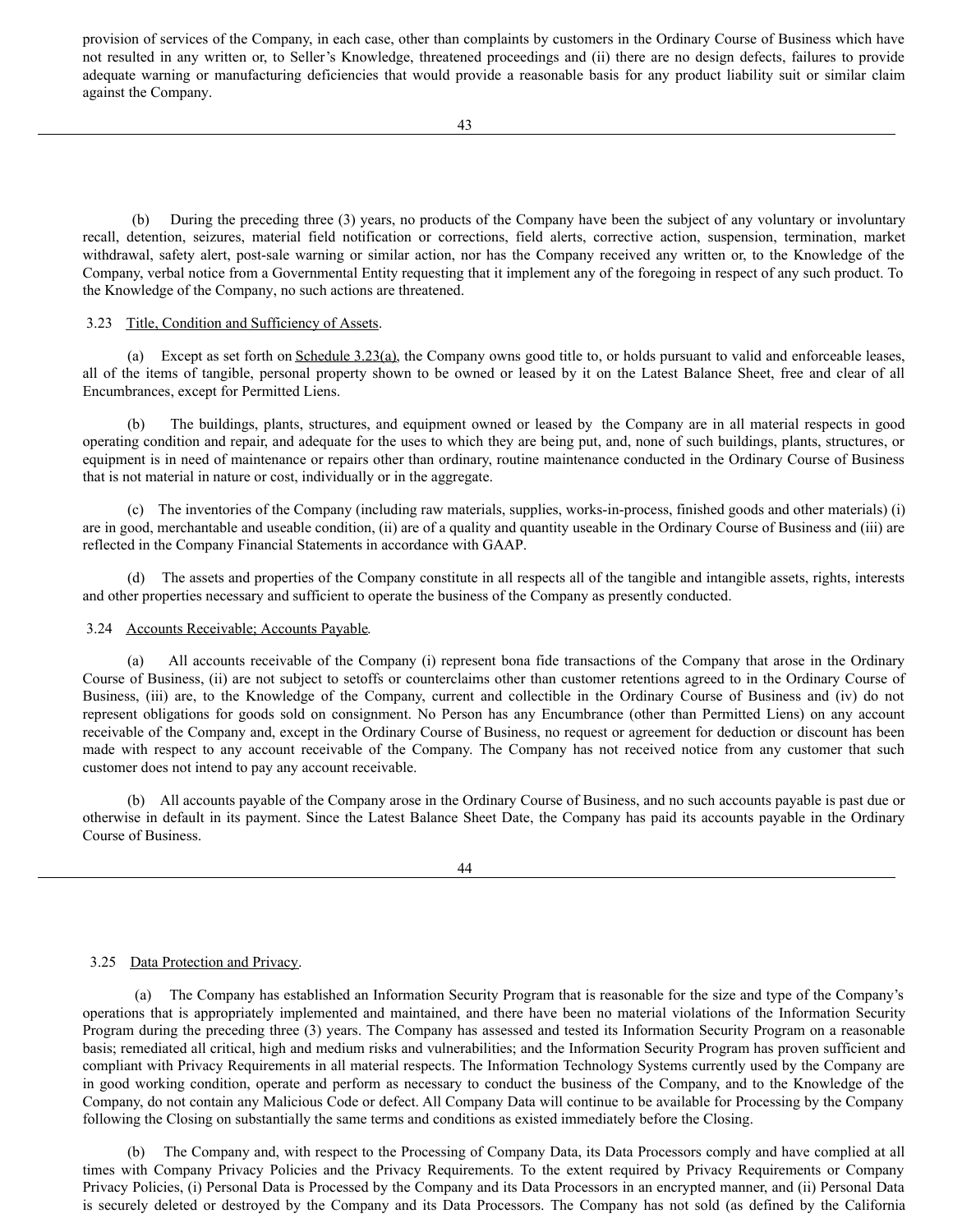Consumer Privacy Act of 2018), and does not sell, any Personal Data to Persons or other third parties. Neither the execution, delivery or performance of this Agreement nor any of the other agreements contemplated by this Agreement, nor the consummation of any of the transactions contemplated by this Agreement or any such other agreements violate any Privacy Requirements or Company Privacy Policies. Where the Company uses a Data Processor to Process Personal Data, the Data Processor has entered into a Contract that requires the Data Processor to comply with Privacy Requirements and reasonable confidentiality and security obligations with regard to the Processing of the Company's Personal Data.

(c) The Company and, to the Knowledge of the Company, its Data Processors, have not suffered during the preceding three (3) years, and is not suffering, a Security Incident, have not been and are not required to notify any Person or Governmental Entities of any Security Incident, and have not been and are not adversely affected by any Malicious Code, ransomware or malware attacks, or denial-ofservice attacks on any Information Technology Systems. Neither the Company nor any third party acting at the direction or authorization of the Company has paid any perpetrator of any actual or threatened Security Incident or cyber attack, including a ransomware attack or a denial-of-service attack. The Company has not received a written notice (including any enforcement notice), letter, or complaint from a Governmental Entities or any Person alleging noncompliance or potential noncompliance with any Privacy Requirements or Company Privacy Policies and has not been subject to any Legal Proceeding relating to noncompliance or potential noncompliance with Privacy Requirements or the Company's Processing of Personal Data. The Company is not in breach or default of any Contracts relating to its Information Technology Systems or to Company Data and does not transfer Personal Data internationally except where such transfers comply with Privacy Requirements and Company Privacy Policies. The Company maintains, and has maintained, cyber liability insurance with reasonable coverage limits.

45

# 3.26 Investment Representations.

(a) Purchase Entirely for Own Account. The Stock Consideration will be acquired for investment for each Seller's own account, not as a nominee or agent, and not with a view to the resale or distribution of any part thereof in violation of any applicable Law. Each Seller has no present intention of selling, granting any participation in or otherwise distributing the same to any other person.

(b) Disclosure of Information. Each Seller has had an opportunity to ask questions and receive answers from Buyer regarding the terms and conditions of the offering of the Stock Consideration and the business, properties, prospects and financial condition of Buyer.

Investment Experience. Each Seller acknowledges that it is financial sophisticated, able to fend for itself, can bear the economic risk of its investment, and has such knowledge and experience in financial or business matters that it is capable of evaluating the merits and risks of the investment in the Stock Consideration.

(d) Accredited Seller. Each Seller is an "accredited investor" within the meaning of SEC Rule 501 of Regulation D promulgated under the Securities Act.

(e) Restricted Securities. Each Seller understands that the Parent Common Shares it is purchasing are characterized as "restricted securities." Each Seller understands that the Stock Consideration has not been registered under the securities Laws of any jurisdiction, including the Securities Act, and may only be transferred pursuant to registration or an applicable exemption under all applicable Laws.

3.27 No Other Representations or Warranties. Except for the representations and warranties of Sellers set forth in this Agreement and any other Transaction Documents, the Buyer hereby acknowledges and agrees that neither Sellers nor any of their respective Affiliates, nor any of their respective Representatives, has made or is making any other express or implied representation or warranty with respect to the Company or Sellers, any of their respective Affiliates or their respective businesses or operations, including with respect to any information provided or made available to the Buyer; provided, however, the foregoing shall not be deemed to release any Person from (or otherwise mitigate) any liability for fraud.

# **ARTICLE IV REPRESENTATIONS AND WARRANTIES OF BUYER**

Except as disclosed in the Parent SEC Reports (excluding any information that is contained solely in the "Risk Factors" section of such Parent SEC Reports and that is predictive, cautionary or forward-looking in nature, in each case other than any specific factual information contained therein, which shall not be excluded) Buyer hereby represents and warrants to Sellers, as of the Closing Date (and, with respect to Section 4.01, Section 4.02 (solely with respect to this Agreement), Section 4.03 (solely with respect to this Agreement) and Section 4.06, as of the date any Holdback Stock Consideration is issued to Sellers), as follows: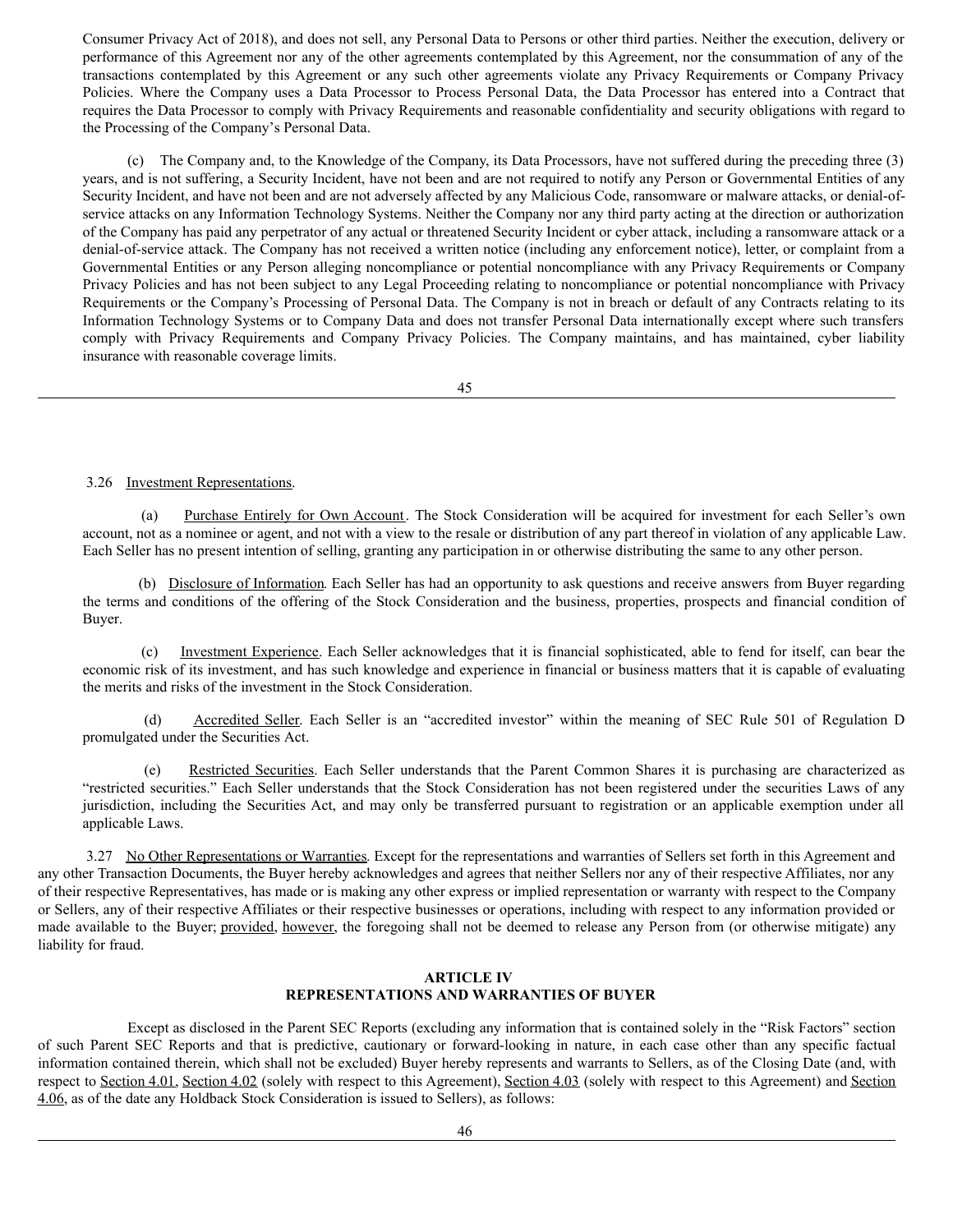4.01 Existence and Good Standing. Buyer is a corporation duly organized, validly existing and in good standing under the Laws of the State of Delaware. Parent is a corporation duly organized, validly existing and in good standing under the Laws of the State of Nevada. Buyer and Parent have all requisite corporate power and full authority to own, lease and operate the properties and assets they respectively own, lease and operate and to carry on their respective businesses as such businesses are conducted, except where failure to have such power and authority would not reasonably be expected to, individually or in the aggregate, have a Buyer Material Adverse Effect. There is no pending, or to the Knowledge of Buyer, threatened, action for the dissolution, liquidation or insolvency of Buyer or Parent.

4.02 Authority; Enforceability. Buyer and Parent have all requisite corporate power and authority to execute and deliver this Agreement and the other Transaction Documents to which Buyer or Parent is a party, as applicable, and to perform their respective obligations under this Agreement and the other Transaction Documents to which Buyer or Parent is a party, as applicable, and to consummate the applicable Transactions. The execution, delivery and performance of this Agreement and the other Transaction Documents to which Buyer or Parent is a party by Buyer or Parent, as applicable, and the consummation of the applicable Transactions have been duly and validly authorized by all required corporate action on behalf of Buyer and Parent, as applicable. Assuming that this Agreement is a valid and binding obligation of Sellers, this Agreement and each of the other Transaction Documents to which Buyer or Parent is a party constitutes a valid and binding obligation of Buyer or Parent, as applicable, enforceable in accordance with its terms, except as enforceability may be limited by bankruptcy, insolvency, reorganization, moratorium or other Laws relating to or affecting creditors' rights generally or by equitable principles (regardless of whether enforcement is sought at law or in equity).

# 4.03 No Violations; Consents.

(a) The execution and delivery of this Agreement by Buyer and Parent and the execution and delivery of the other Transaction Documents to which Buyer or Parent is a party does not and will not (with or without notice or passage of time, or both) conflict with, result in any breach of, constitute a default under or an event creating rights of acceleration, termination or cancellation or loss of right under, result in a violation of, result in the creation of any Encumbrance under any assets of Buyer or Parent or, assuming that the consents, approvals, authorizations, notices, reports and other filings described in Section 4.03(b) have been made or obtained, as applicable, and any waiting periods thereunder have been terminated or expired, require any authorization, consent, approval, exemption or other action by or notice to any Governmental Entity or other third party, under:

(i) the Governing Documents of Buyer or Parent; or

(ii) any Law or Order applicable to Buyer or Parent or by which any property or asset of Buyer or Parent is bound or affected;

47

except, in the case of clause (ii), for any such conflicts, violations, breaches, defaults or other occurrences that would not, individually or in the aggregate, reasonably be expected to have a Buyer Material Adverse Effect.

(b) Except (i) for the federal securities Laws and any U.S. state securities or "blue sky" laws, (ii) for the rules and regulations of Nasdaq, and (iii) as would not have a Buyer Material Adverse Effect, neither Buyer nor Parent is required to submit any notice, report or other filing with any Governmental Entity in connection with the execution, delivery or performance by it of this Agreement or any other Transaction Documents to which it is a party or the consummation of the applicable Transactions and no consent, approval or authorization of any Governmental Entity or any other party or Person is required to be obtained by Buyer or Parent, in connection with its execution, delivery and performance of this Agreement or any other Transaction Document to which it a party or the consummation of the applicable Transactions.

4.04 Capitalization.

(a) As of the date hereof, the authorized share capital of Parent consists of (1) 170,000,000 Parent Common Shares and (2) 15,000,000 Parent Preferred Shares, of which 2,000,000 Parent Preferred Shares are designated and authorized as Series A Convertible Preferred Shares and 1,750,001 Parent Preferred Shares are designated and authorized as Series B Convertible Preferred Shares. As of November 29, 2021 (the "Parent Capitalization Date"), (i) 115,938,152 Parent Common Shares were issued and outstanding, (ii) no Series A Convertible Preferred Shares were issued and outstanding, (iii) 2,199 Series B Convertible Preferred Shares were issued and outstanding, (iv) no Parent Common Shares were issued and held by Parent in its treasury, and (v) no Parent Preferred Shares were issued and held by Parent in its treasury. As of the Parent Capitalization Date, (1) 12,000 Parent Common Shares were underlying outstanding Parent Options, (2) 63,000 Parent Common Shares were underlying outstanding Parent Warrants and (3) 4,653,861 Parent Common Shares were underlying outstanding Parent RSUs. All of the outstanding Parent Common Shares and Parent Preferred Shares have been, and all of the Parent Common Shares that may be issued pursuant to any Parent Equity Awards will be, when issued in accordance in respective terms thereof, duly authorized and all of the outstanding Parent Common Shares and Parent Preferred Shares are, and all of the Parent Common Shares that may be issued pursuant to any Parent Equity Awards will be, when issued in accordance in respective terms thereof, validly issued, fully paid and non-assessable and free of preemptive rights. Parent has no Parent Common Shares or Parent Preferred Shares reserved for issuance, except that, as of the Parent Capitalization Date, there were 4,299,386 Parent Common Shares reserved for issuance pursuant to the Parent 2019 Equity Incentive Plan, as amended, and 180,000 Parent Common Shares issuable pursuant to a Contract.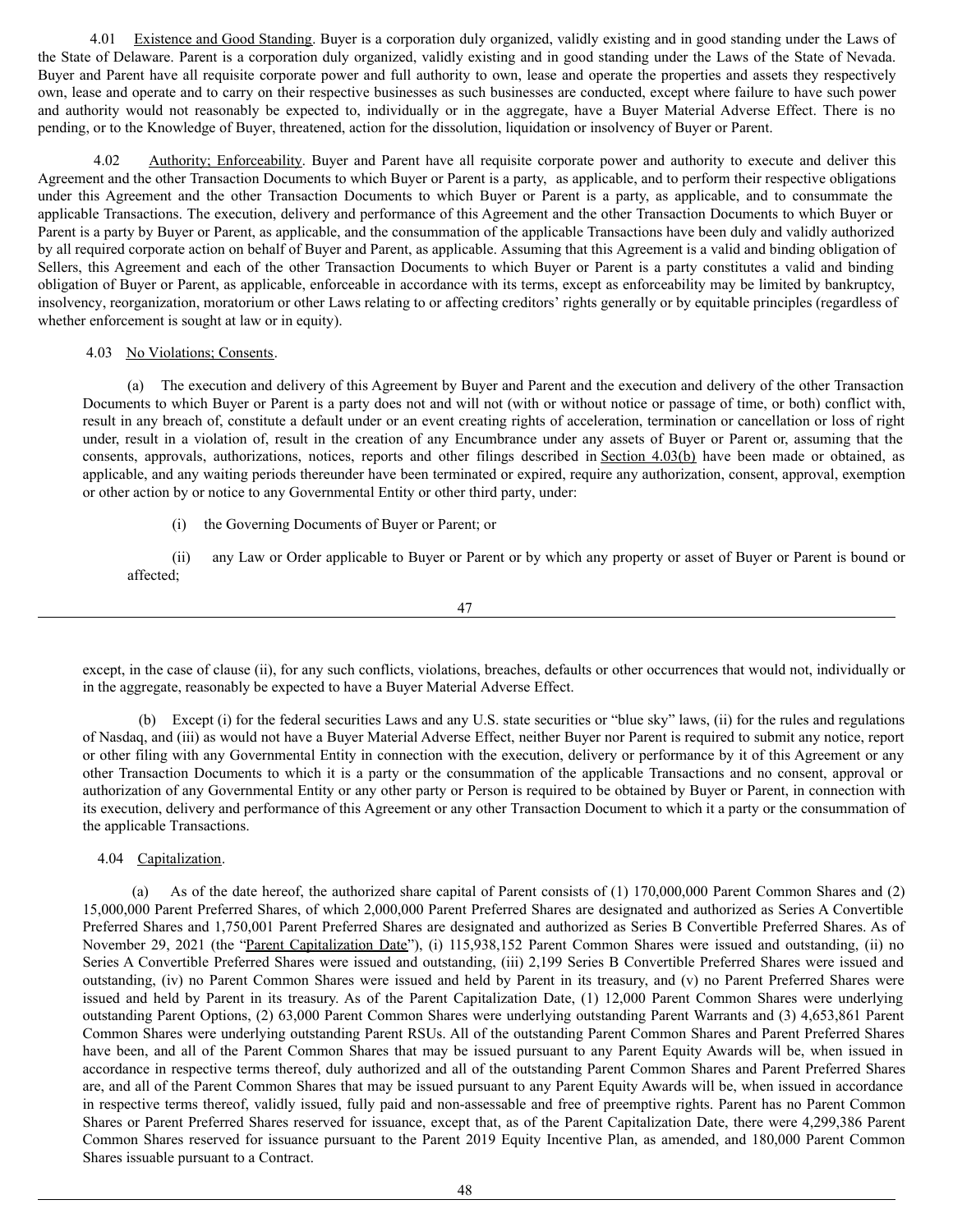(b) Except as set forth above in Section 4.04(a) or as set forth on Schedule 4.04(b), as of the Parent Capitalization Date, no shares of capital stock of Parent are issued and outstanding and Parent does not have outstanding, and there are not, any securities convertible into or exchangeable for any shares of capital stock of Parent, any rights to subscribe for or to purchase or any options for the purchase of, or any agreements providing for the issuance (contingent or otherwise) of, or any calls, commitments or known claims of any other character relating to the issuance of, any capital stock of Parent, or any stock or securities convertible into or exchangeable for any capital stock of Parent; and Parent is not subject to any obligation (contingent or otherwise) to repurchase or otherwise acquire or retire, or to register under the Securities Act, any shares of capital stock of Parent. Except as set forth above in Section 4.04(a), as of Parent Capitalization Date, there are no outstanding stock options, restricted stock units, restricted stock, stock appreciation rights, "phantom" stock rights, performance units, or other compensatory rights or awards (in each case, issued by Parent or any of its Subsidiaries), that are convertible into or exercisable for a share of Parent Common Shares on a deferred basis or otherwise or other rights that are linked to, or based upon, the value of Parent Common Shares.

(c) The issued and outstanding Parent Common Shares (i) have been duly authorized and validly issued and are fully paid and non-assessable and free of preemptive rights and (ii) were issued in compliance with all applicable U.S. federal and state securities Laws. Parent has no rights plan, "poison-pill" or other similar agreement or arrangement that is applicable to Parent, the Parent Common Shares, or the Transactions.

4.05 Subsidiaries. Parent and its Subsidiaries do not directly or indirectly own, or hold any rights to acquire, any material capital stock or any other material securities, interests or investments in any other Person other than (a) their Subsidiaries or (b) investments in marketable securities acquired in the Ordinary Course of Business. Schedule 4.05 sets forth, as of the date of this Agreement, each of Parent's material Subsidiaries and the ownership interest of Parent in each such material Subsidiary. The outstanding shares of capital stock, or membership interests or other ownership interests of, Parent and each material Subsidiary of Parent, as applicable, are validly issued, fully paid and non-assessable and are owned of record and beneficially by Parent, directly or indirectly. Parent owns, beneficially and of record, directly or indirectly, all of the shares of capital stock of, or membership interests or other ownership interests in, each material Subsidiary of Parent, free and clear of any Encumbrances other than Permitted Liens. Such outstanding shares of capital stock of, or membership interests or other ownership interests in, each material Subsidiary of Parent, as applicable, are the sole outstanding securities of such Subsidiaries. The material Subsidiaries of Parent do not have outstanding any securities convertible into or exchangeable for any capital stock of, or membership interests or other ownership interests in, such Subsidiaries, any rights to subscribe for or to purchase or any options for the purchase of, or any agreements providing for the issuance (contingent or otherwise) of, or any calls, commitments or claims of any other character relating to the issuance of, any capital stock of, or membership interests or other ownership interests in, such Subsidiaries, or any stock or securities convertible into or exchangeable for any capital stock of, or membership interests or other ownership interests in, such Subsidiaries; and neither Parent nor any of its material Subsidiaries is subject to any obligation (contingent or otherwise) to repurchase or otherwise acquire or retire, or to register under the Securities Act, any capital stock of, or membership interests or other ownership interests in, any Subsidiary of Parent.

4.06 Legal Proceedings. There are no material Legal Proceedings pending or, to the Knowledge of Buyer, threatened against Buyer or Parent, that would reasonably be expected to have, individually or in the aggregate, a Buyer Material Adverse Effect.

49

4.07 SEC Filings and Financial Statements. Parent and its Subsidiaries have filed each report and definitive proxy statement (together with all amendments thereof and supplements thereto) required to be filed by Parent or any of its Subsidiaries pursuant to the Exchange Act with the SEC since January 1, 2020 (such documents and the documents furnished to the SEC since January 1, 2020, as amended or supplemented and to the extent publicly available, the "Parent SEC Reports"). As of their respective dates, after giving effect to any amendments or supplements thereto filed prior to the date hereof, the Parent SEC Reports (i) complied in all material respects with the requirements of the Exchange Act and (ii) did not contain any untrue statement of a material fact or omit to state a material fact required to be stated therein or necessary in order to make the statements therein, in light of the circumstances under which they were made, not misleading. As of the date of this Agreement, there are no outstanding or unresolved comments in comment letters received from the staff of the SEC with respect to any of the Parent SEC Reports, and, to the knowledge of Parent, none of the Parent SEC Reports is subject to ongoing SEC review. Except as set forth on Schedule 4.07, the audited consolidated financial statements and unaudited interim consolidated financial statements (including, in each case, the notes and schedules thereto) included in the Parent SEC Reports at the time they were filed or furnished (i) complied in all material respects with the applicable accounting requirements and the published rules and regulations of the SEC with respect thereto, (ii) were prepared in accordance with GAAP applied on a consistent basis during the periods involved (except as may be indicated therein or in the notes thereto and except with respect to unaudited statements as permitted by Form 10-Q of the SEC) and (iii) fairly present (subject, in the case of the unaudited interim financial statements included therein, to normal year-end adjustments and the absence of complete footnotes) in all material respects the consolidated financial position of Parent and its consolidated Subsidiaries as of the respective dates thereof and the consolidated results of their operations and cash flows for the respective periods then ended. Parent is a "well-known seasoned issuer" as defined in Rule 405 under the Securities Act and is eligible to file an automatically effective resale registration statement on Form S-3 pursuant to the Securities Act in accordance with the requirements of Form S-3 and all other applicable rules of the Securities and Exchange Commission. The 2021 Registration Statement is currently effective under the Securities Act and will remain effective upon the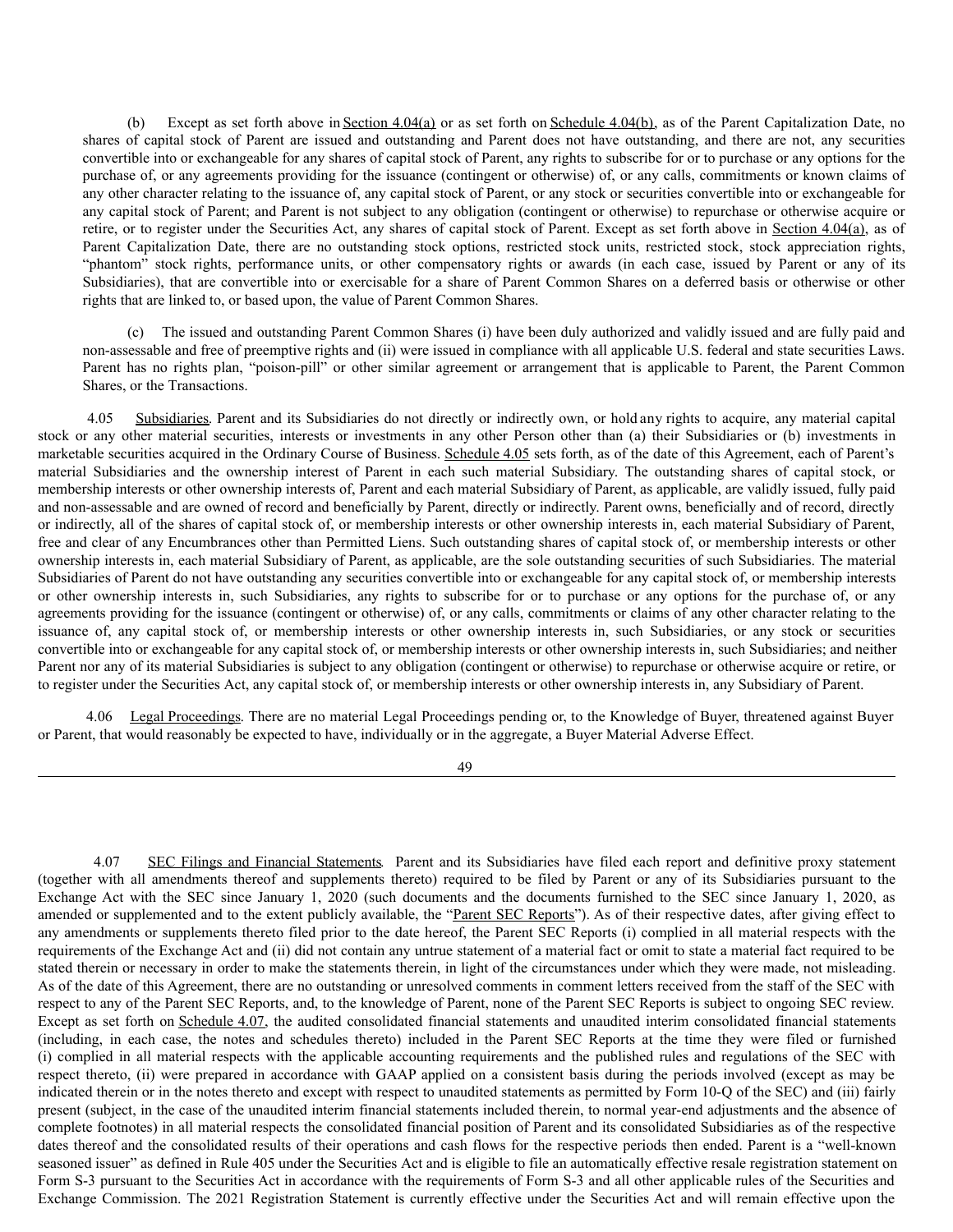filing of the prospectus supplement referred to in Section 5.08(a). The 2021 Registration Statement does not and will not contain an untrue statement of a material fact or omit to state a material fact required to be stated therein or necessary to make the statements therein not misleading.

4.08 Compliance with Laws. Except as would not, individually or in the aggregate, have a Buyer Material Adverse Effect, each of Parent and its Subsidiaries is, and since January 1, 2020 has been, in compliance with all applicable Laws. Except as would not, individually or in the aggregate, have a Buyer Material Adverse Effect, neither Parent nor its Subsidiaries is under investigation by any Governmental Entity with respect to any alleged material violation of any applicable Laws.

4.09 Securities Act. The Interests to be purchased by Buyer pursuant hereto are being acquired for investment only and not with a view to any public distribution thereof in violation of any of the registration requirements of the Securities Act.

4.10 Brokers' Fees. Except with respect to XMS Capital Partners, LLC, there are no liabilities or obligations for brokerage fees, commissions, finders' fees or similar compensation in connection with Transaction based on any agreement made by or on behalf of Buyer or Parent.

50

4.11 Solvency. Neither Buyer nor Parent is entering into this Agreement with the intent to hinder, delay or defraud either their present or future creditors.

4.12 No Other Representations or Warranties. Except for the representations and warranties of Buyer set forth in this Agreement and any other Transaction Documents, the Sellers hereby acknowledge and agree that neither Buyer nor any of its Affiliates, nor any of their respective Representatives, has made or is making any other express or implied representation or warranty with respect to the Parent Common Shares or Buyer, any of its Affiliates or their respective businesses or operations, including with respect to any information provided or made available to the Sellers or the Company; provided, however, the foregoing shall not be deemed to release any Person from (or otherwise mitigate) any liability for fraud.

## **ARTICLE V ADDITIONAL COVENANTS**

5.01 Tax Matters.

# (a) Liability for Taxes.

(i) Sellers shall hold harmless, indemnify and defend each of the Buyer Indemnitees from and against, and shall compensate and reimburse each of the Buyer Indemnitees for, any Damages that are directly or indirectly suffered or incurred at any time by any of the Buyer Indemnitees or to which any of the Buyer Indemnitees may otherwise directly or indirectly become subject at any time (regardless of whether or not such Damages relate to any third party claim) and that arise directly or indirectly from or as a result of, or are directly or indirectly connected with: (A) Taxes imposed on the Company, or for which the Company may otherwise be liable, for any taxable year or period ending on or before the Closing Date and, with respect to any Straddle Period, the portion of such Straddle Period ending on and including the Closing Date, (B) Taxes for which the Company is held liable pursuant to Treasury Regulations Section 1.1502-6 (or any corresponding provision of state or local law) as a result of having been a member of a group of entities filing Tax Returns on a combined, consolidated, unitary or similar basis on or prior to the Closing Date, (C) the breach of Sellers' obligations pursuant to this Section 5.01 and (D) Taxes for which Sellers are liable pursuant to Section 7.02, in each case except to the extent such Taxes were specifically taken into account in the determination of the final Closing Date Working Capital, Indebtedness or Transaction Expenses.

(ii) For purposes of this Agreement, whenever it is necessary to determine the liability for Taxes of the Company for a Straddle Period, the Taxes of the Company for the portion of the Straddle Period ending on and including the Closing Date shall be determined by assuming that the Straddle Period consisted of two (2) taxable years or periods, one which ended at the close of the Closing Date and the other which began at the beginning of the day following the Closing Date

and items of income, gain, deduction, loss or credit of the Company for the Straddle Period shall be allocated between such two (2) taxable years or periods on a "closing of the books basis" by assuming that the books of the Company were closed at the close of the Closing Date; provided, however, that exemptions, allowances, deductions or Taxes that are calculated on an annual basis, such as ad valorem and other similar Taxes imposed on property ("Property Taxes"), franchise Taxes based solely on capital, and depreciation deductions, shall be apportioned between such two (2) taxable years or periods on a daily basis. In determining whether a Property Tax is attributable to a Tax period ending on or before the Closing Date or a Straddle Period (or portion thereof), any Property Tax shall be deemed a Property Tax attributable to the taxable period specified on the relevant Property Tax bill. For the avoidance of doubt, the limitations on indemnification set forth in Section 6.03 shall not apply to the indemnification obligations under this Section 5.01(a).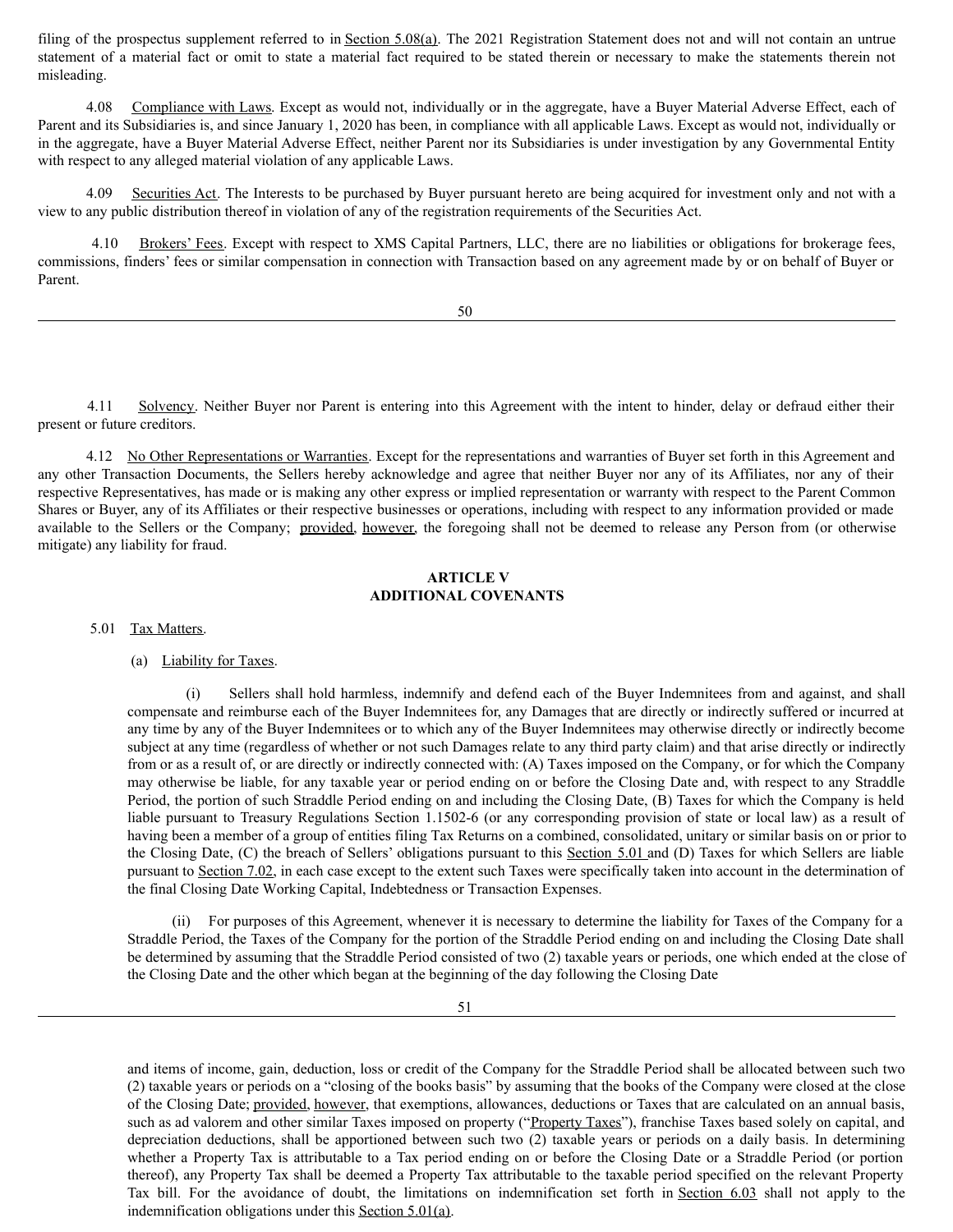## (b) Tax Returns.

(i) Sellers shall timely file or cause to be timely filed when due (taking into account all extensions properly obtained) (x) all income Tax Returns required to be filed by the Company relating to taxable years or periods ending on or before the Closing Date that are required to be filed after the Closing Date other than any such Tax Return relating to income Taxes payable by the Company at the time such Tax Return is filed (with the Tax Returns required to be filed by Sellers pursuant to this clause (x) referred to herein as "Flow-Through Tax Returns") and (y) all other Tax Returns required to be filed by the Company on or prior to the Closing Date. In each case, Sellers shall remit or cause to be remitted any Taxes due in respect of such Tax Returns. All Tax Returns that Sellers are required to file or cause to be filed in accordance with this subparagraph (i) shall be prepared and filed in a manner consistent with past practice and, on such Tax Returns, no position shall be taken, election made or method adopted that is inconsistent with positions taken, elections made or methods used in preparing and filing similar Tax Returns in prior periods. With respect to any Flow-Through Tax Return, not less than thirty (30) days prior to the due date for such Tax Return, taking into account extensions (or, if such due date is within thirty (30) days following the Closing Date, as promptly as practicable following the Closing Date), Sellers shall provide Buyer with a draft copy of such Tax Return for the Buyer's review and comment and will consider in good faith any comments received in writing from Buyer within a reasonable period of time prior to the due date for filing such Tax Return.

(ii) Buyer shall timely file or cause to be timely filed when due (taking into account all extensions properly obtained) all Tax Returns other than Flow-Through Tax Returns that are required to be filed by the Company following the Closing Date and shall remit or cause to be remitted any Taxes due in respect of such Tax Returns. With respect to any Tax Return required to be filed by Buyer pursuant to this subparagraph (ii) that relates to (A) a taxable year or period ending on or before the Closing Date or (B) a Straddle Period, not less than thirty (30) days prior to the due date for such Tax Return, taking into account extensions (or, if such

52

due date is within thirty (30) days following the Closing Date, as promptly as practicable following the Closing Date), Buyer shall provide the Seller Representative with a draft copy of such Tax Return for the Sellers' review and comment and will consider in good faith any comments received in writing from Buyer within a reasonable period of time prior to the due date for filing such Tax Return.

(iii) Sellers shall reimburse Buyer for the Taxes for which Sellers are liable pursuant to Section 5.01(a) but which are remitted in respect of any Tax Return required to filed by Buyer pursuant to this Section 5.01(b) upon the written request of Buyer setting forth in detail the computation of the amount owed by Sellers (which, in the case of any Straddle Period, shall be determined in accordance with  $Section 5.01(a)(ii)$ , but in no event earlier than five (5) days prior to the due date for paying such Taxes. For the avoidance of doubt, such reimbursement obligation shall not be subject to the limitations on indemnification set forth in Section 6.03.

(c) Contest Provisions.

(i) Buyer shall notify the Seller Representative in writing upon receipt by Buyer, any of its Affiliates or, after the Closing Date, the Company of notice of any pending or threatened federal, state, local or foreign Tax audits or assessments relating to any Taxes for which Sellers are liable pursuant to this Agreement; provided, that failure to comply with this provision shall not affect Buyer's right to indemnification under this Agreement except to the extent such failure materially impairs Sellers' ability to contest any such Tax liabilities.

(ii) The Seller Representative shall have the right to control any Tax audit or administrative or court proceeding relating to Taxes for which Sellers are liable pursuant to this Agreement and that relates solely to a taxable year or period ending on or before the Closing Date, and to employ counsel of Sellers' choice at Sellers' expense; provided, however, that Sellers shall have no right to control any Tax audit, examination or similar proceeding unless (A) the Seller Representative shall have first notified Buyer in writing of Sellers' intention to do so and of the identity of counsel, if any, chosen by Sellers in connection therewith and (B) Sellers shall have agreed with Buyer that, as between Sellers and Buyer, Sellers shall be liable for any Damages relating to Taxes that result from such audit, examination or similar proceeding; provided, further, that Buyer and its Representatives shall be permitted, at Buyer's expense, to be present at, and participate in, any such audit, examination or similar proceeding. Notwithstanding the foregoing, neither Sellers or any of their respective Affiliates shall be entitled to settle, either administratively or after the commencement of an audit, examination or similar proceeding, any claim for Taxes which could adversely affect the liability for Taxes of Buyer or the Company for any period after the Closing Date without the prior written consent of Buyer, such consent not to be unreasonably withheld, conditioned or delayed.

(iii) Buyer shall have the right to control any Tax audit, examination or similar proceeding relating to a Straddle Period or to Tax liabilities other than those for which Sellers have exercised such right pursuant to Section 5.01(c)(ii) and to employ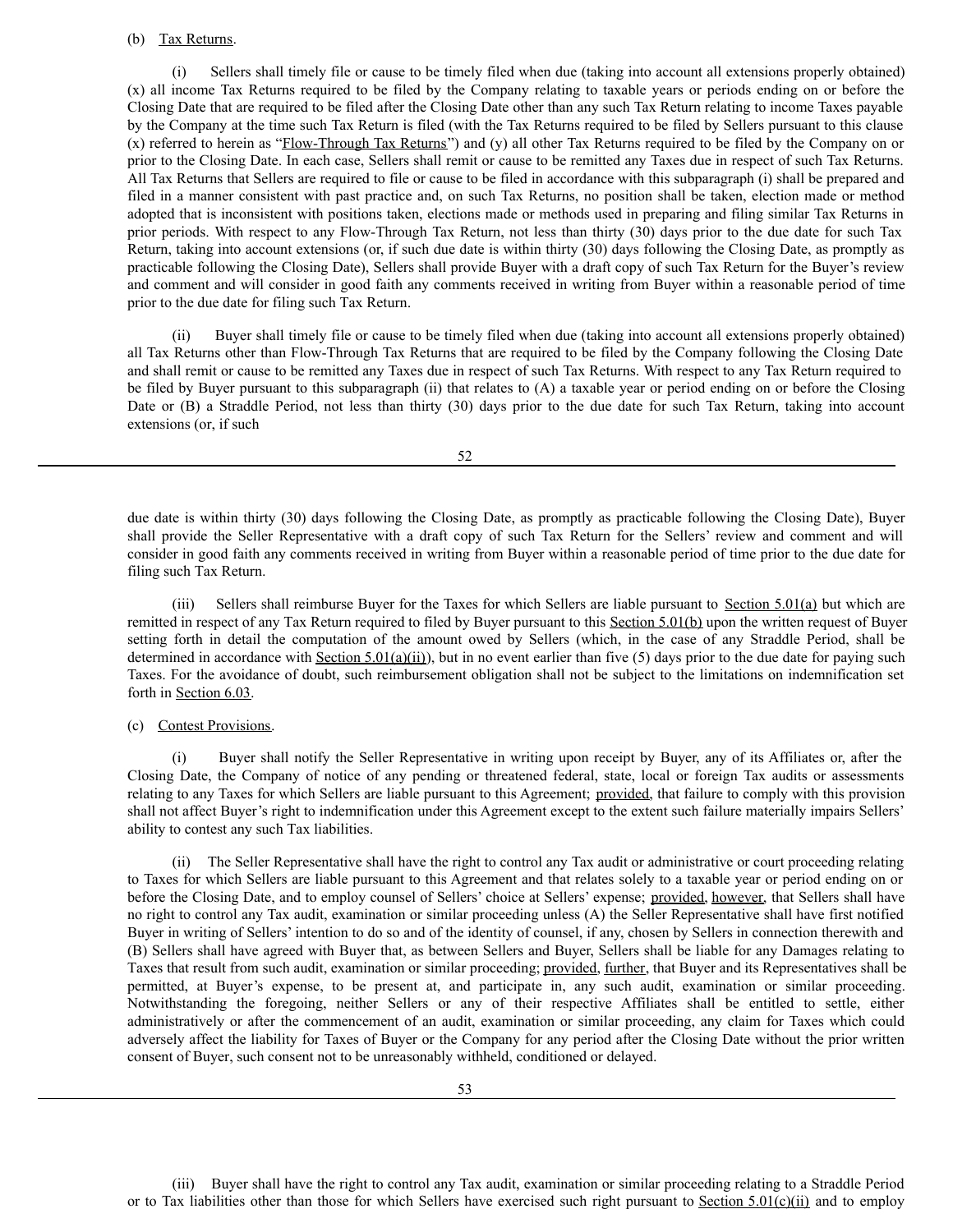counsel of Buyer's choice at Buyer's expense. Notwithstanding the foregoing, but subject to Section  $5.01(c)(iv)$ , (i) neither Buyer nor any of its Affiliates shall be entitled to settle, either administratively or after the commencement of an audit, examination or similar proceeding, any claim for Taxes relating to Taxes for which Sellers are liable pursuant to this Agreement without the prior written consent of the Seller Representative, such consent not to be unreasonably withheld, conditioned or delayed, and (ii) the Seller Representative shall be permitted, at Sellers' expense, to be present at, and participate in, any audit, examination or similar proceeding relating to Taxes for which Sellers are liable pursuant to this Agreement. Buyer shall have the sole right to defend the Company, with respect to any issue, and settle or compromise any issue, arising in connection with any Tax audit, examination or similar proceeding to the extent Buyer shall have agreed in writing to forgo any indemnification under this Agreement with respect to such issue.

(iv) Nothing herein shall be construed to impose on Buyer any affirmative obligation to defend the Company in any Tax audit or administrative or court proceeding. To the extent that Sellers have the right to control, but fail to assume control of, any Tax audit, or administrative or court proceeding pursuant to Section 5.01(c)(ii), such audit or proceeding may be settled or compromised in the discretion of Buyer, and any such settlement or compromise shall not affect Buyer's right to indemnification under this Agreement.

(v) In the event of a conflict between the provisions of this Section 5.01(c) and the provisions of Section 6.05, the provisions of this Section 5.01(c) shall control.

(d) Assistance and Cooperation. After the Closing Date, each of Sellers and Buyer shall (and shall cause their respective Affiliates to):

(i) timely sign and deliver such certificates or forms as may be necessary or appropriate to establish an exemption from (or otherwise reduce), or file Tax Returns or other reports with respect to, Taxes described in Section  $5.01(a)(i)(C)$  and Section 7.02 (relating to sales, transfer and similar Taxes);

(ii) assist the other party in preparing any Tax Returns which such other party is responsible for preparing and filing in accordance with Section 5.01(b), and in connection therewith, provide the other party with any necessary powers of attorney;

(iii) cooperate fully in preparing for and defending any audits of, or disputes with taxing authorities regarding, any Tax Returns of the Company;

(iv) make available to the other and to any taxing authority as reasonably requested all information, records, and documents relating to Taxes of the Company; and

54

(v) furnish the other with copies of all correspondence received from any taxing authority in connection with any Tax audit or information request with respect to any Taxes or Tax Returns of the Company; provided, that Buyer shall only be obligated to furnish copies of such correspondence to the Company to the extent such audit or information request relates to Taxes for which the Company may be liable under the terms of this Agreement.

(e) Agreed Tax Treatment . For U.S. federal income tax purposes (and for any relevant state or local income tax purposes), Buyer and Sellers agree that (i) in accordance with IRS Revenue Ruling 99-6, 1999-1 C.B. 432 (Situation 2), the Acquisition shall be treated (A) by Sellers, as a sale of their membership interests in the Company and (B) by Buyer, as an acquisition of the Company's assets, in each case, in exchange for (1) the Cash Consideration (determined without regard to any reduction required by clauses (c) and (d) of the definition of Cash Consideration), (2) the Closing Stock Consideration, (3) the Holdback Stock Consideration ultimately delivered to Sellers (net of any amounts required to be treated as "imputed interest" under Sections 483 or 1274 of the Code) and (4) any other amounts properly treated as consideration for U.S. federal income tax purposes and (ii) unless otherwise agreed by Buyer and Sellers, the value ascribed to the Closing Stock Consideration and the Holdback Stock Consideration shall be determined by reference to the closing price for Parent Common Shares on the last business day preceding the Closing Date (in the case of the Closing Stock Consideration) or the date on which such consideration is delivered (in the case of the Holdback Stock Consideration), as the case may be (the "Agreed Tax Treatment").

(f) Purchase Price Allocation.

(i) The total amount of the purchase price as finally determined for U.S. federal income tax purposes shall be allocated among the assets of the Company deemed acquired by Buyer in accordance with Section 1060 of the Code and the Treasury Regulations thereunder, the Agreed Tax Treatment and the principles set forth in Schedule 5.01(f) (the "Allocation Principles"). It is agreed by the Parties that such Allocation Principles were arrived at by arm's length negotiation and in the judgment of the Parties properly reflect the fair market value of such assets. It is agreed that the allocations under this Section 5.01(f) will be binding on all Parties for federal, state, local and other tax purposes and will be consistently reflected by each party on such party's tax returns.

(ii) In the event of any change in the purchase price (as determined for U.S. federal income tax purposes) following the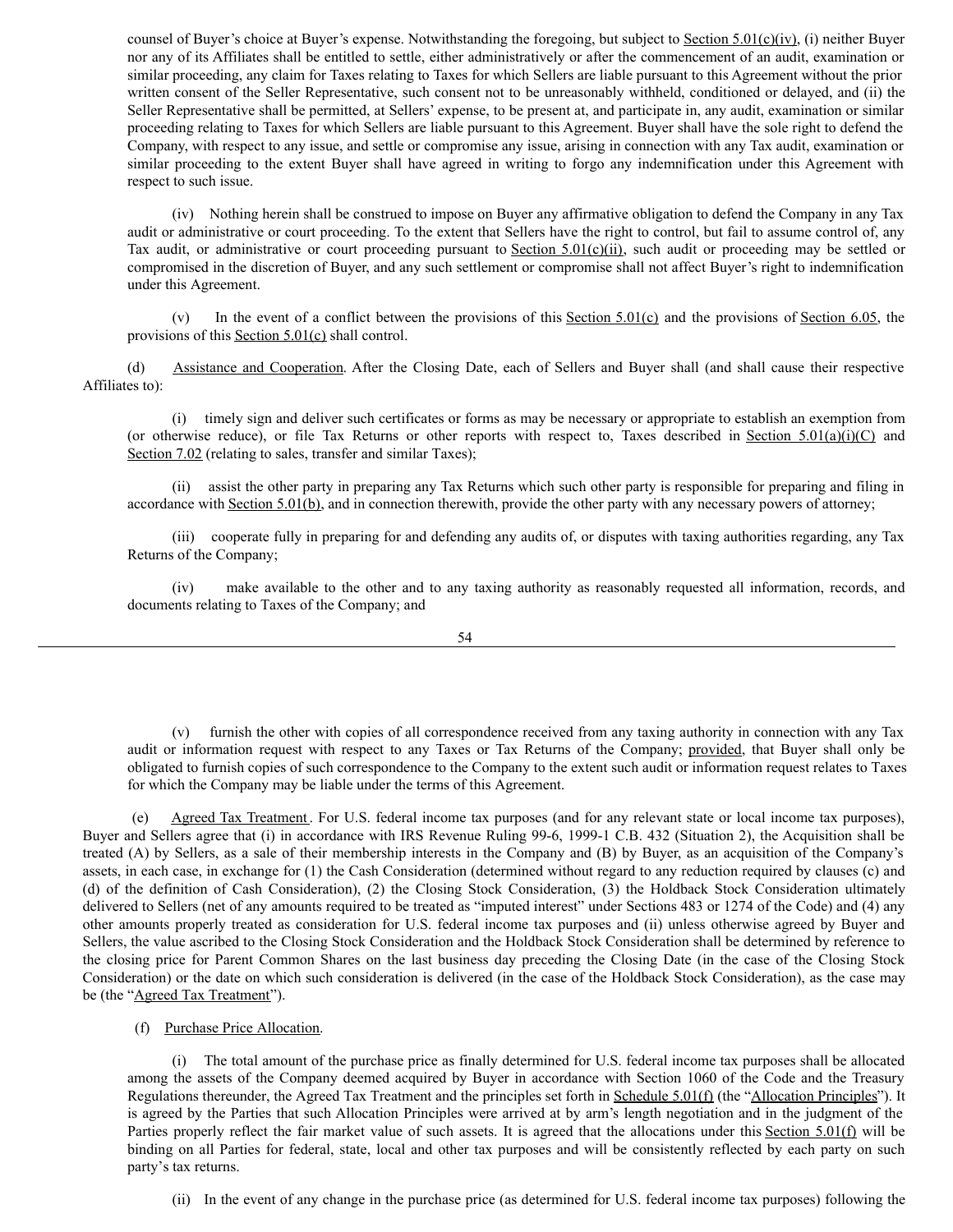Closing Date (including by reason of delivery of any Holdback Stock Consideration), the purchase price allocation shall be revised in a manner consistent with Section 5.01(f)(i).

(g) Buyer and Sellers agree that neither they nor any of their Affiliates shall file any Tax Return, or otherwise take any position for U.S. federal income tax purposes, that is inconsistent with the Allocation Principles in accordance with this Section 5.01(f).

(h) Survival of Obligations. Notwithstanding anything to the contrary in this Agreement, the obligations of the parties set forth in this Section 5.01 shall survive the Closing Date indefinitely and without limitation.

## 5.02 Confidentiality.

(a) Each Seller shall, and shall cause its Affiliates and its and their Representatives to, keep confidential and not directly or indirectly use, information relating to the Company and Buyer and its Affiliates, except (i) for information that is available to the public on the date hereof or thereafter becomes available to the public other than as a result of a breach or violation of this Section 5.02(a), (ii) for information that is disclosed with the prior written approval of Buyer, and (iii) as required by Law or administrative process, provided, that in the case of clause (iii), Sellers shall, and shall cause their Affiliates and each of their Representatives to, provide Buyer with advance written notice thereof to the extent legally permissible and cooperate with Buyer (at Buyer's expense) to limit such disclosure.

(b) Buyer shall, and shall cause its Affiliates and its and their Representatives to, keep confidential and not directly or indirectly use, information relating to Sellers and their Affiliates, except (i) for information that is available to the public on the date hereof or thereafter becomes available to the public other than as a result of a breach or violation of this Section 5.02(b), (ii) for information that is disclosed with the prior written approval of the Seller Representative, (iii) for information that is independently developed by Buyer subsequent to its receipt, as substantiated by reasonable documentation, (iv) for information that is in the possession Buyer or is later obtained by Buyer without any restrictions on further disclosure from a third party which was legally entitled to disclose same, and (v) as required by Law or administrative process, provided, that in the case of clause (v), Buyer shall, and shall cause its Affiliates and its and their Representatives to, provide Sellers with advance written notice thereof to the extent legally permissible and cooperate with Sellers (at Sellers' expense) to limit such disclosure.

#### 5.03 Agreement Not To Compete or Solicit.

(a) Each Seller understands that Buyer shall be entitled to protect and preserve the going concern value of the business of the Company to the extent permitted by Law and that Buyer would not have entered into this Agreement absent the provisions of this Section 5.03 and, therefore, for a period of five (5) years from the Closing (the "Noncompetition Period"), each Seller shall not, and shall cause each of its Affiliates not to, directly or indirectly:

engage (as an owner, partner, member, shareholder, independent contractor, director, officer, manager, employee, consultant, agent, researcher, advisor or otherwise) or otherwise participate in any Competing Business, or establish any new Competing Business, anywhere in the world , including (A) soliciting any customer or prospective customer of the Company to purchase any goods or services sold, or being developed, by the Company and (B) assisting any Person in any way to do, or attempt to do, anything prohibited by clause  $(A)$  above (in each case, other than in their capacities, and pursuant to their duties, as employees or consultants of the Company); or

(ii) solicit, recruit or hire any individual that is as of the Closing Date, or was within twelve (12) months prior to the Closing Date, an employee or independent contractor of the Company or Buyer or any of their respective Affiliates, or solicit or encourage any such Person to leave the employment of the Company or Buyer or any of their respective Affiliates.

(b) Section 5.03(a) shall be deemed not breached solely as a result of (i) either Seller serving as an advisory board member of a Person with Buyer's prior written consent (such prior written consent not to be withheld, conditioned or delayed in bad faith) or (ii) the passive ownership by either Seller or any of its Affiliates of less than an aggregate of 5% of any class of stock of a Person.

(c) In the event of an actual breach or violation by any Seller or its Affiliates of a covenant in this Section 5.03, the Noncompetition Period shall be tolled until such breach or violation has been duly cured.

(d) Each Seller agrees and acknowledges that the duration, scope and geographic area of the covenants described in this Section 5.03 are fair, reasonable and necessary in order to protect the Company's goodwill and other legitimate interests of the Company as those interests exist as of the date hereof. Each Seller understands that the provisions of this Section 5.03 limits the ability of such Seller and its Affiliates to invest in or otherwise be engaged with or by a business similar to the business of the Company.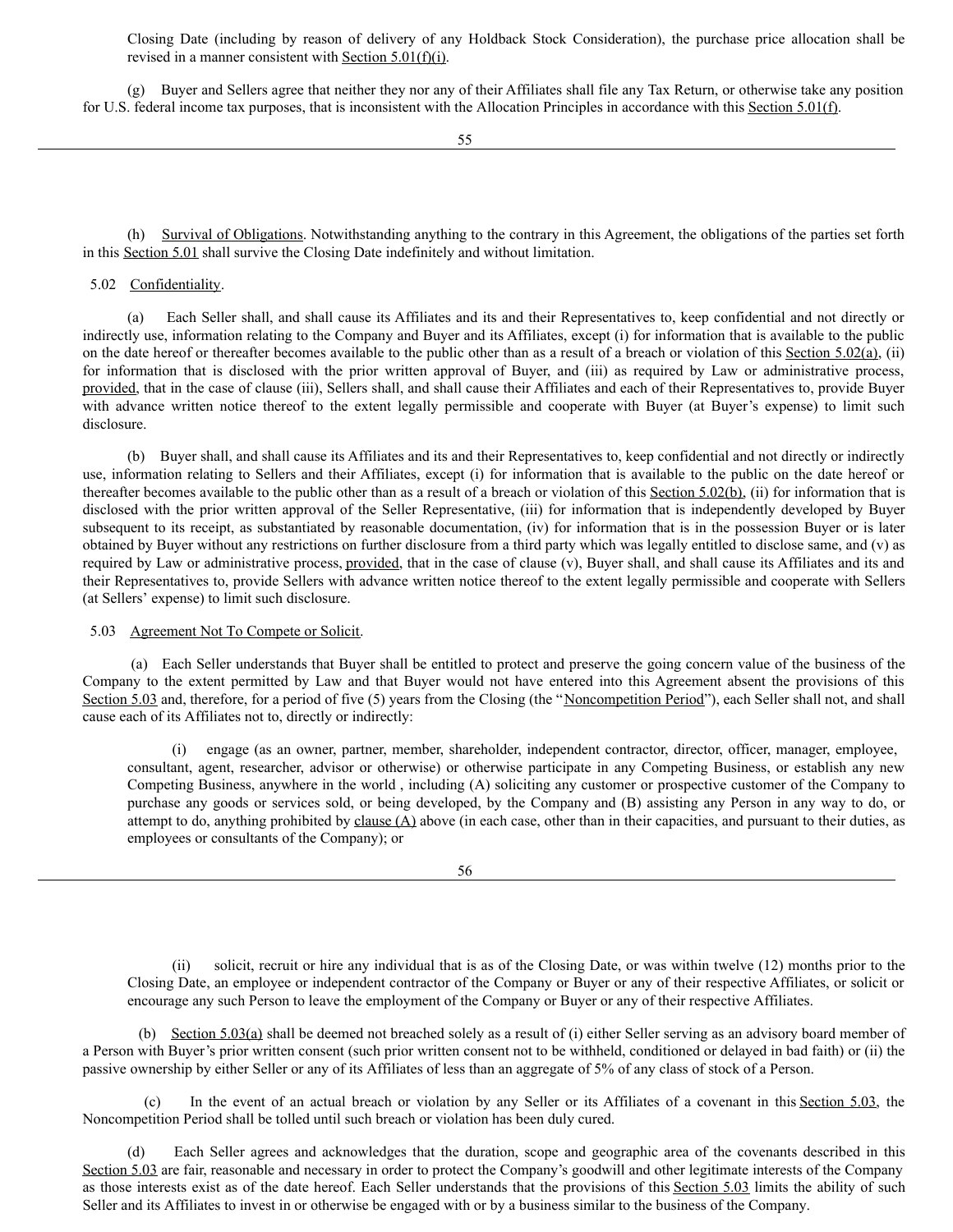5.04 Release. Each Seller, on behalf of such Seller and each of such Seller's current or former Affiliates (other than the Company) and such Affiliates' shareholders, officers and directors, hereby releases and forever discharges the Company, and each of its respective individual, joint or mutual, past, present and future Affiliates, Representatives, successors and assigns (individually, a "Releasee" and collectively, "Releasees") from any and all claims, demands, Legal Proceedings, causes of action and Orders that any Seller or any of their respective current or former Affiliates (other than the Company) and such Affiliates' shareholders, officers and directors now have, have ever had or may hereafter have against the respective Releasees, and from any and all obligations, Contracts, debts, liabilities and obligations that any Releasee now has, has ever had or may hereafter have in favor of any Seller or any of their respective current or former Affiliates (other than the Company) and such Affiliates' shareholders, officers and directors, in each case of any nature (whether absolute or contingent, asserted or unasserted, known or unknown, primary or secondary, direct or indirect, and whether or not accrued) arising contemporaneously with or before the Closing Date or on account of or arising out of any matter, cause or event occurring contemporaneously with or before the Closing Date (in each case other than any obligations of Buyer arising under this Agreement or any Transaction Document or with respect to the Seller's rights to regular salary or wages or employee benefits accruing in the Company's biweekly pay period during which the Closing occurs, to the extent in the Ordinary Course of Business, reasonably consistent in amount with that actually paid for with respect to the Company's immediately preceding biweekly pay periods, not in connection with or related to the Transactions and not paid by the Company prior to the Closing) (collectively, the "Released Claims"). Each Seller hereby irrevocably covenants to refrain from, directly or indirectly, asserting any claim or demand, or commencing, instituting or causing to be commenced, any Legal Proceeding of any kind against any Releasee, based upon any Released Claim.

57

## 5.05 Indemnification; Tail Policy.

(a) For a period of not less than six (6) years from and after the Closing Date, the Governing Documents of the Company shall contain provisions no less favorable with respect to indemnification, advancement of expenses and exculpation of current or former managers and officers of the Company (each, a "Covered Party") than are set forth in its Governing Documents as of immediately prior to the Closing.

(b) Buyer shall cause the Company to maintain the Tail Policy in full force and effect and continue to honor the obligations thereunder during the six (6) year period following the Closing Date.

(c) In the event Buyer or the Company (i) consolidates with or merges into any other Person and shall not be the continuing entity after such consolidation or merger or (ii) transfers all or substantially all of its properties and assets to any Person, then, and in each such case, proper provision shall be made so that such continuing entity or transferee of such assets, as the case may be, shall assume the obligations set forth in this Section 5.05. Each Covered Party shall be an express third-party beneficiary of the terms set forth in this Section 5.05.

# 5.06 Employees and Employee Benefits.

(a) During the period commencing at the Closing and ending on the date which is the one (1) year anniversary of the Closing Date (or if earlier, the date of the applicable employee's termination of employment with the Company, Buyer and any of its Affiliates), Buyer shall or shall cause the Company, Buyer or their Affiliates to provide each employee of the Company who remains employed immediately after the Closing who is not party to an Employment Agreement or a Consulting Agreement ("Continuing Employee") (i) base compensation and incentive compensation opportunities that are no less favorable, in each case, than those provided to such Continuing Employees immediately prior to the Closing, and (ii) other employee benefits (other than equity compensation opportunities) that are comparable to, in the aggregate, those provided to similarly situated employees of Buyer or its Affiliates, as applicable.

(b) Buyer shall as of the Closing (i) recognize, or cause to be recognized, each Continuing Employee's employment service with the Company (including credit for service with the Company and its Affiliates as recognized under the applicable Company Employee Benefit Plans), as provided by Sellers to Buyer pursuant to Section 3.18(b), for participation, vesting and benefit eligibility purposes under any employee benefit plan (excluding defined benefit and equity compensation plans) that Buyer or its Affiliates may provide to such Continuing Employees (but only to the extent that such service is currently recognized for such purpose under a corresponding Company Employee Benefit Plan) and provided that benefits under any such Buyer or Affiliate of Buyer employee benefit plan shall only be made available or accrue to such Continuing Employees with respect to their employment service on and after the Closing Date, and that such crediting of service shall not operate to duplicate any benefit or the funding of any such benefit; (ii) for the employee benefit plan year that includes the Closing Date, Buyer shall cause all pre-existing condition exclusions to be waived for each Continuing Employee and his or her covered

dependents, unless such conditions were not satisfied or waived under the corresponding Company Employee Benefit Plan in which the Continuing Employee participated prior to the Closing; and (iii) not require any Continuing Employees, or their covered dependents or beneficiaries, in the plan year in which the Closing occurs, to satisfy any deductible, co-payment, out of pocket maximum or similar requirement under Buyer's or any of its Affiliates' employee benefit plans to the extent of amounts previously credited for such purposes under the corresponding Company Employee Benefit Plan for such plan year.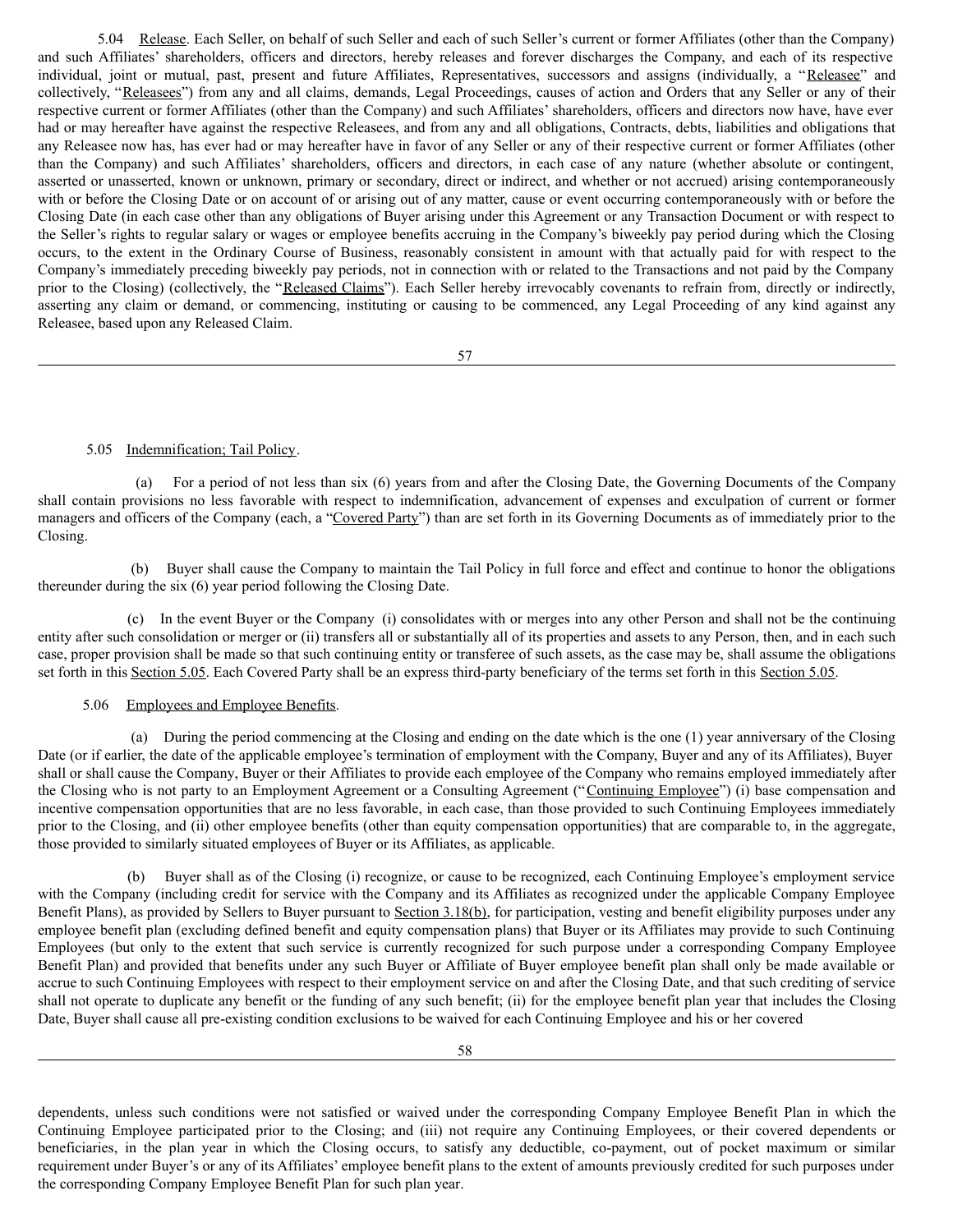(c) This Section 5.06 shall be binding upon and inure solely to the benefit of each of the parties to this Agreement, and nothing in this Section 5.06, express or implied, shall confer upon any other Person any rights or remedies of any nature whatsoever under or by reason of this Section 5.06. Subject to Buyer's compliance with the other terms and conditions contained in this Section 5.06, this Section 5.06 shall not be construed to establish, amend or modify any benefit plan, program, agreement or arrangement, or limit the right of Buyer or any of its Affiliates (including, without limitation, after the Closing, the Company) to amend, modify or terminate any employee benefit plan, program, agreement or arrangement at any time and for any reason. The parties hereto acknowledge and agree that the terms set forth in this Section 5.06 shall not create any right in any employee or any other Person to any continued employment for any specific period of time or under any specific terms, with the Company, Buyer or any of their respective Affiliates subject to applicable Laws. No employee or other agent, nor any beneficiary or dependent thereof, shall be a third party beneficiary of this Agreement or be entitled to bring any action or claim hereunder.

5.07 Regulation S-X. After the Closing, Sellers shall, and shall cause their Affiliates to, cooperate with Buyer and the Company in connection with the preparation of new or updated financials statements and other financial information relating to the Company that are necessary or advisable, in the reasonable opinion of Buyer, to enable Buyer and Parent to prepare financial statements and other financial information in compliance with the requirements of Regulation S-X of the SEC in connection with the transactions contemplated hereby (the "Updated Financial Statements"). Sellers shall provide, and shall cause the Company's auditors and accountants to provide, to Buyer and Parent reasonable access to the Company's auditors and accountants and all customary representation letters, certificates and sub-certifications, confirmations and undertakings, work papers, information and records as Buyer or its auditors or accountants may reasonably request in connection with the Updated Financial Statements and the preparation thereof.

# 5.08 Registration of Stock Consideration

(a) On the Closing Date, Buyer shall cause Parent to file with the SEC a prospectus supplement with respect to Parent's registration statement on Form S-3, previously filed with the SEC on August 31, 2021 (such registration statement, as supplemented by such prospectus supplement, the "2021 Registration Statement"), that registers for resale the respective Closing Stock Consideration by each Seller in one or more offerings to be made from time to time on a delayed or continuous basis pursuant to Rule 415 under the Securities Act.

59

(b) On the date of the issuance by Parent of any Holdback Stock Consideration to Sellers, Buyer shall cause Parent to (i) if the 2021 Registration Statement remains effective, amend or supplement the 2021 Registration Statement to register for resale such Holdback Stock Consideration or (ii) if the 2021 Registration Statement is no longer effective, file with the SEC a registration statement on Form S-3 or any successor form thereto (or, if Parent is not then eligible to use Form S-3, such other appropriate form) that registers for resale the Holdback Stock Consideration, in each case by each Seller in one or more offerings to be made from time to time on a delayed or continuous basis pursuant to Rule 415 under the Securities Act.

(c) For purposes of this Agreement, the 2021 Registration Statement and any successive replacement or renewal registration statement with respect thereto filed with the SEC by Parent and any other registration statement on Form S-3 or any successor form thereto (or, if Parent is not then eligible to use Form S-3, such other appropriate form) filed with the SEC by Parent, in each case to the extent covering any Stock Consideration in accordance with Section 5.08(a) and Section 5.08(b), shall be referred to as a "Registration Statement." Following the filing with the SEC of a Registration Statement or amendment or supplement thereto covering the Closing Stock Consideration or the Holdback Stock Consideration pursuant to Section 5.08(a) and Section 5.08(b), respectively, Buyer shall cause Parent to use its commercially reasonable efforts to keep such Registration Statement (including any such amendment or supplement) continuously effective and in compliance with the Securities Act and useable (subject to the limitations set forth in this Section 5.08) for the resale of the Closing Stock Consideration or the Holdback Stock Consideration, respectively, for all periods during which either Seller holds any Closing Stock Consideration or any Holdback Stock Consideration, respectively, until August 31, 2024.

(d) Each Seller shall be entitled, at any time and from time to time when a Registration Statement is effective and usable pursuant to this Section 5.08, to sell any or all of such Stock Consideration registered for resale thereunder, provided that the Sellers deliver to the Company reasonable advance written notice of any such sales and subject to applicable Law. To facilitate such sales, on each of the Closing Date and the date of the issuance by Parent of any Holdback Stock Consideration to Sellers, Buyer shall cause Parent to deliver to its transfer agent a reliance letter with respect to an opinion of counsel with respect to the legality of the Closing Stock Consideration and the Holdback Stock Consideration, respectively, attached as an exhibit to or incorporated by reference in the Registration Statement. Following the Closing Date, in connection with such sales, Buyer shall cooperate with Sellers to facilitate the timely preparation and delivery at the closing of such sales of certificates free of any restrictive legends and representing such number of Parent Common Shares issued as Closing Stock Consideration to such Sellers and registered in the name of such Sellers; provided that the Company may satisfy its obligations hereunder without issuing physical stock certificates through the use of The Depository Trust Company's Direct Registration System.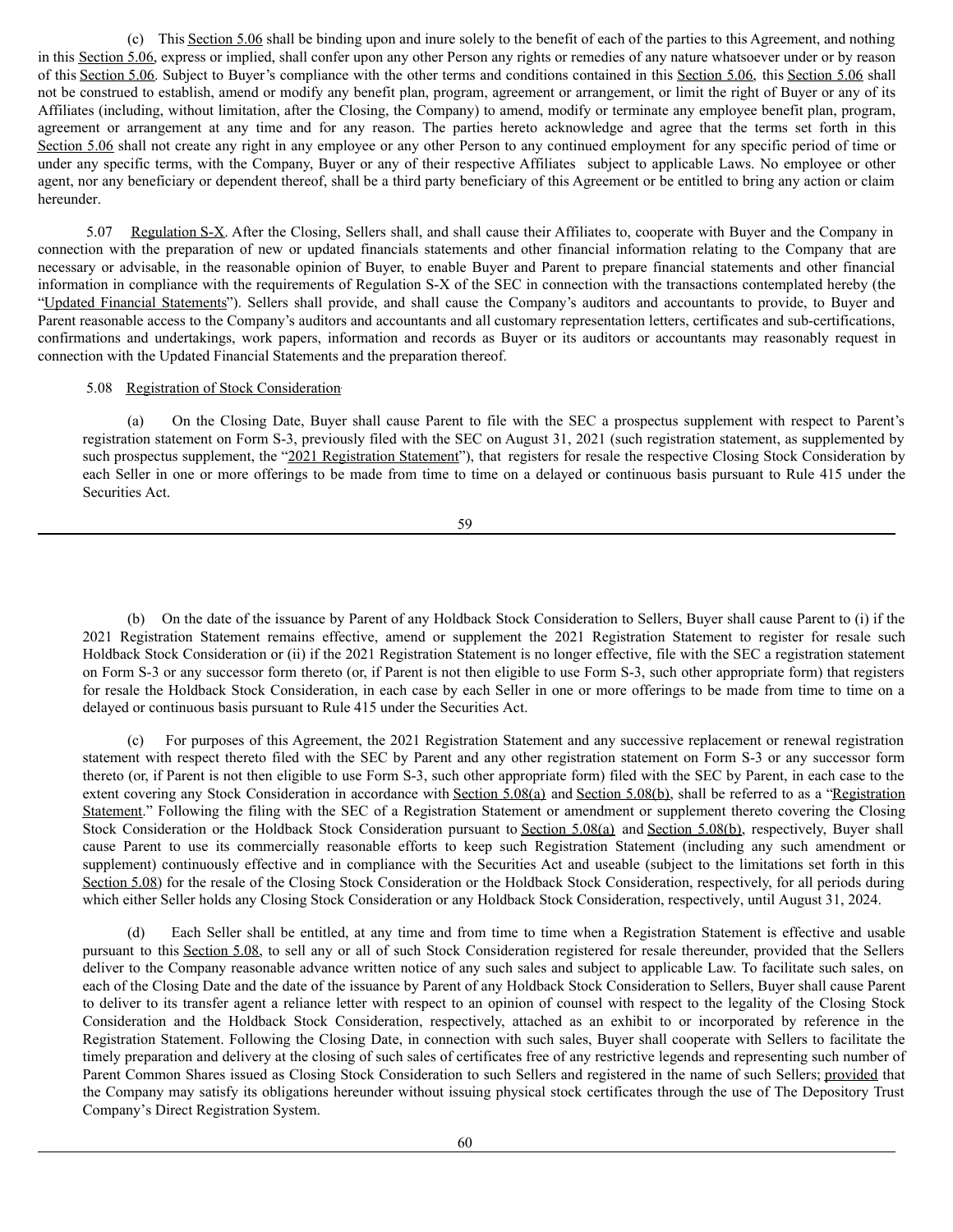(e) Buyer and Parent shall be entitled at any time by providing written notice to Sellers to delay or suspend the filing, effectiveness or use of a Registration Statement (a "Suspension") if: (i) the board of directors of Parent determines in good faith that (A) proceeding with such filing, effectiveness or use would reasonably be expected to require Parent to disclose any information the disclosure of which would have an adverse effect on Parent, its business or the market price of the Parent Common Shares and that Parent would not otherwise be required to disclose at such time, (B) the registration or offering proposed to be delayed or suspended would reasonably be expected to, if not delayed or suspended, have an adverse effect on any pending negotiation or plan of Parent to effect a bona fide merger, acquisition, disposition, financing, reorganization, recapitalization or other similar transaction, in each case that, if consummated, would be material to Parent, or (C) a material corporate transaction has occurred or is probable and any financial statements or pro forma financial information required to be included or incorporated by reference in a registration statement or prospectus by Regulation S**-**X of the SEC are unavailable without unreasonable effort or expense; provided that Buyer and Parent shall not be entitled to exercise such a Suspension (1) more than twice during any calendar year or (2) for a period exceeding sixty (60) days on any one occasion; (ii) upon the issuance by the SEC of any stop order suspending the effectiveness of or of any request by the SEC for amendments or supplements to such Registration Statement or the prospectus contained therein; or (iii) upon the occurrence of any event that would cause such Registration Statement or any amendment thereof or supplement thereto or any document incorporated by reference therein to contain an untrue statement of a material fact or to omit any fact necessary to make the statements made therein not misleading in light of the circumstances under which they were made; provided, that, in the event of such a Suspension, Buyer shall cause Parent to, as promptly as practicable, prepare and file with the SEC an amendment or supplement to such Registration Statement or amendment thereof or supplement thereto so that such Registration Statement or amendment thereof or supplement thereto or document incorporated by reference therein does not contain an untrue statement of a material fact or omit any fact necessary to make the statements made therein not misleading in light of the circumstances under which they were made. Parent shall not register any securities for sale for its own account or that of another shareholder during any Suspension, except (x) pursuant to a registration statement on Form S-8 (or other registration solely relating to an offering or sale to employees or directors of Parent or any of its Affiliates pursuant to any employee equity plan or other employee benefit arrangement), (y) pursuant to a registration Statement on Form S-4 (or similar form that relates to a transaction subject to Rule 145 under the Securities Act or any successor rule thereto) or (z) in connection with any dividend or distribution reinvestment or similar plan. Each Seller who is notified by Buyer or Parent of a Suspension pursuant hereto shall keep the existence of such Suspension confidential and shall immediately discontinue (and direct any other Person making offers or sales of Stock Consideration on behalf of such Seller to immediately discontinue) offers and sales of Stock Consideration pursuant to the Registration Statement until the earlier of the expiration of such Suspension or such time as it is advised in writing by Buyer or Parent that the use of the Registration Statement may be resumed. Buyer and Parent shall use their commercially reasonable efforts to limit the length of any Suspension. Notice of the commencement of any Suspension shall simply specify such commencement and shall not contain any facts or circumstances relating to such commencement or any material non-public information. Parent shall be an express third-party beneficiary of the terms set forth in this Section 5.08(c), and the applicable rights provided under this Section 5.08(c) are for the benefit of Parent and shall be exercisable and enforceable by Parent pursuant to the terms hereof.

61

(f) Buyer shall, to the fullest extent permitted by applicable Law, indemnify and hold harmless each Seller, any Person who is a "controlling person" of such Seller within the meaning of Section 15 of the Securities Act or Section 20 of the Exchange Act (each such Person, a "Controlling Person"), the respective direct and indirect general partners, directors, officers, trustees, managers, members, employees, agents and Affiliates of any such Seller or Controlling Person and any other Person that acts on behalf of or controls any such Seller or Controlling Person (each of the foregoing, a "Seller Specified Party") against any losses, claims, actions, damages, liabilities and reasonable expenses to which such Seller Specified Party becomes subject under the Securities Act, the Exchange Act, any state blue-sky securities Laws, any equivalent non-U.S. securities Laws or otherwise, insofar as such losses, claims, actions, damages, liabilities and reasonable expenses arise from or as a result of (i) any untrue or alleged untrue statement of a material fact contained in or incorporated by reference in a Registration Statement or any amendment thereof or supplement thereto or any document incorporated by reference therein or (ii) any omission or alleged omission of a material fact required to be stated therein or necessary to make the statements therein, in light of the circumstances under which made, not misleading; provided that Buyer shall not be so liable in any such case to the extent that any losses, claims, actions, damages, liabilities and reasonable expenses arising from or as a result of any such untrue statement or alleged untrue statement, or omission or alleged omission, made or incorporated by reference in such Registration Statement or amendment thereof or supplement thereto or any document incorporated by reference therein in reliance upon, and in conformity with, written information prepared and furnished to Parent, Buyer or any of their Affiliates by any Seller Specified Party for use therein.

(g) Each Seller shall furnish to Parent, Buyer and their Affiliates in writing such information as Parent, Buyer or any of their Affiliates reasonably requests for use in connection with any Registration Statement or amendment thereof or supplement thereto and shall, to the fullest extent permitted by applicable Law, indemnify and hold harmless each of Buyer and Parent, any Person who is a Controlling Person with respect to Buyer or Parent, the respective direct and indirect general partners, directors, officers, trustees, managers, members, employees, agents and Affiliates of either Buyer or Parent or any such Controlling Person and any other Person that acts on behalf of or controls any such Seller Indemnitee or Controlling Person (each of the foregoing, a "Buyer Specified Party") against any losses, claims, actions, damages, liabilities and reasonable expenses to which such Buyer Specified Party becomes subject under the Securities Act, the Exchange Act, any state blue-sky securities Laws, any equivalent non-U.S. securities Laws or otherwise, insofar as such losses, claims, actions, damages, liabilities and reasonable expenses arise from or as a result of (i) any untrue or alleged untrue statement of a material fact contained in a Registration Statement or any amendment thereof or supplement thereto or (ii) any omission or alleged omission of a material fact required to be stated therein or necessary to make the statements therein, in light of the circumstances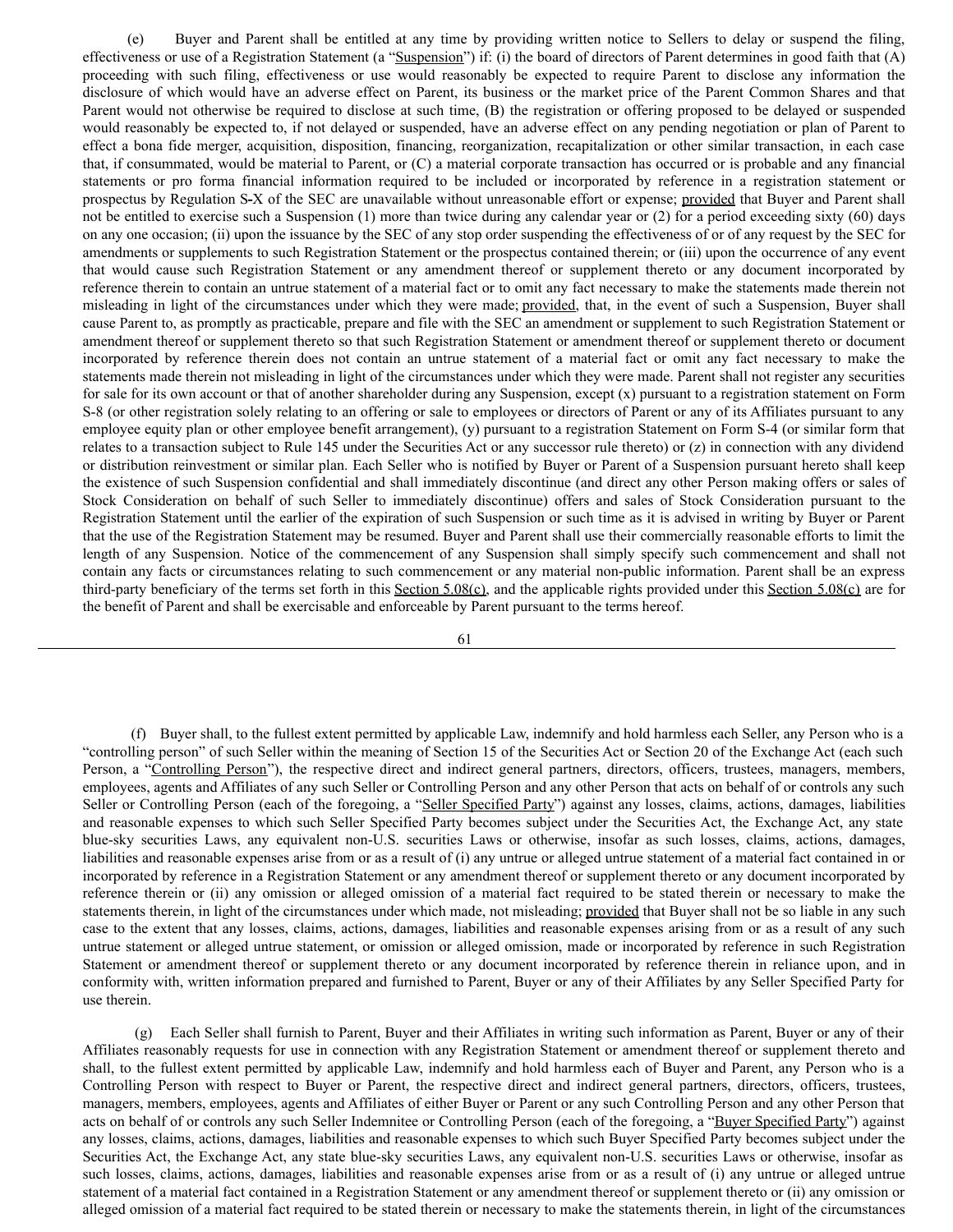under which made, not misleading, but, in the case of each of the foregoing clauses (i) and (ii), only to the extent that such untrue statement or alleged untrue statement, or omission or alleged omission, is made in such Registration Statement or amendment thereof or supplement thereto in reliance upon written information furnished to the Company by a Seller for use therein.

(h) If the indemnification provided for in this  $Section 5.08$  is held by a court of competent jurisdiction to be unavailable to, or unenforceable by, an Indemnified Party in respect of any losses, claims, actions, damages, liabilities and reasonable expenses referred to herein, then the applicable Indemnifying Party, in lieu of indemnifying such Indemnified Party hereunder, shall contribute to the amount paid or payable by such Indemnified Party as a result of such losses, claims, actions, damages, liabilities and reasonable expenses in such proportion as is appropriate to reflect the relative fault of the Indemnifying Party, on the one hand, and of the Indemnified Party, on the other hand, in connection with the statements, omissions or violations which resulted in such losses, claims, actions, damages, liabilities and reasonable expenses as well as any other relevant equitable considerations. The relative fault of the Indemnifying Party, on the one hand, and of the Indemnified Party, on the other hand, shall be determined by reference to, among other things, whether the untrue or alleged untrue statement of a material fact or the omission or alleged omission to state a material fact relates to information supplied by the Indemnifying Party or by the Indemnified Party, and such Persons' relative intent, knowledge, access to information and opportunity to correct or prevent such statement, omission or violation. Buyer and the Sellers agree that it would not be just and equitable if contribution pursuant hereto were determined by pro rata allocation or by any other method or allocation that does not take into account the equitable considerations referred to in this Section 5.08(h). Notwithstanding anything to the contrary set forth herein, no Indemnified Party guilty or liable of "fraudulent misrepresentation" within the meaning of Section 11(f) of the Securities Act shall be entitled to contribution hereunder from any Person who was not guilty of such fraudulent misrepresentation.

5.09 Rule 144. Following the Closing Date, to the extent permitted by applicable Law, upon a Seller's delivery to Buyer and Parent of a certificate and opinion of counsel reasonably satisfactory to Buyer and Parent certifying that such Seller has held the Parent Common Shares acquired under the terms of this Agreement for the requisite holding period under Rule 144 under the Securities Act, that such Seller is not an "affiliate" of Parent (as defined in Rule 144 under the Securities Act) and that such Parent Common Shares may be freely transferred without registration under applicable securities Laws, Buyer shall, and shall cause Parent to and shall use its reasonable best efforts to cause its transfer agent to, as promptly as reasonably practicable following the delivery of the applicable certificate(s) or other materials and information, remove any applicable legend from, and terminate any applicable stop transfer instructions with respect to, such Parent Common Shares in connection with a transfer thereof by such Seller pursuant to Rule 144 under the Securities Act as an non-affiliate (as defined in Rule 144 under the Securities Act) of Parent.

# **ARTICLE VI INDEMNIFICATION**

# 6.01 Survival.

(a) General Survival. Subject to Section 6.01(b), 6.01(c) and 6.01(f), the representations and warranties made by the Sellers in this Agreement (in each case other than the Seller Fundamental Representations and the Seller Environmental Representations) shall survive the Closing until 11:59 p.m. (New York time) on the date that is eighteen (18) months following the Closing Date (the "Expiration Time").

63

(b) Seller Environmental Representations. Notwithstanding anything to the contrary contained in Section 6.01(a), the Seller Environmental Representations shall survive the Closing until 11:59 p.m. (New York time) on the date that is four (4) years following the Closing Date.

Seller Fundamental Representations. Notwithstanding anything to the contrary contained in Section 6.01(a), the Seller Fundamental Representations shall survive the Closing until 11:59 p.m. (New York time) on the date that is seven (7) years following the Closing Date.

(d) Buyer Representations. All representations and warranties made by Buyer in this Agreement shall terminate and expire as of the Closing (or, if made pursuant to this Agreement in connection with the issuance of any Holdback Stock Consideration, upon such issuance), and any liability of Buyer with respect to such representations and warranties and certifications shall thereupon cease.

(e) Covenants. All covenants and agreements contained in this Agreement shall survive the Closing until fully performed in accordance with their terms.

(f) General. Except to the extent a shorter time period is expressly set forth herein for a particular cause of action, actions hereunder may be brought at any time prior to the expiration of the longest time period permitted by Section 8106(c) of Title 10 of the Delaware Code. Notwithstanding anything to the contrary set forth herein, obligations to indemnify hereunder shall not terminate with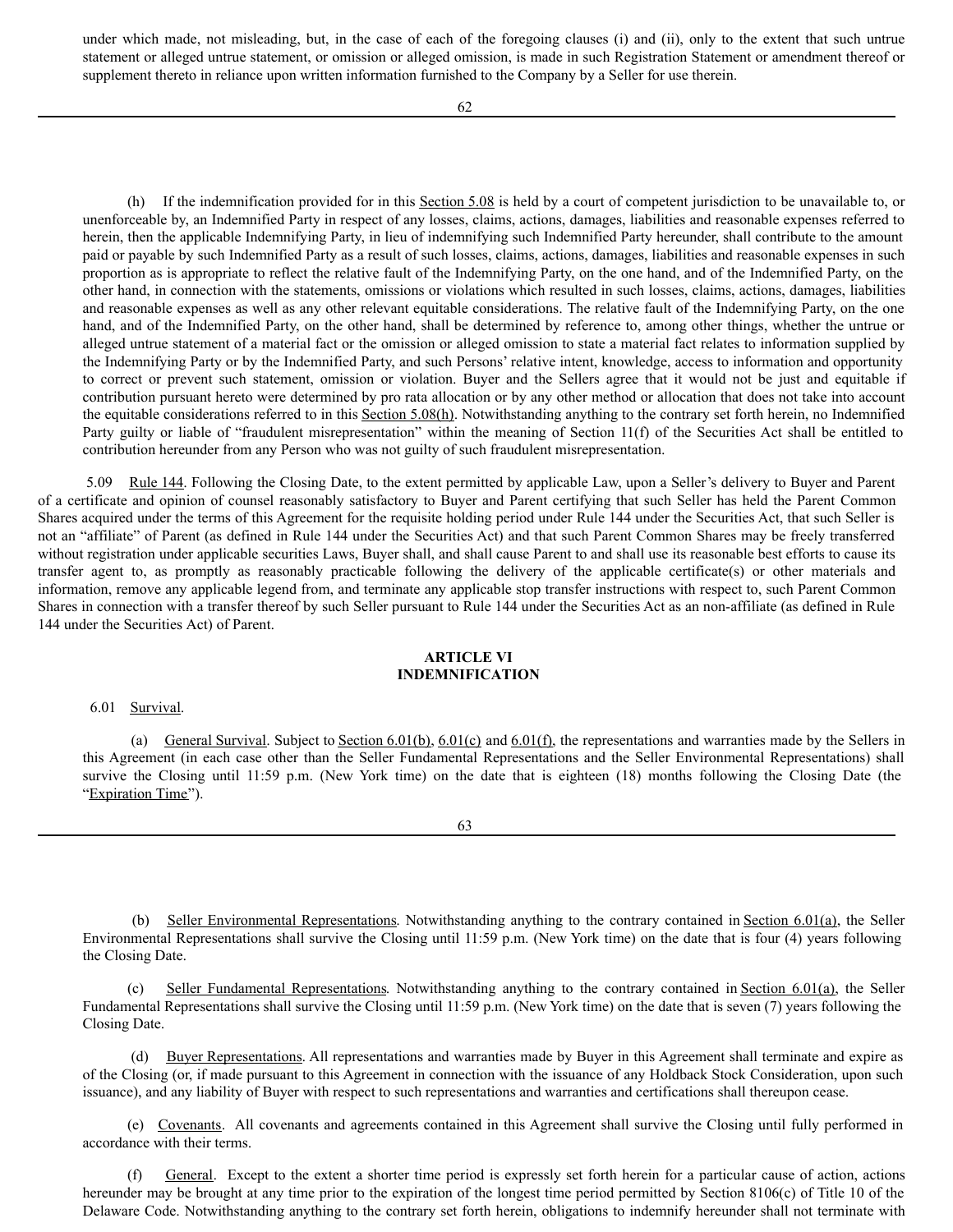respect to any claim as to which Indemnified Party shall have, before the expiration of the applicable survival period set forth in this Section 6.01 (including, if applicable, the Expiration Time), delivered notice of such claim to the Indemnifying Party until such claim is fully and finally resolved. Notwithstanding anything to the contrary set forth herein, the limitations set forth in this Section 6.01 shall not apply in the case of fraud, intentional misrepresentation or willful misconduct.

# 6.02 Indemnification.

(a) Indemnification of Buyer Indemnitees. From and after the Closing (but subject to Section 6.01 and Section 6.03), the Sellers shall hold harmless, indemnify and defend each of the Buyer Indemnitees from and against, and shall compensate and reimburse each of the Buyer Indemnitees for, any Damages that are directly or indirectly suffered or incurred at any time by any of the Buyer Indemnitees or to which any of the Buyer Indemnitees may otherwise directly or indirectly become subject at any time (regardless of whether or not such Damages relate to any third party claim) and that arise directly or indirectly from or as a result of or are directly or indirectly connected with:

(i) any inaccuracy in or breach of any representation or warranty made by any Seller in this Agreement;

64

(ii) any breach of, or failure to perform or comply with, any covenant, agreement or obligation of any Seller in this Agreement; or

(iii) any (A) Closing Date Debt or (B) Closing Debt Transaction Expenses to the extent not included in the calculation of the Cash Consideration as determined in accordance with Article II (without regard to the disclosure of any matter in the Disclosure Schedules or in any documents included or referred to therein).

(b) Indemnification of Seller Indemnitees. From and after the Closing (but subject to Section 6.01 and Section 6.03), Buyer shall hold harmless, indemnify and defend each of the Seller Indemnitees from and against, and shall compensate and reimburse each of the Seller Indemnitees for, any Damages that are directly or indirectly suffered or incurred at any time by any of the Seller Indemnitees or to which any of the Seller Indemnitees may otherwise directly or indirectly become subject at any time (regardless of whether or not such Damages relate to any third party claim) and that arise directly or indirectly from or as a result of or are directly or indirectly connected with any breach of, or failure to perform or comply with, any covenant, agreement or obligation of Buyer in this Agreement.

(c) Damage to Buyer. The Sellers and Buyer acknowledge and agree that, if the Company suffers, incurs or otherwise becomes subject to any Damages as a result of or in connection with any inaccuracy in or breach of, or failure to perform or comply with, any representation, warranty, covenant, obligation or agreement, then (without limiting any of the rights of the Company as a Buyer Indemnitee), Buyer shall also be deemed, by virtue of its ownership of the Company, to have incurred Damages as a result of and in connection with such inaccuracy or breach or failure to perform or comply.

(d) Seller Liability; No Right of Contribution. Notwithstanding anything herein to the contrary, the obligations of Sellers under this Agreement shall be several but not joint, regardless of the use of the term "Sellers" to refer to both of them in any given section hereto, and each Seller shall be then responsible for breaches of, inaccuracies in or failures to perform or comply with its own covenants, representations and warranties. In the event there are any breaches, inaccuracies or failures to perform or comply by more than one Seller of any covenants, representations or warranties of Sellers hereunder, including breaches of representations or warranties with respect to the Company, each breaching Seller's liability for Damages for such breach shall be limited to such Seller's pro rata share of such breach (based on the percentages set forth in Exhibit B). Notwithstanding the foregoing, the Buyer's recourse from the Holdback Stock Consideration pursuant to Section 6.06 and 6.07 shall not be limited or modified based upon which Seller is liable hereunder, and Buyer may seek such recourse without regard to which Seller is liable (nor with any regard to the percentages set forth in Exhibit B). Without prejudice to Sellers' rights to indemnification pursuant to the Governing Documents of the Company as covered by the Tail Policy, no Seller shall have any right of indemnity, right to receive reimbursements or advancement of expenses or to obtain

65

damages (whether through an action for contribution or otherwise, including if applicable in his or her capacity as a director of officer), from the Company or its Representatives with respect to any inaccuracy in or breach of, or failure to perform or comply with, any representation, warranty, covenant, obligation or agreement hereunder (actual, alleged or otherwise) and each Seller hereby releases, waives and discharges any such rights and all other rights in connection herewith against the Company and its Representatives.

# 6.03 Limitations.

(a) Basket. Subject to Section  $6.03(b)$  and Section  $6.03(f)$ , the Sellers shall not have any liability for monetary damages under Section 6.02(a)(i) until such time as the total amount of Damages indemnifiable, compensable or reimbursable pursuant toSection 6.02(a) (i) exceeds \$300,000 in the aggregate (the "Basket Amount"). If the total amount of such Damages exceeds the Basket Amount, then the Buyer Indemnitees shall be entitled to be indemnified against and compensated and reimbursed for the entire amount of such Damages, and not merely the portion of such Damages exceeding the Basket Amount.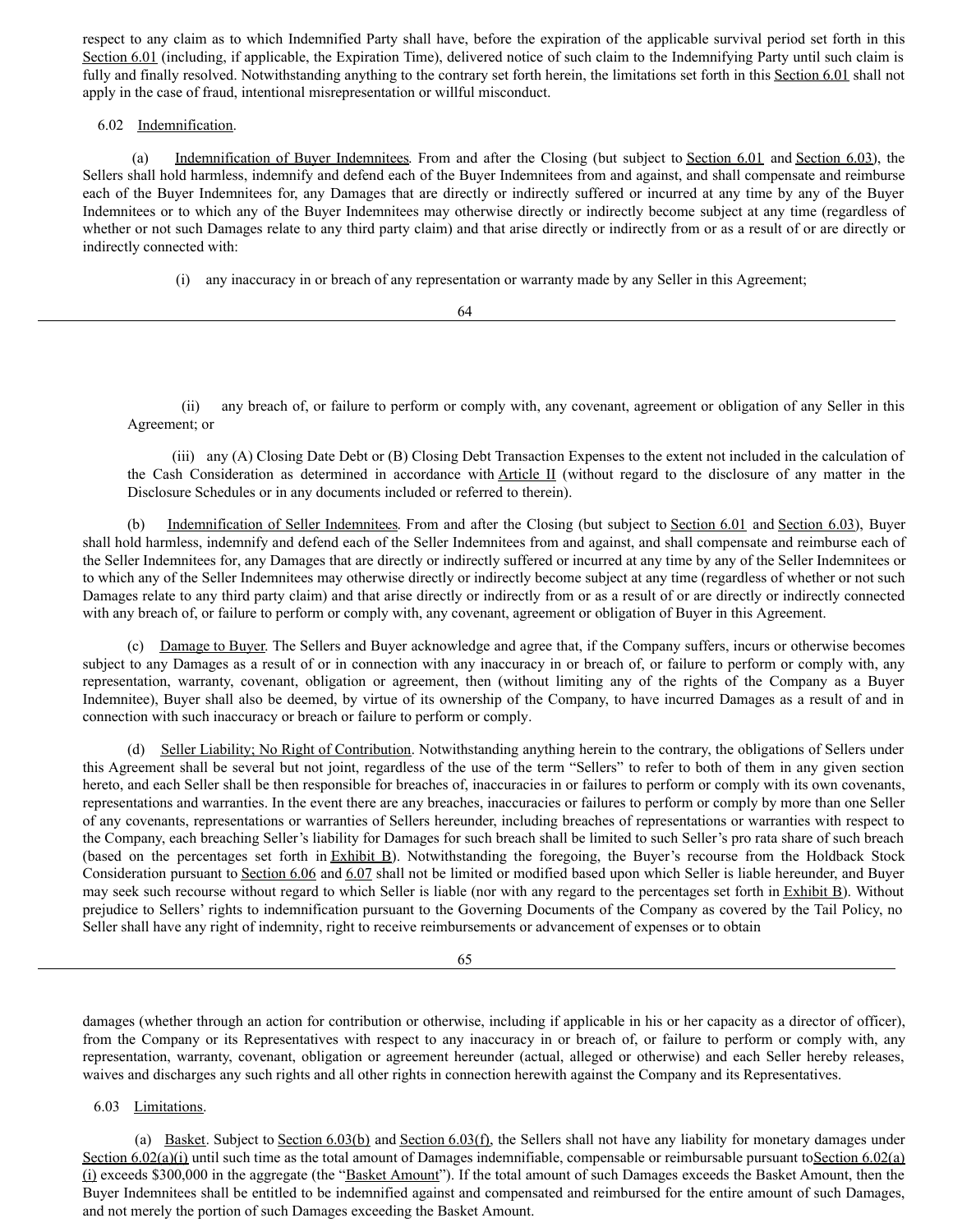(b) Applicability of Basket. The limitations set forth in Section 6.03(a) shall not apply to inaccuracies in or breaches of any of the Seller Fundamental Representations or the Seller Environmental Representations.

(c) Cap. Subject to Section 6.03(d) and Section 6.03(f), the Sellers shall not have any liability for monetary damages under Section 6.02(a)(i) in excess of \$2,550,000.

(d) Applicability of Cap. The limitation set forth in Section 6.03(c) shall not apply to inaccuracies in or breaches of any of the Seller Fundamental Representations or the Seller Environmental Representations.

Purchase Price Cap. Subject to Section 6.03(f), the Sellers shall not have any liability for monetary damages under Section 6.02(a) in excess of the Purchase Price. Subject to Section 6.03(f), Buyer shall not have any liability for monetary damages under Section 6.02(b) in excess of the Purchase Price.

(f) Applicability of Basket and Caps. Notwithstanding anything to the contrary set forth herein, the limitations set forth in this Section 6.03 shall not apply in the case of fraud, intentional misrepresentation or willful misconduct.

# 6.04 Determination of Damages.

(a) In calculating any Damage, such amounts shall be net of any third party insurance, indemnification or other proceeds which have actually been recovered by the Indemnified Party, as the case may be, reduced by reasonable expenses incurred by the Indemnified Party, as the case may be, in obtaining such recovery (including any applicable increases in premiums or deductibles in respect of any third party insurance).

(b) The Parties acknowledge and agree that qualifications or limitations as to materiality, "material adverse effect," Material Adverse Effect or Buyer Material Adverse Effect (or any similar qualifications or limitations) in any representation, warranty, covenant, agreement or obligation set forth herein or in any other document contemplated hereby shall be ignored and disregarded for the purpose of determining whether inaccuracy in or breach of, or failure to perform or comply with, any representation, warranty, covenant, agreement or obligation has occurred and for determining the amount of applicable Damages, which shall be calculated without regard to any such qualifications or limitations contained in any such representation, warranty, covenant, agreement or obligation.

66

6.05 Claim Procedures.

(a) Third Party Claims. In order for a Buyer Indemnitee , Seller Indemnitee or other applicable Person (as applicable, the "Indemnified Party") to be entitled to any indemnification from Seller(s) or Buyer, respectively (as applicable, the "Indemnifying Party"), provided for under Section 5.01, Section 5.08 or this Article VI in respect of, arising out of, relating to or involving a claim made or threatened by any Person not a party hereto against such Indemnified Party (a "Third Party Claim"), such Indemnified Party shall notify the Indemnifying party in writing of such Third Party Claim (setting forth in reasonable detail the facts giving rise to such Third Party Claim (to the extent known), the amount or estimated amount (to the extent reasonably estimable) of Damages and supporting information and/or materials reasonably necessary to evidence such Damages in respect of, arising out of, relating to or involving such Third Party Claim) within ten (10) Business Days after receipt by such Indemnified Party of written notice of such Third Party Claim; provided, however, that failure to give such notification shall not affect the indemnification provided hereunder except to the extent that the Indemnifying Party shall have been prejudiced as a result of such failure.

(b) Assumption. If a Third Party Claim is made against an Indemnified Party, the Indemnifying Party shall be entitled to participate in the defense thereof and (unless (i) the Indemnifying Party is also a party to such Third Party Claim and the joint representation would create a conflict of interest under applicable standards of professional conduct or (ii) the Indemnifying Party fails to provide reasonable assurance to the Indemnified Party of its willingness and financial capacity to defend such Third Party Claim and provide indemnification with respect to such Third Party Claim), if the Indemnifying Party so chooses, to assume the defense thereof with counsel selected by the Indemnifying Party, which counsel must be reasonably satisfactory to the Indemnified Party, by giving written notice thereof to the Indemnified Party within ten (10) Business Days after Indemnified Party gives notice to the Indemnifying Party of such Third Party Claim. If the Indemnifying Party assumes the defense of a Third Party Claim in accordance with this Section 6.05(b), (i) the Indemnifying Party shall not be liable to the Indemnified Party for any legal expenses subsequently incurred by the Indemnified Party in connection with the defense thereof and (ii) it shall be conclusively established for purposes hereof that such Third Party Claim is within the scope of and subject to indemnification hereunder. Any such participation or assumption shall not constitute a waiver by any party of any attorney-client privilege in connection with such Third Party Claim. If the Indemnifying Party assumes the defense of a Third Party Claim in accordance with this Section 6.05(b), the Indemnified Party shall have the right to participate in the defense thereof and to employ counsel, at its own expense, separate from the counsel employed by the Indemnifying Party, it being understood that the Indemnifying Party shall control such defense; provided, however, that the Indemnifying Party shall pay the fees and expenses of separate counsel if the Indemnified Party shall have been advised by counsel that (A) there may be defenses available to the Indemnified Party that are different to or additional to those available to the Indemnifying Party or (B) there is a conflict of interest that would reasonably be expected to make it inappropriate under applicable standards of professional conduct to have common counsel. The Indemnifying Party shall be liable for the fees and expenses of counsel employed by the Indemnified Party for any period during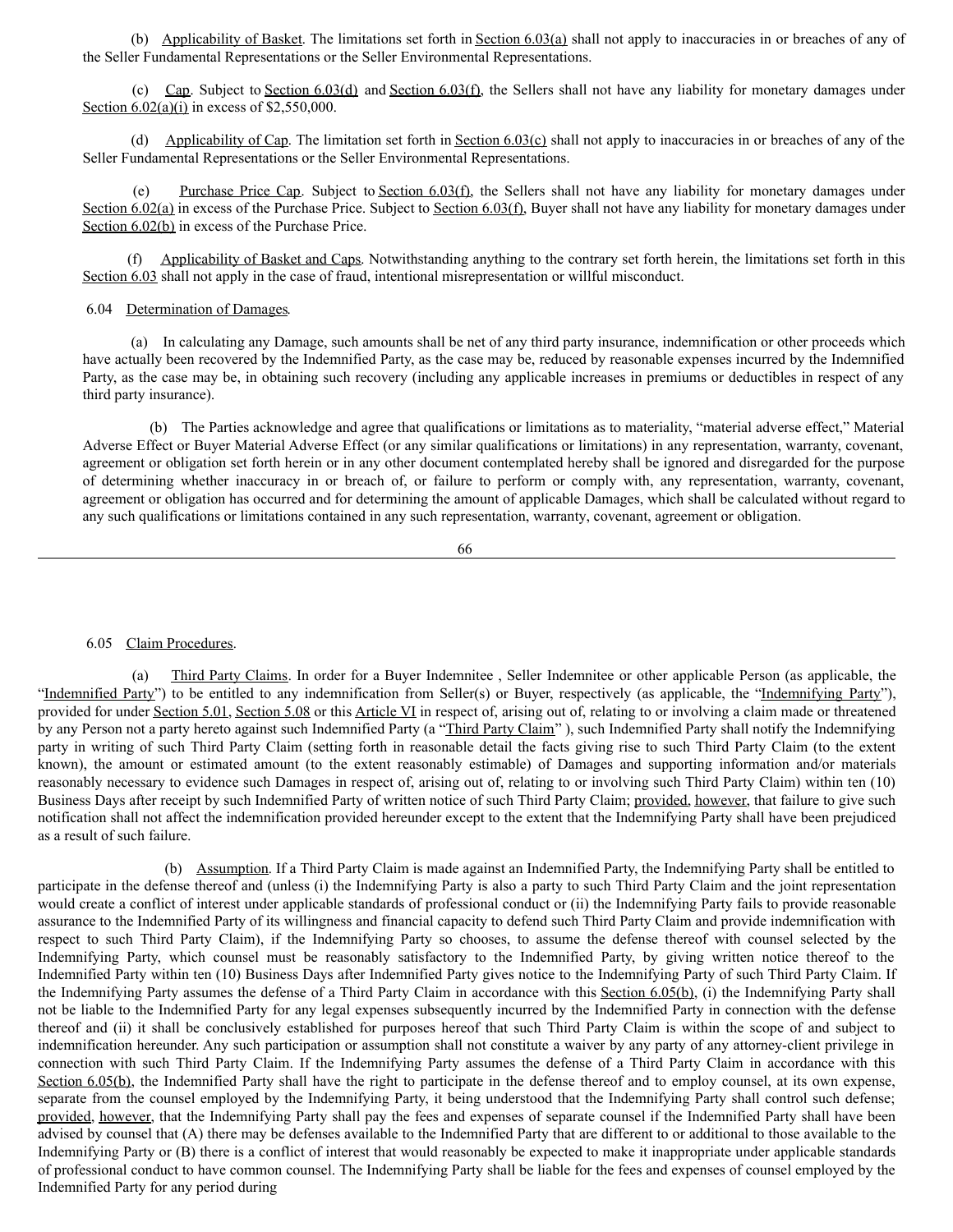67

which the Indemnifying Party has not timely assumed the defense thereof pursuant to this Section 6.05(b). If the Indemnifying Party chooses to defend or prosecute a Third Party Claim, the Indemnified Party shall cooperate in the defense or prosecution thereof. If notice is given to the Indemnifying Party of a Third Party Claim in accordance with this Section 6.05(b) and the Indemnifying Party does not, within ten (10) Business Days after such notice is given, give notice in writing to the Indemnified Party of its election to assume the defense of such Third Party Claim, the Indemnifying Party will be bound by any determination made in such Third Party Claim or any settlement, compromise or discharge effected by the Indemnified Party. If the Indemnifying Party assumes the defense of a Third Party Claim, the Indemnifying Party shall defend such Third Party Claim vigorously and diligently to final conclusion or settlement of such Third Party Claim; provided, however, that the Indemnifying Party shall not settle such Third Party Claim without the consent of the Indemnified Party unless such settlement (i) does not involve any finding or admission of any violation of Law or any violation of the rights of any Person and would not have any adverse effect on any other claims that may be made against any Person, (ii) does not involve any relief other than monetary damages that are paid in full by the Indemnifying Party and (iii) completely, finally and unconditionally releases the Indemnified Party in connection with such Third Party Claim and would not otherwise adversely affect the Indemnified Party. Notwithstanding the foregoing, the Indemnifying Party shall not be entitled to assume the defense of any Third Party Claim (and shall be liable for the fees and expenses of counsel incurred by the Indemnified Party in defending such Third Party Claim) if (i) the Third Party Claim seeks an injunction or other equitable relief or relief other than monetary damages for which the Indemnified Party would be entitled to indemnification under this Agreement or may otherwise adversely affect the Indemnified Party, (ii) the Third Party Claim is a criminal or administrative proceeding, or relates to such a proceeding, or the underlying facts or circumstances of which would reasonably be expected to give rise to such a proceeding or (iii) the Third Party Claim involves a material customer, supplier, vendor or other material business relation of an Indemnified Party, in which cases, the Indemnified Party shall not settle any such Third Party Claim in connection with which the Indemnified Party would be entitled to indemnification under this Agreement without the consent of the Indemnifying Party, not to be unreasonably withheld, delayed or conditioned.

(c) Privilege. If an Indemnifying Party chooses to defend any Third Party Claim in accordance with the terms hereof, the Indemnifying Party shall not, without the prior written consent of the Indemnified Party cause, or agree to, the waiver of the attorney-client privilege, attorney work-product immunity or any other privilege or protection in respect of confidential legal memoranda and other privileged materials drafted by, or otherwise reflecting the legal advice of, internal or outside counsel of an Indemnified Party (the "Subject Materials") relating to such Third Party Claim. Each Party mutually acknowledges and agrees, on behalf of itself and its Affiliates, that (i) each shares a common legal interest in preparing for the defense of legal proceedings, or potential legal proceedings, arising out of, relating to or in respect of any actual or threatened Third Party Claim or any related claim or counterclaim, (ii) the sharing of Subject Materials will further such common legal interest and (iii) by disclosing any Subject Materials to and/or sharing any Subject Materials with the Indemnifying Party, the Indemnified Party shall not waive the attorney-client privilege, attorney work-product immunity or any other privilege or protection. Neither the Indemnified Party nor the Indemnifying Party shall be required to make available to the other any information that is subject to an attorneyclient or other applicable legal privilege that based on the advice of outside counsel would be impaired by such disclosure or any confidentiality restriction under applicable Law.

68

(d) Other Claims. In the event an Indemnified Party has a claim against an Indemnifying Party under Section 5.01, Section 5.08 or this Article VI that does not involve a Third Party Claim, the Indemnified Party shall notify the Indemnifying Party in writing of such claim (setting forth in reasonable detail the facts giving rise to such claim (to the extent known) and the amount or estimated amount (to the extent reasonably estimable) of Damages and supporting information and/or materials reasonably necessary to evidence such Damages arising out of, involving or otherwise in respect of such claim) with reasonable promptness after becoming aware of such claim; provided, however, that failure to give such notification shall not affect the indemnification provided hereunder except to the extent the Indemnifying Party shall have been prejudiced as a result of such failure. If the Indemnifying Party does not notify the Indemnified Party within twenty (20) Business Days following the Indemnifying Party's receipt of such notice that the Indemnifying Party disputes its liability to the Indemnified Party under Section 5.01, Section 5.08 or this Article VI, such claim specified by the Indemnified Party in such notice shall be conclusively deemed a liability of the Indemnifying Party and the Indemnifying Party shall pay the amount of such liability to the Indemnified Party on demand or, in the case of any notice in which the amount of the claim (or any portion thereof) is estimated, on such later date when the amount of such claim (or such portion thereof) becomes fully and finally determined.

(e) Coordination with Tax Contests. If there shall be any conflicts between the provisions of this Section 6.05 and Section 5.01 (relating to Tax contests), the provisions of Section 5.01 shall control with respect to Tax contests.

6.06 Recourse from Holdback Stock Consideration. In the event that any Buyer Indemnitee is determined pursuant to Section 5.01, Section 5.08 or this Article VI to be entitled to indemnification, Buyer shall be entitled to deem the number of Parent Common Shares constituting the Holdback Stock Consideration reduced by a number of Parent Common Shares equal to the value of the indemnifiable, compensable or reimbursable Damages (with the value ascribed to the Holdback Stock Consideration determined by reference to the volumeweighted average price of Parent Common Shares traded on Nasdaq for the twenty (20) trading days ending on November 29, 2021), without further required action by Sellers or any other Person. For the avoidance of doubt, reducing the number of Parent Common Shares constituting the Holdback Stock Consideration shall be (i) the first source of recourse for the Buyer Indemnitees under Section 5.01, Section 5.08 and this Article VI so long as any Parent Common Shares constituting the Holdback Stock Consideration remain (provided, however, it is not the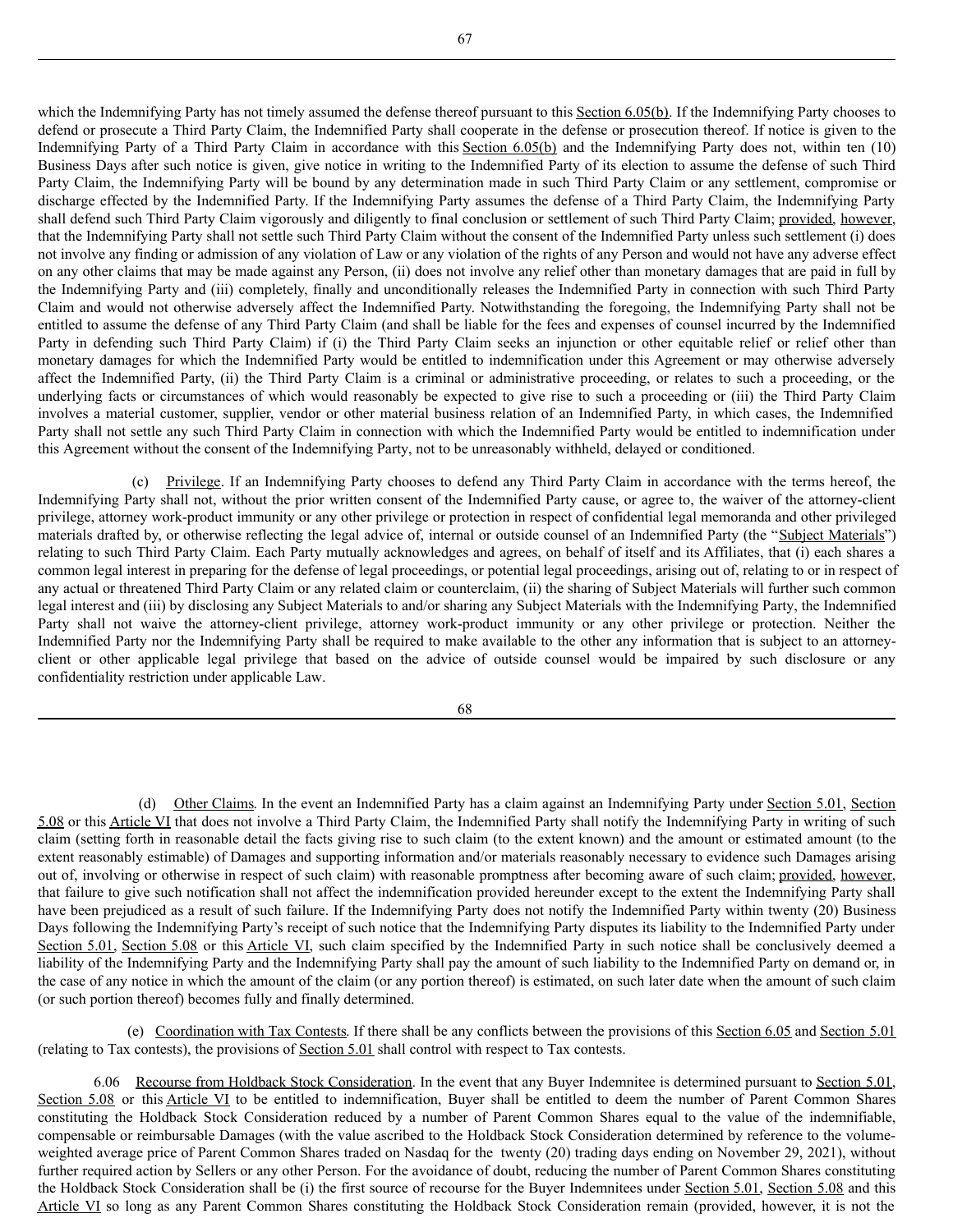exclusive source of, and shall not otherwise limit, recourse except as otherwise expressly set forth herein) and (ii) the exclusive source of recourse for the Buyer Indemnitees under Section 6.02(a)(i), except with respect to inaccuracies in or breaches of any of the Seller Fundamental Representations, any of the Seller Environmental Representations or in the case of in the case of fraud, intentional misrepresentation or willful misconduct.

6.07 Issuance of Holdback Stock Consideration. Buyer will notify the Seller Representative in writing of the amount that Buyer determines in good faith to be necessary to satisfy all claims for indemnification that have been asserted but not resolved on or prior to 11:59 p.m. (New York time) within three (3) Business Days after the date that is eighteen (18) months following the Closing Date (the " Holdback Stock Consideration Issuance Date") (each such claim, a "Continuing Claim" and the number of Parent Common Shares constituting the Holdback Stock Consideration equal in value to such amount (with the value ascribed to the Holdback Stock Consideration determined by reference to the volume-weighted average price of Parent Common Shares traded on Nasdaq for the twenty (20) trading days ending on November 29, 2021), the "Retained Amount"). Within ten (10) Business Days following the Holdback Stock Consideration Issuance Date, Buyer shall cause to be issued by Parent to Sellers in non-certificated book-entry form, pro rata based on the percentages set forth in Exhibit B, (A) the Holdback Stock Consideration (as reduced pursuant to Section 6.06), less (B) the Retained Amount, in accordance with the delivery instructions delivered by Sellers prior thereto. Upon the full and final resolution of all Continuing Claims, Buyer shall, within five (5) Business Days thereafter, cause to be issued by Parent to Sellers in non-certificated book-entry form, pro rata based on the percentages set forth in Exhibit B, the Retained Amounts to which Sellers are entitled (if any), in accordance with the delivery instructions delivered by Sellers prior thereto. Buyer and Parent shall have no obligation to issue, or cause to be issued, to Sellers any Parent Common Shares by which the Holdback Stock Consideration has been reduced in accordance with the terms hereunder.

6.08 Tax Treatment of Indemnification Claims. Buyer and Sellers agree to report each indemnification payment made in respect of Damages as an adjustment to the Purchase Price for federal income Tax purposes unless the indemnified party determines in good faith that such reporting position is incorrect (it being understood that if any reporting position is later disallowed in any administrative or court proceedings, the indemnifying party shall indemnify the indemnified party for the effects of such disallowance).

6.09 Exclusive Remedy. Each Party acknowledges and agrees that, except as otherwise specifically provided in Section 2.04 (Determination of Cash Consideration), Section 5.01 (Tax Matters), Section 5.08 (Registration of Stock Consideration), Section 7.18 (Specific Performance), and claims of, or causes of action arising out of, fraud, intentional misrepresentation or willful misconduct, (a) its sole and exclusive remedy (and the sole and exclusive remedy of the Buyer Indemnitees and the Seller Indemnitees) with respect to any and all rights, claims, proceedings and causes of action it may have against any other party (including any Affiliate of Buyer or Sellers) resulting from or relating to the subject matter of this Agreement and the transactions contemplated hereunder, whether arising under or based upon any Law or otherwise (including any right, whether arising at law or in equity, to seek indemnification, contribution, cost recovery, damages (including Damages), or any other recourse or remedy, including as may arise under common law) (each, a "Transaction Matter"), shall be pursuant to the indemnification provisions set forth in this Article VI, and (b) in furtherance of the foregoing, each Party (each on its own behalf and on behalf of the Buyer Indemnitees, in the case of Buyer, and the Seller Indemnitees, in the case of the Sellers) hereby (i) covenants and agrees that it will not, directly or indirectly, assert or otherwise bring, commence or institute, or cause to be brought, commenced or instituted, any Transaction Matter, other than a contract action to recover Damages pursuant to the indemnification provisions set forth in this Article VI, and (ii) waives, from and after the Closing, to the fullest extent permitted under applicable Law, any and all Transaction Matters other than a contract action to recover Damages pursuant to the indemnification provisions set forth in this Article VI.

70

# **ARTICLE VII MISCELLANEOUS**

7.01 Press Releases and Public Announcements. No Party will issue any press release or make any similar public announcement relating to the subject matter of this Agreement without the prior written approval of Buyer and the Seller Representative; provided, however, that any Party may make any public disclosure it believes in good faith is required by applicable Law or any Governmental Entity or the rules of a securities exchange upon which a Party's or its Affiliate's securities are traded (in which case the disclosing Party will use its commercially reasonable efforts to advise the other Parties in writing prior to making the disclosure, except in cases in which the disclosure is consistent in tone and substance in all material respects with any press release previously issued or public disclosure previously made in accordance with the terms hereof).

7.02 Transfer Taxes. All transfer Taxes, recording fees and other similar Taxes that are imposed on any of the Parties hereto by any Governmental Entity incurred in connection with the consummation of the transactions contemplated by this Agreement shall be paid fifty percent (50%) by Buyer and fifty percent (50%) by Sellers.

7.03 Seller Representative.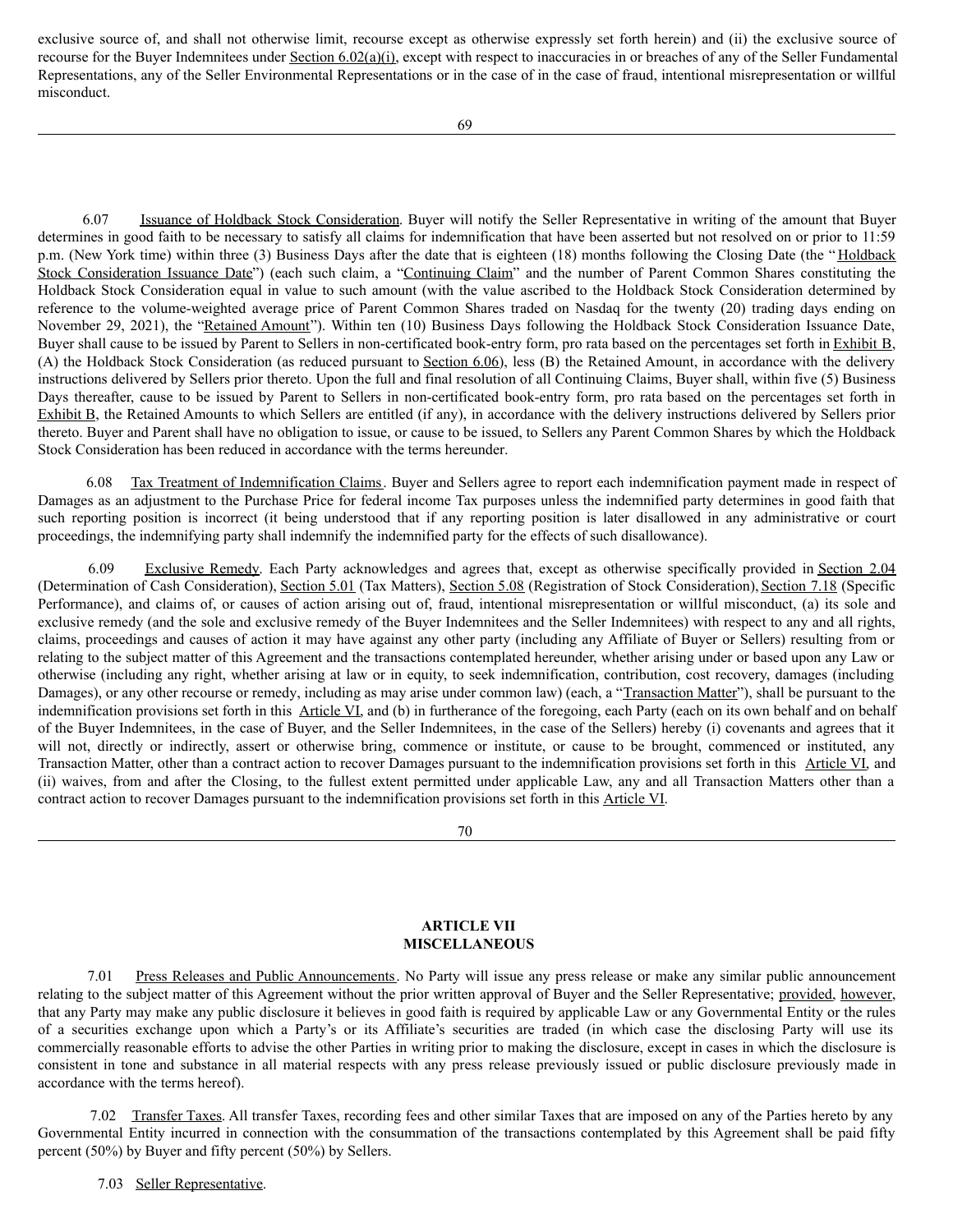(a) By virtue of execution and delivery of this Agreement, the Sellers hereby irrevocably and unconditionally nominate, constitute and appoint Steven R. Ferrie as the agent and true and lawful attorney in fact of the Sellers (the "Seller Representative"), with full power of substitution, to act in the name, place and stead of the Sellers for purposes of executing any agreements, instruments or documents and taking any actions that the Seller Representative may, in the Seller Representative's sole discretion, determine to be necessary, desirable or appropriate in connection with this Agreement and any other agreement, instrument or document being or to be executed and delivered by the Sellers under this Agreement or in connection herewith and any transaction contemplated hereby or any such other agreement, instrument or document being or to be executed and delivered by the Sellers under this Agreement, including with respect to any claim for indemnification under Section 5.01 and Article VI. By virtue of execution and delivery of this Agreement, the Seller Representative hereby accepts his appointment as the Seller Representative.

(b) The Sellers grant to the Seller Representative full authority to execute, deliver, acknowledge, certify and file on behalf of the Sellers (in the name of any or all of the Sellers or otherwise) any and all agreements, instruments and documents that the Seller Representative may, in his sole discretion, determine to be necessary, desirable or appropriate, in such forms and containing such provisions as the Seller Representative may, in his sole discretion, determine to be necessary, desirable or appropriate, in performing his duties as contemplated by Section 7.03(a). Notwithstanding anything to the contrary contained in this Agreement, any Ancillary Agreement or any other agreement, instrument or document being or to be executed and delivered hereunder or thereunder or in connection herewith or therewith: (i) Buyer shall be entitled to deal exclusively with the Seller Representative on all matters relating to any claim for indemnification from or against any Seller under Section 5.01 and Article VI; and (ii) Buyer shall

71

be entitled to rely conclusively (without further evidence of any kind whatsoever) on any agreement, instrument or document executed and delivered or purported to be executed and delivered on behalf of any Seller by the Seller Representative and on any other action taken or purported to be taken on behalf of any Seller by the Seller Representative, as fully binding upon and enforceable against such Seller. All actions, decisions and instructions of the Seller Representative taken, made or given pursuant to the authority granted to the Seller Representative pursuant to this Section 7.03 shall be conclusive and binding upon each Seller, and no Seller shall have the right to object to, dissent from, protest or otherwise contest the same. The terms and conditions of this Agreement are hereby made, and are hereby acknowledged to be, dependent upon the determinations and actions that are contemplated or permitted to be made by the Seller Representative pursuant to this Section 7.03, and the rights of all Sellers shall be qualified by and dependent upon such determinations and actions, irrespective of whether the Seller Representative is acting as an agent or power of attorney of such Seller.

(c) The Sellers recognize and intend that the power of attorney granted in Section 7.03(a): (i) is coupled with an interest and is irrevocable and unconditional; (ii) may be delegated by the Seller Representative; and (iii) shall survive the death or incapacity of each of the Sellers.

(d) If the Seller Representative shall resign, become disabled, die or otherwise be unable to fulfill his responsibilities hereunder, the Sellers shall, within ten (10) days after such resignation, disability, death or inability, appoint a successor to the Seller Representative (who shall be a Seller and shall be reasonably satisfactory to Buyer) and immediately thereafter notify Buyer of the identity of such successor. Any such successor shall succeed the Seller Representative as the Seller Representative hereunder. If for any reason there is no Seller Representative at any time, all references herein to the Seller Representative shall be deemed to refer to the Sellers.

7.04 Notices. Unless otherwise provided herein, all notices, requests, demands, claims, consents, approvals and other communications hereunder will be in writing. Any notice, request, demand, claim, consent, approval or other communication hereunder will be deemed duly given (a) on the date sent to the recipient via email or (b) on the date following sending if sent by Federal Express or other overnight courier of national reputation, in each case as addressed to the intended recipient as set forth on Schedule 7.04. Any Party may change the address to which notices, requests, demands, claims and other communications hereunder are to be delivered by giving the other Parties notice in the manner herein set forth.

7.05 Succession and Assignment. This Agreement will inure to the benefit of, and be binding upon, the successors and permitted assigns of the Parties. Neither this Agreement nor any of the rights, interests or obligations hereunder will be assignable by any Party; provided, however, that Buyer may (a) assign its rights under this Agreement to any Affiliate of Buyer or to any future purchaser of Buyer or its assets or (b) collaterally assign any or all of its rights and interests hereunder to one or more lenders of Buyer or its Affiliates.

7.06 Severability. If any term or provision of this Agreement is invalid, illegal, or unenforceable in any jurisdiction, such invalidity, illegality, or unenforceability shall not affect any other term or provision of this Agreement or invalidate or render unenforceable such term or

provision in any other jurisdiction. Upon a determination that any term or provision is invalid, illegal, or unenforceable, the court shall modify this Agreement to effect the original intent of the parties as closely as possible in order that the transactions contemplated hereby be consummated as originally contemplated to the greatest extent possible.

References. The table of contents and the section and other headings and subheadings contained in this Agreement and the exhibits hereto are solely for the purpose of reference, are not part of the agreement of the Parties, and will not in any way affect the meaning or interpretation of this Agreement or any exhibit hereto. All references to days (excluding Business Days) or months will be deemed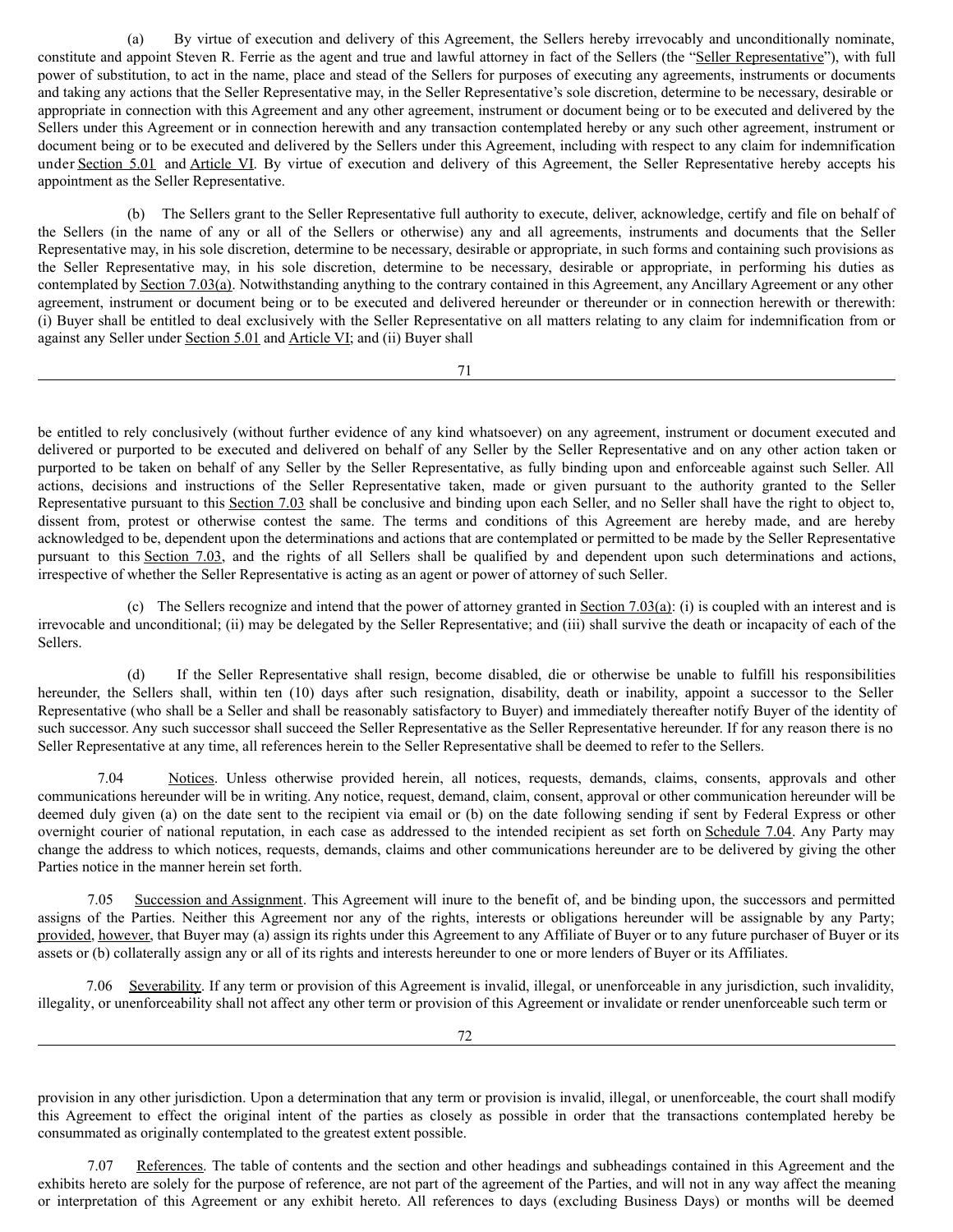references to calendar days or months. All references to "\$" will be deemed references to United States dollars. Unless the context otherwise requires, any reference to a "Section," "Exhibit," "Disclosure Schedule" or "Schedule" will be deemed to refer to a section of this Agreement, an exhibit to this Agreement or a schedule to this Agreement, as applicable. The words "hereof," "herein" and "hereunder" and words of similar import referring to this Agreement refer to this Agreement as a whole and not to any particular provision of this Agreement. The word "including" or any variation thereof means "including, without limitation" and will not be construed to limit any general statement that it follows to the specific or similar items or matters immediately following it. In the event that the Company has or has had at any time any subsidiary, each of the representations, warranties, agreements, covenants, obligations and indemnities herein that relate to the Company shall be deemed to apply equally to such subsidiary of the Company. Each representation, warranty, covenant and agreement contained in this Agreement shall have independent significance. Accordingly, if any representation, warranty, covenant or agreement contained in this Agreement is breached, the fact that there exists another representation, warranty, covenant or agreement relating to the same subject matter (regardless of the relative levels of specificity) shall not detract from or mitigate the breach of the first representation, warranty, covenant or agreement. Any reference to any federal, state, local or foreign statute, rule, regulation or law is to such federal, state, local or foreign statute, rule, regulation or law as amended, modified, supplemented or replaced from time to time and will be deemed also to refer to all rules and regulations promulgated thereunder, unless the context requires otherwise. All terms defined in this Agreement will have the defined meanings when used in any certificate or other document made or delivered pursuant hereto unless otherwise defined therein. The definitions contained in this Agreement are applicable to the singular as well as the plural forms of such terms and to the masculine as well as to the feminine and neuter genders of such term. Where a word or phrase is defined herein, each of its other grammatical forms shall have a corresponding meaning. A reference to any party to this Agreement or any other agreement shall include such party's predecessors, successors and permitted assigns.

7.08 Construction. The Parties have participated jointly in the negotiation and drafting of this Agreement. In the event an ambiguity or question of intent or interpretation arises, this Agreement will be construed as if drafted jointly by the Parties and no presumption or burden of proof will arise favoring or disfavoring any Party by virtue of the authorship of any of the provisions of this Agreement.

7.09 Amendment and Waiver. Any provision of this Agreement or the Disclosure Schedules hereto may be amended or waived only in a writing signed (a) in the case of any amendment, by Buyer and the Seller Representative and (b) in the case of a waiver, by the Party or Parties waiving rights hereunder (which may be Seller Representative on behalf of any Seller). No waiver of any provision hereunder or any breach or default thereof will extend to or affect in any way any other provision or prior or subsequent breach or default.

73

7.10 Entire Agreement. This Agreement and the other Transaction Documents (together with the documents and agreements to be delivered pursuant hereto and thereto), along with the schedules and exhibits hereto and thereto, constitute the entire agreement among the Parties with respect to the subject matter hereof and supersede any prior understandings, agreements or representations by or among the Parties, written or oral, to the extent they relate in any way to the subject matter hereof. The exhibits and Schedules identified in this Agreement are incorporated herein by reference and made a part hereof as if set forth in full herein. The Confidentiality Agreement is hereby terminated and of no further force or effect as of Closing.

7.11 Parties in Interest. This Agreement shall be binding upon and inure solely to the benefit of each Party, and nothing in this Agreement, express or implied, is intended to or shall confer upon any Person other than the Parties and their respective successors and permitted assigns any legal or equitable right, benefit or remedy of any nature whatsoever under or by reason of this Agreement, except as provided in Section  $5.08(c)$  and Article VI with respect to Parent and the other Buyer Indemnitees (which shall be third party beneficiaries of this Agreement).

7.12 WAIVER OF TRIAL BY JURY. EACH OF THE PARTIES TO THIS AGREEMENT HEREBY WAIVES, TO THE FULLEST EXTENT PERMITTED BY LAW, ANY RIGHT TO TRIAL BY JURY OF ANY CLAIM, DEMAND, ACTION OR CAUSE OF ACTION (A) ARISING UNDER THIS AGREEMENT OR (B) IN ANY WAY CONNECTED WITH OR RELATED OR INCIDENTAL TO THE DEALINGS OF THE PARTIES HERETO IN RESPECT OF THIS AGREEMENT OR ANY OF THE TRANSACTIONS RELATED HERETO, IN EACH CASE WHETHER NOW EXISTING OR HEREAFTER ARISING, AND WHETHER IN CONTRACT, TORT, EQUITY OR OTHERWISE. EACH OF THE PARTIES TO THIS AGREEMENT HEREBY AGREES AND CONSENTS THAT ANY SUCH CLAIM, DEMAND, ACTION OR CAUSE OF ACTION WILL BE DECIDED BY COURT TRIAL WITHOUT A JURY, AND THAT THE PARTIES TO THIS AGREEMENT MAY FILE A COPY OF THIS AGREEMENT WITH ANY COURT AS WRITTEN EVIDENCE OF THE CONSENT OF THE PARTIES HERETO TO THE WAIVER OF THEIR RIGHT TO TRIAL BY JURY.

7.13 Delivery by Facsimile or Email. This Agreement and any signed agreement entered into in connection herewith or contemplated hereby, and any amendments hereto or thereto, to the extent signed (including by electronic signature) and delivered by means of a facsimile machine or scanned pages via electronic mail, will be treated in all manner and respect as an original contract and will be considered to have the same binding legal effects as if it were the original signed version thereof delivered in person.

7.14 Counterparts. This Agreement and each other Transaction Document may be executed simultaneously in two or more counterparts, each of which will be deemed an original, but all of which will constitute one agreement. Execution and delivery of this Agreement and each other Transaction Document by exchange of electronically transmitted counterparts bearing the signature of a Party will be equally as effective as delivery of a manually executed counterpart of such Party.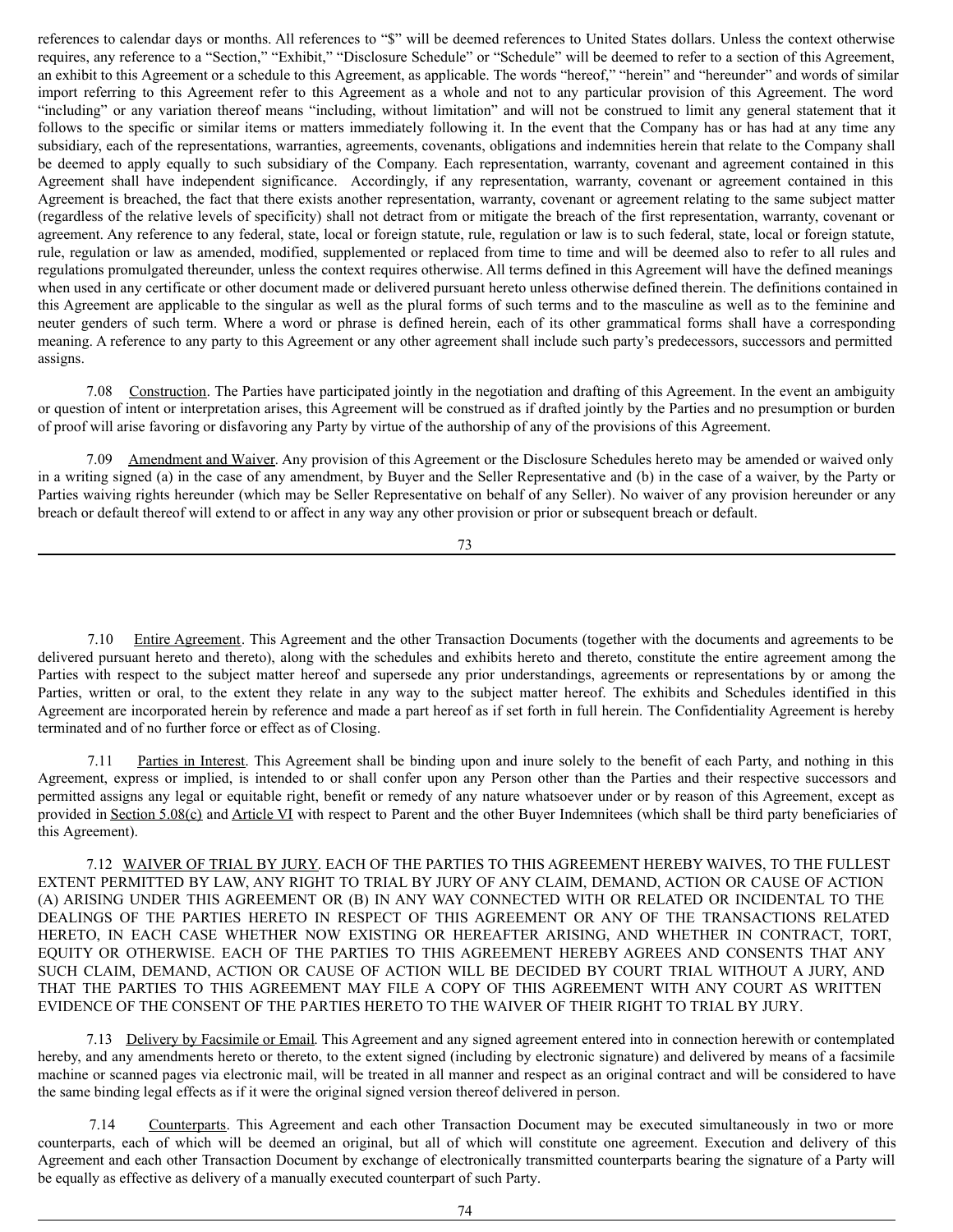7.15 Governing Law. All issues and questions concerning the construction, validity, interpretation and enforceability of this Agreement and the exhibits and schedules hereto will be governed by, and construed in accordance with, the Laws of the State of Delaware, without giving effect to any choice of Law or conflict of Law rules or provisions (whether of the State of Delaware or any other jurisdiction) that would cause the application of the Laws of any jurisdiction other than the State of Delaware.

7.16 Jurisdiction. Any Legal Proceeding seeking to enforce any provision of, or based on any matter arising out of or in connection with, this Agreement or the transactions contemplated hereby will be brought and determined exclusively in the Delaware Court of Chancery of the State of Delaware; provided that if the Delaware Court of Chancery does not have jurisdiction, any such Legal Proceeding will be brought exclusively in the United States District Court for the District of Delaware or any other court of the State of Delaware, and each of the Parties hereby consents to the exclusive jurisdiction of such courts (and of the appropriate appellate courts therefrom) in any such Legal Proceeding and irrevocably waives, to the fullest extent permitted by Law, any objection that it may now or hereafter have to the exercise of personal jurisdiction over that party (including, for the avoidance of doubt, the express and knowing waiver of any claim that the exercise of personal jurisdiction over a party incorporated in a foreign jurisdiction is not permitted under or is incompatible with Delaware or federal law or the United States Constitution), the laying of the venue of any such Legal Proceeding in any such court, or that any such Legal Proceeding that is brought in any such court has been brought in an inconvenient forum. Process in any such Legal Proceeding may be served on any Party anywhere in the world, whether within or without the jurisdiction of any such court, and without regard to any protections or procedures provided by law, treaty or otherwise. Without limiting the foregoing, each Party agrees that service of process on such Party as provided in Section 7.04 will be deemed effective service of process on such Party and expressly waives any objection to the effectiveness of such service under U.S. law or treaty.

7.17 Remedies Cumulative. Except as otherwise provided herein, any and all remedies herein expressly conferred upon a Party will be deemed cumulative with, and not exclusive of, any other remedy conferred hereby, or by Law or equity upon such Party, and the exercise by a Party of any one remedy will not preclude the exercise of any other remedy.

7.18 Specific Performance. Each Party agrees that irreparable damage would occur and that the Parties would not have any adequate remedy at Law in the event that any of the provisions of this Agreement were not performed in accordance with their specific terms or were otherwise breached. Accordingly, in addition to any other remedies available under this Agreement, the Parties agree that, prior to the termination of this Agreement, each Party will be entitled to an injunction or injunctions, specific performance and other equitable relief to prevent any other Party's breach of this Agreement and to enforce specifically the terms and provisions of this Agreement (including any Party's obligation to consummate the transactions contemplated by this Agreement if required to do so hereunder and including the obligations set forth in Section 5.02 and Section 5.03). Each Party agrees that it will not oppose the seeking of an injunction, specific performance and other equitable relief when expressly available pursuant to the terms of this Agreement, and hereby waives (i) any defenses in any Legal Proceeding that the other Parties have an adequate remedy at Law or an award of specific performance is not an appropriate remedy for any reason at Law or equity and (ii) any requirement under Law to post a bond, undertaking or other security as a prerequisite to obtaining equitable relief.

75

7.19 Further Assurances. From time to time, as and when requested by any Party, each Party shall execute and deliver, or cause to be executed and delivered, all such documents and instruments and shall take, or cause to be taken, all such further or other actions, as such other party may reasonably deem necessary or desirable to consummate or confirm the Acquisition in accordance with the terms of this Agreement.

7.20 Disclosure Schedules. All schedules attached hereto (each, a "Schedule" and, collectively, the "Disclosure Schedules") are incorporated herein and expressly made a part of this Agreement as though completely set forth herein. All references to this Agreement herein or in any of the Schedules will be deemed to refer to this entire Agreement, including all Schedules. The Schedules have been arranged for purposes of convenience in separately numbered sections corresponding to the sections of this Agreement; however, any item disclosed in any part, subpart, section or subsection of the Schedule referenced by a particular section or subsection in this Agreement will be deemed to have been disclosed with respect to every other part, subpart, section and subsection in another Schedule if the relevance of such disclosure to such other part, subpart, section or subsection is reasonably apparent on its face, notwithstanding the omission of an appropriate cross-reference. Any item of information, matter or document disclosed or referenced in, or attached to, the Disclosure Schedules will not (a) be used as a basis for interpreting the terms "material," "Material Adverse Effect" or other similar terms in this Agreement or to establish a standard of materiality, (b) be deemed or interpreted to expand the scope of the Buyer's or the Sellers' respective representations and warranties, obligations, covenants, conditions or agreements contained herein or (c) constitute, or be deemed to constitute, an admission to any third Person concerning such item or matter. No disclosure in the Disclosure Schedules relating to any possible breach or violation of any agreement or Law will be construed as an admission or indication that any such breach or violation exists or has actually occurred. Capitalized terms used in the Disclosure Schedules and not otherwise defined therein have the meanings given to them in this Agreement.

7.21 Costs and Expenses. Except as otherwise provided herein and therein, each Party shall bear all costs and expenses incurred by it in connection with the preparation, negotiation, execution and performance of this Agreement and the other Transaction Documents and the Transactions.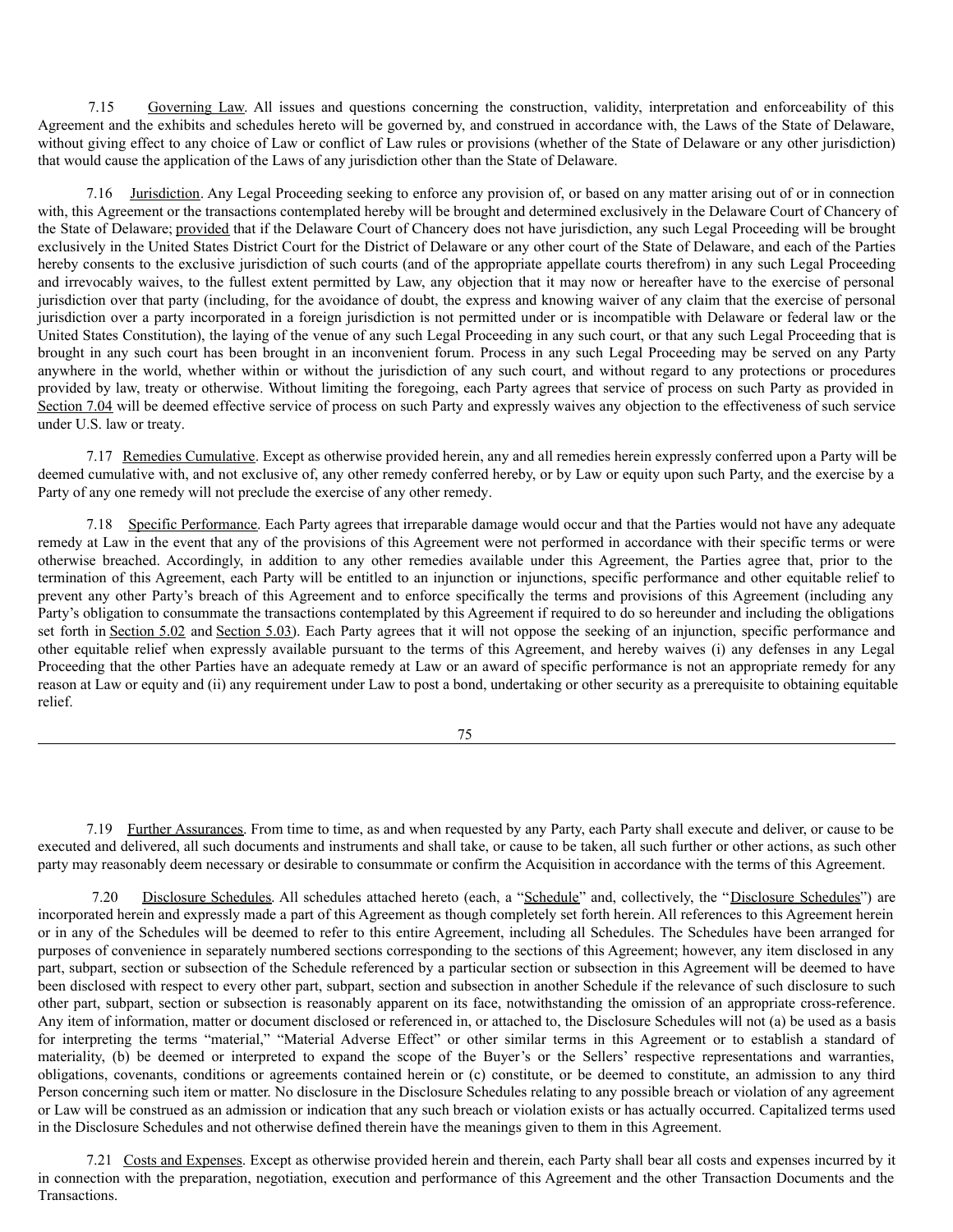7.22 Privilege. Each Party, on behalf of itself and its Affiliates, acknowledges and agrees that Davis Graham & Stubbs LLP ("Seller Counsel") has acted as counsel for Sellers and the Company in connection with this Agreement and the transactions contemplated hereby (the "Sale Engagement") and, in connection with the Sale Engagement, Seller Counsel has not acted as counsel for any other Person. Buyer, on behalf of itself and its Affiliates (including, after the Closing, the Company), acknowledges and agrees that all confidential communications between Sellers, the Company and their respective Affiliates, on the one hand, and Seller Counsel, on the other hand, in the course of the Sale Engagement, that are attorney-client privileged ("Privileged Communications") and the expectation of client confidence relating thereto shall be deemed to belong solely to Seller and its Affiliates (other than the Company), and not the Company, and shall not pass to or be claimed, held, or used by Buyer or the Company upon or after the Closing. Accordingly, neither Buyer nor the Company shall have the right to access the Privileged

Communications, whether or not the Closing occurs. Without limiting the generality of the foregoing, upon and after the Closing, (a) to the extent the Privileged Communications constitute property of the client, only Seller shall hold such property rights and (b) Seller Counsel shall have no duty whatsoever to reveal or disclose any such Privileged Communications to Buyer or the Company by reason of any actual or alleged attorney-client relationship between Seller Counsel and the Company or otherwise. If and to the extent that, at any time subsequent to Closing, Buyer or any of its Affiliates (including after the Closing, the Company) shall have the right to assert or waive any attorney-client privilege with respect to the Privileged Communications, Buyer, on behalf of itself and its Affiliates (including after the Closing, the Company), shall be entitled to waive such privilege only with the prior written consent of the Seller Representative (such consent not to be unreasonably withheld, conditioned or delayed). In the event that Buyer or any of its Affiliates is legally required or requested by any Governmental Entity to access or obtain a copy of all or a portion of the Privileged Communications, Buyer shall be entitled to access or obtain a copy of and disclose the Privileged Communications to the extent necessary to comply with any such legal requirement or request; provided that Buyer shall promptly notify the Seller Representative in writing (prior to the disclosure by Buyer of any Privileged Communications to the extent practicable) so that Sellers can seek a protective order and Buyer agrees to use reasonable best efforts (at the sole cost and expense of Sellers) to assist therewith.

7.23 Parent Guaranty. To induce Sellers to enter into this Agreement, intending to be legally bound hereby, Parent hereby absolutely, irrevocably and unconditionally guarantees to Sellers the due and punctual performance and discharge of the obligations of Buyer under this Agreement if, as and when due. This Section 7.23 is an unconditional and continuing guarantee of performance and payment and not of collection, and Sellers shall not be required to proceed against Buyer first before proceeding against Parent hereunder. Notwithstanding the foregoing, nothing in this Section 7.23 shall or shall be deemed to expand or otherwise modify any liabilities or obligations of Buyer pursuant to this Agreement or create or expand any liabilities of Buyer other than as expressly set forth in this Agreement.

\* \* \* \* \*

## 77

IN WITNESS WHEREOF, the Parties have executed this Agreement on the day and year first above written.

# **BUYER:**

# **ELECTRODE ACQUISITION CORP.**

By: /s/ Jason Les Name: Jason Les Title: Chief Executive Officer

## **PARENT (solely for purposes of Article VII):**

# **RIOT BLOCKCHAIN, INC.**

By: /s/ Jason Les

Name: Jason Les Title: Chief Executive Officer

# **SELLERS:**

/s/ Steven R. Ferrie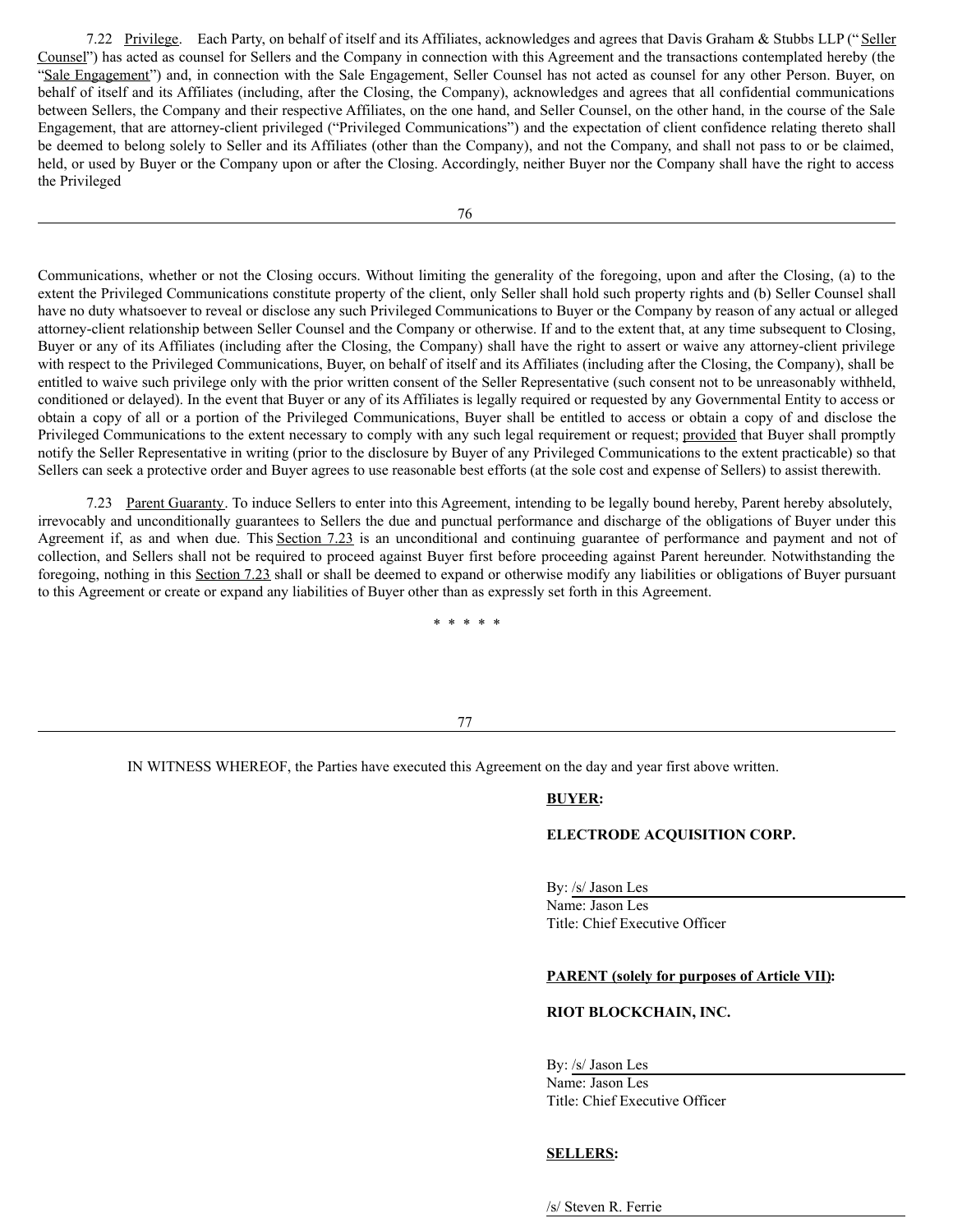Steven R. Ferrie

/s/ David P. Franzmann

David P. Franzmann

# **SELLER REPRESENTATIVE:**

By: /s/ Steven R. Ferrie Name: Steven R. Ferrie

[Membership Interest Purchase Agreement]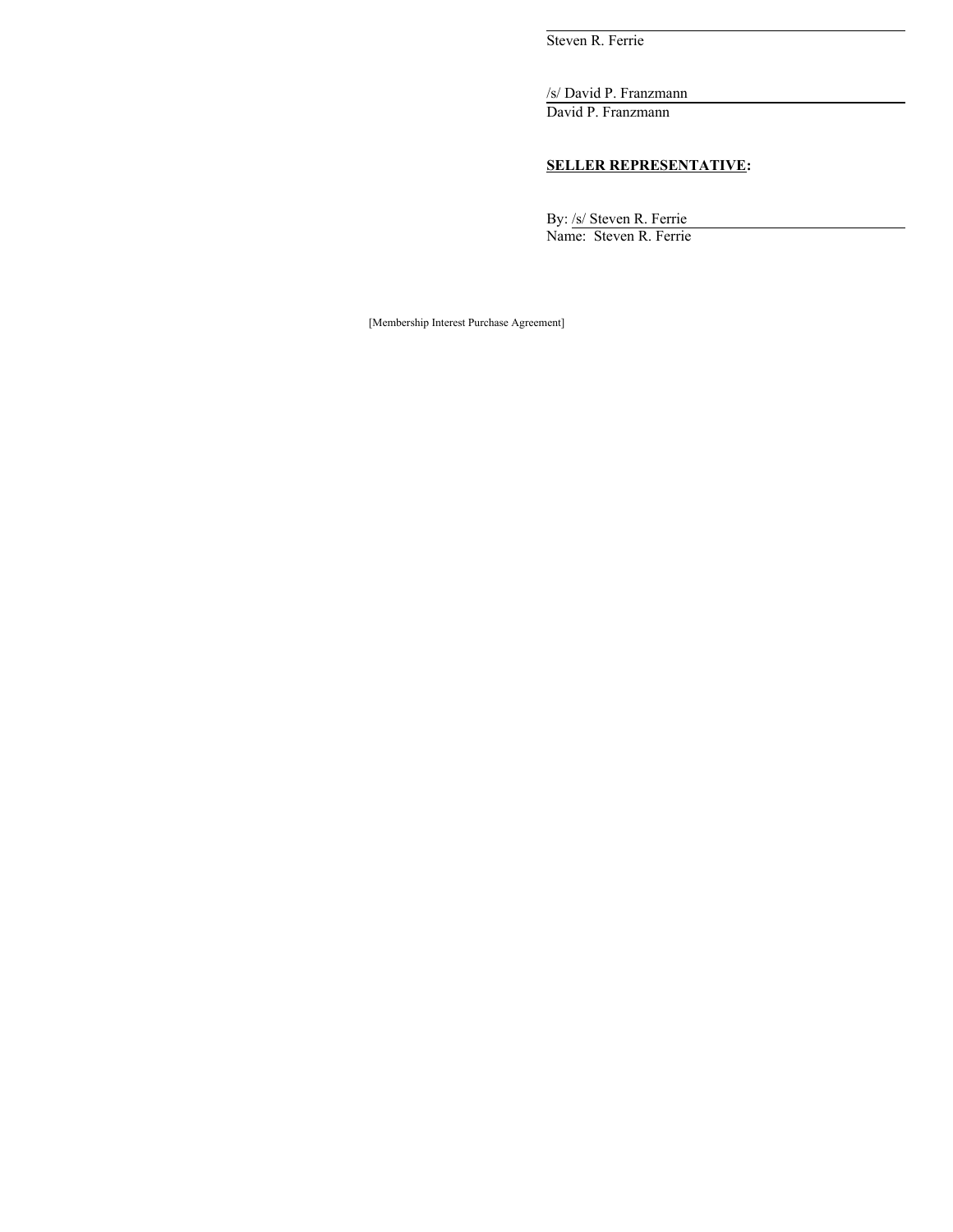# **Riot Blockchain Acquires ESS Metron**

<span id="page-53-0"></span>Riot's position as a vertically-integrated industry leader in Bitcoin mining significantly enhanced via the acquisition of ESS Metron, a premier provider of *highly-engineered electrical equipment solutions*

CASTLE ROCK, CO. / Globe Newswire / December 1, 2021 / Riot Blockchain, Inc. (NASDAQ: RIOT) ("Riot", "Riot Blockchain" or the "Company" today announced that it has acquired Ferrie Franzmann Industries, LLC (d/b/a ESS Metron) ('ESS Metron'). The total consideration payable in the transaction is valued at approximately \$50 million, consisting of up to 715,413 shares of Riot common stock and \$25 million in cash, funded with cash on the balance sheet.

- ESS Metron is a leader with over sixty years of experience in designing and producing highly engineered electrical equipment solutions, many of *which are mission-critical to successfully deploying Bitcoin mining operations at scale.*
- Acquisition assists in ensuring Riot's timely miner installations by de-risking procurement of mission-critical infrastructure.
- Acquisition enhances Riot's competitive position across the electrical supply chain, as ESS Metron is also a leading supplier to numerous third-party *clients.*
- Transaction valued at approximately \$50 million, \$25 million payable in cash, and remainder in issuance of up to 715,413 shares of Riot's common *stock.*

The acquisition of ESS Metron, currently a key supplier to Riot's Whinstone facility, is highly complementary to Riot and its ongoing infrastructure expansion to 700 MW. ESS Metron provides highly engineered, custom product offerings mission-critical to Bitcoin mining infrastructure and significantly improves Riot's ability to improve its internal engineering capabilities. ESS Metron's engineering proficiency has been a critical component in developing Riot's customized immersion-cooling technology for its previously announced 200 MW immersion-cooling expansion project.

"The successful acquisition of ESS Metron marks yet another milestone in establishing Riot as a leader in Bitcoin mining," said Jason Les, CEO of Riot. "Riot's strategic position across the electrical supply chain is significantly enhanced as the Company will benefit from ESS Metron's existing relationships with leading electrical suppliers globally. In addition, Riot will continue its fast-tracked expansion project as the Company benefits from internalizing ESS Metron's engineering and industry expertise. We are thrilled to welcome the talented ESS Metron team to the Riot family and look forward to growing our future together."

"We are excited to continue the growth of ESS Metron's business by joining Riot Blockchain," said Stephen Howell, newly promoted CEO of ESS Metron. "We look forward to continuing to provide best-in-class service to our growing customer base and actively collaborating with Riot in its ongoing expansion efforts."

ESS Metron is expected to continue to operate as an independent subsidiary of Riot, with the entire employee team being retained. Riot and ESS Metron look forward to continuing the long-term relationships built over decades with ESS Metron's customers and suppliers. ESS Metron is based in Denver, Colorado, operating from facilities totaling approximately 121,000 square feet. The facilities are subject to long-term lease agreements.

XMS Capital Partners, LLC served as an exclusive financial advisor and Sidley Austin LLP served as legal advisor to Riot. Davis Graham & Stubbs LLP served as legal advisor to ESS Metron.

## **About Riot Blockchain, Inc.**

Riot Blockchain, Inc., (NASDAQ: RIOT) focuses on mining Bitcoin, and through Whinstone, its subsidiary, hosting Bitcoin mining equipment for institutional clients. The Company is expanding and upgrading its mining operations through industrial-scale infrastructure development and latestgeneration miner procurement. Riot's headquarters is located in Castle Rock, Colorado, and the Whinstone facility operates out of Rockdale, Texas. The Company also has mining equipment operating in upstate New York under a co-location hosting agreement with Coinmint, LLC. For more information, visit www.riotblockchain.com.

## **Safe Harbor**

Statements in this press release that are not historical facts are forward-looking statements that reflect management's current expectations, assumptions, and estimates of future performance and economic conditions. Such statements are made in reliance on the safe harbor provisions of Section 27A of the Securities Act of 1933 and Section 21E of the Securities Exchange Act of 1934. Because such statements are subject to risks and uncertainties, actual results may differ materially from those expressed or implied by such forward-looking statements. Words such as "anticipates," "believes," "plans," "expects," "intends," "will," "potential," "hope," and similar expressions are intended to identify forward-looking statements. Forward-looking statements may never materialize or may prove to be incorrect. Actual results and the timing of events could differ materially from those anticipated in such forward-looking statements due to various risks and uncertainties. These forward-looking statements may include, but are not limited to, statements about the benefits of acquisitions, including financial and operating results, and the Company's plans, objectives, expectations, and intentions. Among the risks and uncertainties that could cause actual results to differ from those expressed in forward-looking